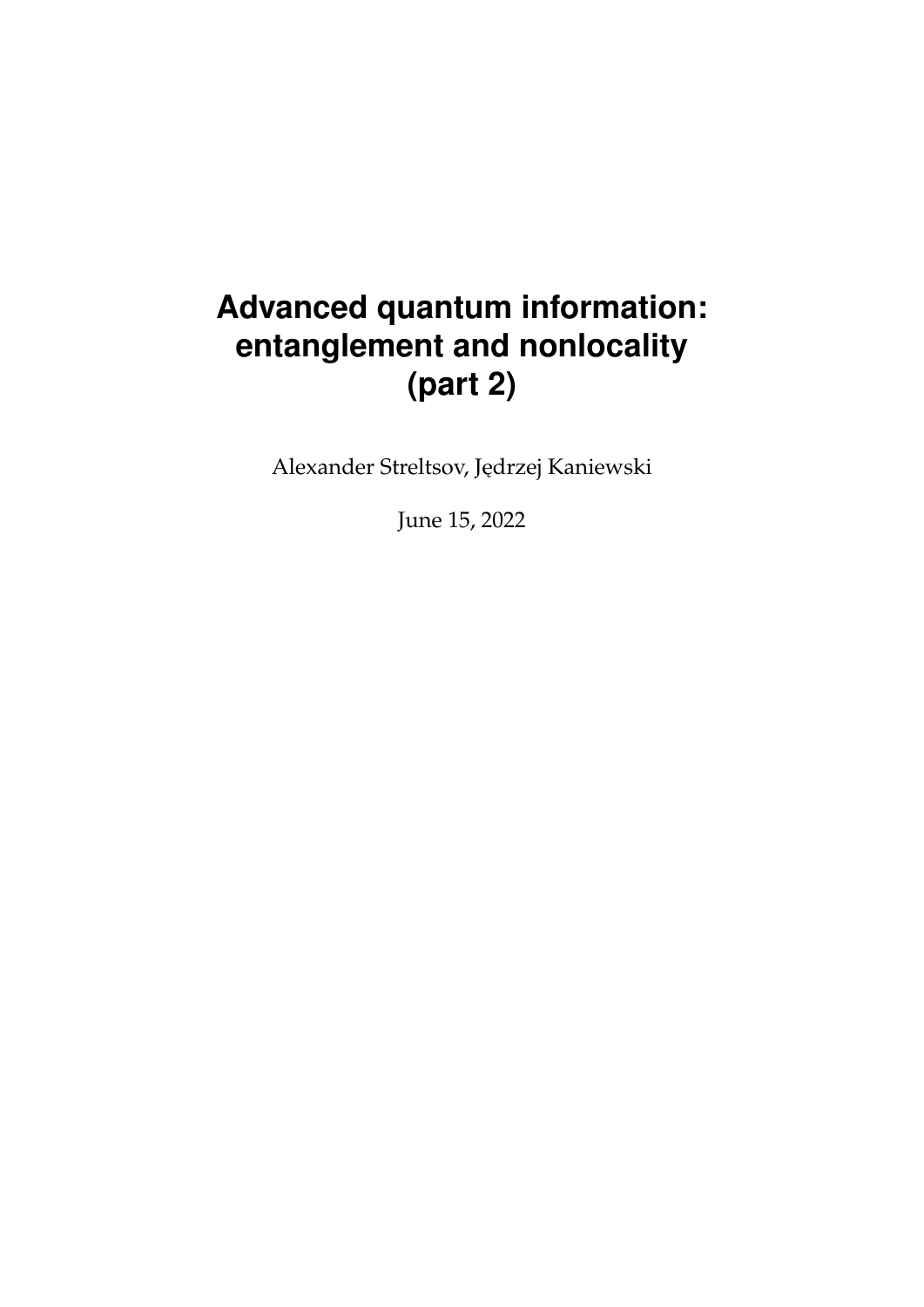# **Contents**

| 1                                                                              |                                                                     | <b>Bell nonlocality</b>                                                                                   | 3              |  |
|--------------------------------------------------------------------------------|---------------------------------------------------------------------|-----------------------------------------------------------------------------------------------------------|----------------|--|
|                                                                                | 1.1                                                                 |                                                                                                           | $\overline{3}$ |  |
|                                                                                | 1.2                                                                 |                                                                                                           | $\overline{3}$ |  |
|                                                                                | 1.3                                                                 | Local, quantum and no-signalling sets of correlations                                                     | $\overline{4}$ |  |
|                                                                                | 1.4                                                                 |                                                                                                           | 9              |  |
|                                                                                | 1.5                                                                 | The local and no-signalling sets as polytopes with a set of the local and no-signalling sets as polytopes | 12             |  |
|                                                                                | 1.6                                                                 |                                                                                                           | 13             |  |
|                                                                                | 1.7                                                                 |                                                                                                           | 14             |  |
|                                                                                | 1.8                                                                 |                                                                                                           | 17             |  |
|                                                                                | 1.9                                                                 |                                                                                                           | 18             |  |
| $\mathbf{2}$                                                                   | <b>The CHSH scenario</b>                                            | 21                                                                                                        |                |  |
|                                                                                | 2.1                                                                 |                                                                                                           | 21             |  |
|                                                                                | 2.2                                                                 | The quantum set $\dots \dots \dots \dots \dots \dots \dots \dots \dots \dots \dots \dots$                 | 24             |  |
|                                                                                | 2.3                                                                 |                                                                                                           | 29             |  |
|                                                                                | 2.4                                                                 |                                                                                                           | 29             |  |
| 3                                                                              | <b>Beyond the CHSH scenario</b><br>34                               |                                                                                                           |                |  |
| Describing the quantum set through a hierarchy of optimisation problems<br>3.1 |                                                                     |                                                                                                           | 35             |  |
|                                                                                | 3.2                                                                 | What is needed to generate nonlocal statistics?                                                           | 39             |  |
| 4                                                                              | Self-testing of quantum systems and device-independent cryptography |                                                                                                           |                |  |
|                                                                                | 4.1                                                                 | How to maximally violate the CHSH inequality?                                                             | 43             |  |
|                                                                                | 4.2                                                                 | Device-independent cryptography $\dots\dots\dots\dots\dots\dots\dots\dots\dots$                           | 45             |  |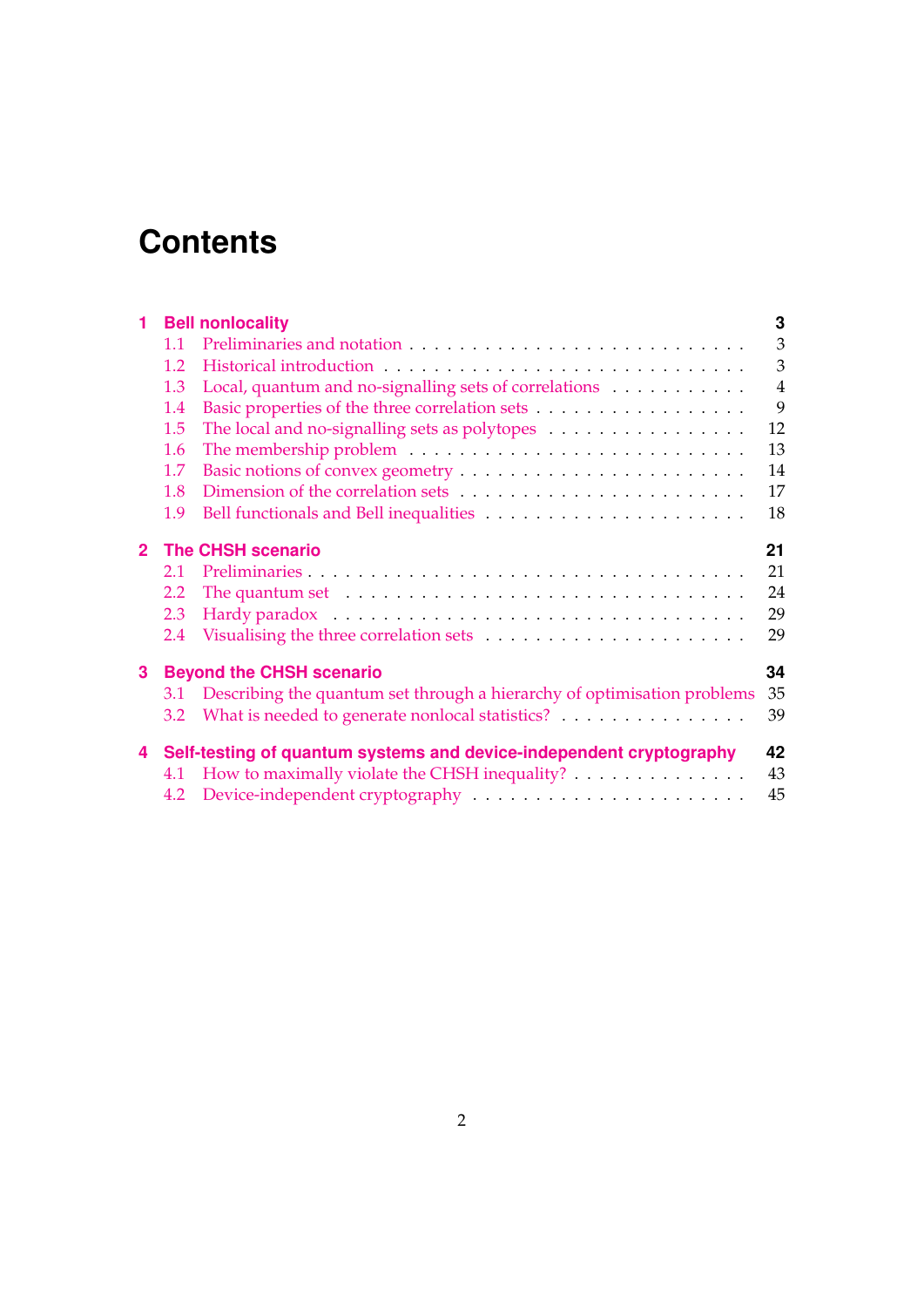### <span id="page-2-1"></span><span id="page-2-0"></span>**1.1 Preliminaries and notation**

Throughout these notes all the Hilbert spaces, which we denote by  $H$ , are assumed to be finite-dimensional unless specified otherwise. A pure quantum state is a vector  $|\psi\rangle \in \mathcal{H}$  satisfying  $\langle \psi | \psi \rangle = 1$ . A mixed quantum state  $\rho$  is a linear, Hermitian and positive semidefinite operator acting on  $\mathcal H$  which satisfies Tr  $\rho = 1$ . A measurement with *n* outcomes is described by a set of *n* linear operators  $\{F_j\}_{j=1}^n$  $_{j=1}^{n}$  acting on  $H$ , which are Hermitian, positive semidefinite and satisfy the normalisation condition

$$
\sum_{j=1}^{n} F_j = 1.
$$
 (1.1)

A bipartite pure state on two Hilbert spaces  $\mathcal{H}_A$  and  $\mathcal{H}_B$  is a vector  $|\psi\rangle_{AB} \in \mathcal{H}_A \otimes \mathcal{H}_B$ . A bipartite mixed state  $\rho_{AB}$  is a linear operator acting on  $\mathcal{H}_A \otimes \mathcal{H}_B$  satisfying the conditions listed above.

## <span id="page-2-2"></span>**1.2 Historical introduction**

In the first part of the class we have focused on entanglement, which is an inherently quantum property. Therefore, one cannot use it to compare quantum mechanics against other, alternative physical theories. In this part we will talk about correlations between space-like separated devices. This field is usually referred to as Bell nonlocality after John S. Bell who was the first to give a formal description of this setup. However, these ideas can be traced back to the Einstein–Podolsky–Rosen (EPR) paradox first discussed in their famous 1935 paper.

The original EPR paradox considers the position and momentum of a quantum particle, but for our purposes we follow the variant proposed by Bohm which uses a two-level system, e.g. a spin-1/2 particle. Consider two spins in a maximally entangled state:

$$
|\Phi_{+}\rangle_{AB} := \frac{1}{\sqrt{2}} (|0\rangle_{A}|0\rangle_{B} + |1\rangle_{A}|1\rangle_{B}). \tag{1.2}
$$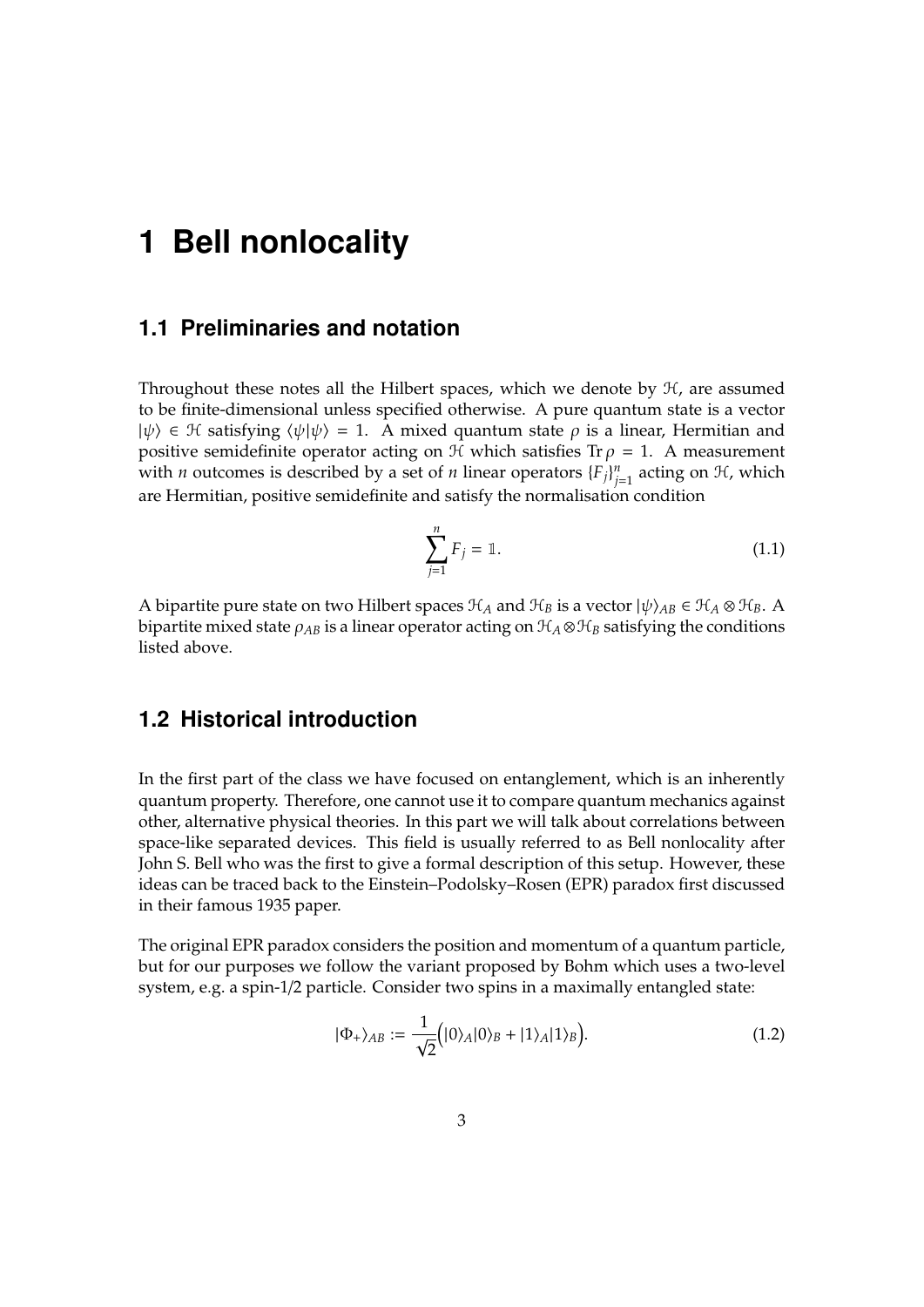The *A* spin is controlled by Alice, while the *B* spin is controlled by Bob and suppose that Alice and Bob are really far away. Now suppose that Alice performs a measurement in the standard basis  $\{ |0\rangle, |1\rangle \}$ . If she obtains outcome "0", the state of Bob is given by  $|0\rangle$ , while if she obtains "1" his state is given by  $|1\rangle$ . Therefore, if Bob performs a measurement in the standard basis Alice can perfectly predict his outcomes. However, if he performs a measurement in the Hadamard basis  $\{|+\rangle, |-\rangle\}$ , Alice cannot predict his outcome. Clearly, the situation is reversed if Alice performs a measurement in the Hadamard basis instead.

The authors postulate that if a certain quantity can be predicted with certainty, there should exist an **element of reality** associated with it. Moreover, these elements of reality should be **local**, i.e. they should not be influenced by actions performed far away. While it is not exactly clear what these elements of reality should be, they are intended to capture some notion of objectivity, something that is independent of the observer or the state of anyone's knowledge. This postulate applied to the observations above implies that the spin of Bob should contain a separate element of reality for each possible measurement. However, this is not possible in the quantum formalism, which leads the authors to conclude that the quantum description should not be considered complete.

The postulate stated above, which according to Einstein, Podolsky and Rosen every "decent" physical theory should satisfy, is now known as the assumption of **local realism**. The reality part requires that objects have properties which can be assigned objective values regardless of whether a measurement is performed or not. In other words, performing a measurement simply reveals a pre-existing value. The locality part requires that these properties should be localised and should not be instantaneously affected by events happening somewhere else.

The final conclusion of the EPR paper is that the quantum-mechanical description should not be considered complete. Nowadays we interpret it differently: we simply admit that some of the predictions of quantum mechanics do not agree with our everyday intuition, i.e. that it is qualitatively different than all the pre-quantum physics.

This statement was formalised and proved in the seminal paper of John S. Bell published in 1964. He considered the scenario of two isolated parties, he formalised the notion of local realism and he showed that quantum mechanics indeed does not admit a localrealistic description. The study of such scenarios is now referred to as **Bell nonlocality** and constitutes the main topic of this course.

## <span id="page-3-0"></span>**1.3 Local, quantum and no-signalling sets of correlations**

In the simplest Bell scenario we consider a pair of devices controlled by two parties, which we will refer to as Alice and Bob. These devices could have interacted in the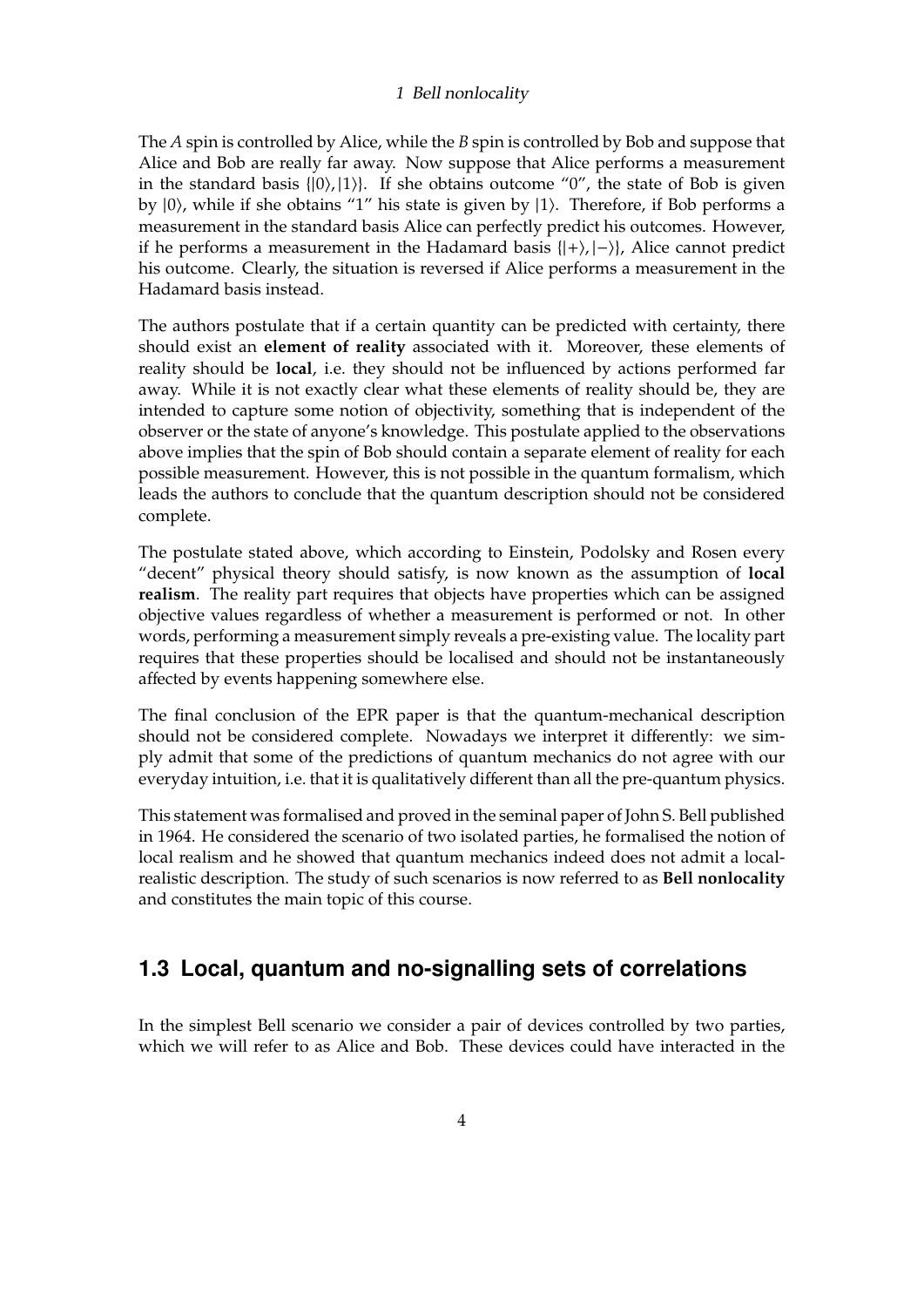past, so they can be correlated, but they are not allowed to communicate during the Bell experiment (we will later formalise what we mean by this). Each device has a number of buttons which correspond to different measurements it can perform. Once a button is pressed the device produces an outcome. Note that the interaction with the devices is purely classical: we press a classical button and receive a classical outcome. What might not be classical is what happens inside the device, but we can only probe it through classical interaction.

The breakthrough discovery of Bell is that in such a simple setup we can conclusively distinguish between classical and quantum devices. More generally, we can think that the Bell setup allows us to make a fair comparison between different physical theories.

Suppose that Alice and Bob can choose one out of *k* measurements and let us denote the **measurement settings** of Alice and Bob by *x* and *y*, respectively. Each measurement produces **outcomes** from the set  $[n] := \{1, 2, \ldots, n\}$  and let us denote the outcomes of Alice and Bob by *a* and *b*, respectively. Suppose, moreover, that they can repeat the experiment multiple times and that they are guaranteed that the devices will always behave in the same manner. This means that for every pair of measurement settings  $(x, y)$  we have a well-defined probability distribution over pairs of outcomes  $(a, b)$ . Moreover, given enough statistics Alice and Bob can estimate it to arbitrary precision. We will denote this probability distribution by  $P(ab|xy)$ .<sup>[1](#page-4-0)</sup> For a fixed pair of settings  $(x, y)$  we have a probability over  $n^2$  outcomes which can be interpreted as a real vector with  $n^2$  components. Since there are  $k^2$  pairs of settings we can think of the entire statistics as a real vector of dimension  $n^2k^2$ . For convenience we will sometimes write  $P \equiv \{P(ab|xy)\}_{abxy} \in \mathbb{R}^{n^2 k^2}$  and call it a **probability point**.

Let us start with the case of classical devices. Consider a class of strategies which consists of a probability distribution  $q(\lambda)$  over some finite<sup>[2](#page-4-1)</sup> set *L* and two response functions:

$$
r_A(a|x,\lambda): [n] \times [k] \times L \to \mathbb{R}_+,
$$
  

$$
r_B(b|y,\lambda): [n] \times [k] \times L \to \mathbb{R}_+
$$

satisfying

$$
\sum_{a=1}^n r_A(a|x,\lambda) = \sum_{b=1}^n r_B(b|y,\lambda) = 1
$$

for all *x*, *y*,  $\lambda$ . Note that for fixed *x* and  $\lambda$  the response function  $r_A(a|x, \lambda)$  is simply a probability distribution over [*n*] and so is  $r_B(b|y, \lambda)$  for fixed *y* and  $\lambda$ . Suppose that the classical devices function in the following manner: (a) before the Bell experiment the devices draw from the probability distribution  $\lambda$  and store the value, (b) during the experiment the outcomes are generated locally by the response functions based on the

<span id="page-4-0"></span><sup>&</sup>lt;sup>1</sup>While this object is sometimes referred to as the "conditional probability distribution" one should not think of it as a conditional probability in the sense of probability theory since a priori there is no need to specify a probability distribution over inputs (*x*, *y*).

<span id="page-4-1"></span><sup>&</sup>lt;sup>2</sup>Later we will see that allowing *L* to be infinite results in the same correlation set.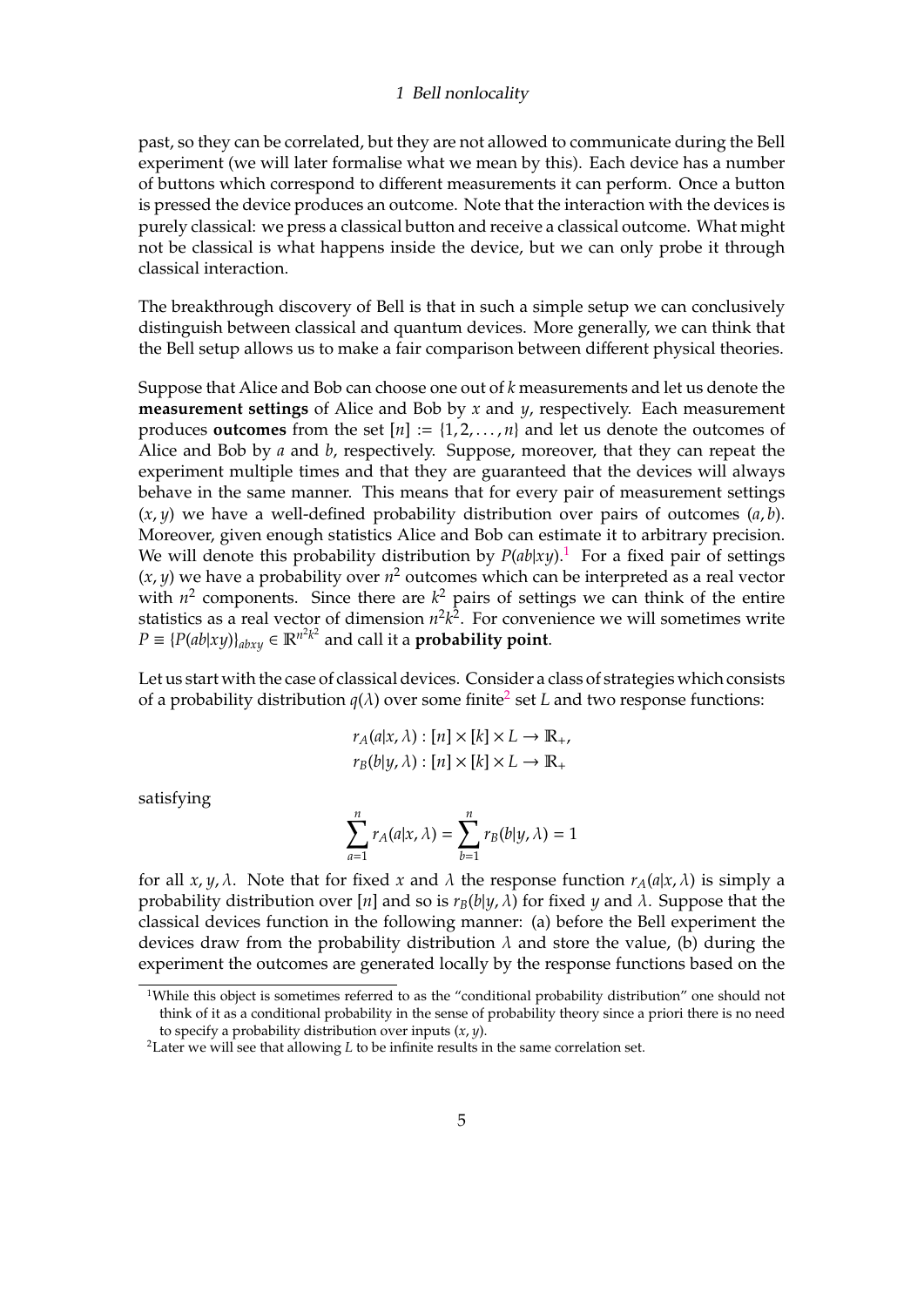random variable  $\lambda$  and the local measurement setting only. The resulting statistics are given by:

<span id="page-5-0"></span>
$$
P(ab|xy) = \sum_{\lambda \in L} q(\lambda) r_A(a|x, \lambda) r_B(b|y, \lambda).
$$
 (1.3)

If a probability point admits a description of the form given in Eq.  $(1.3)$  we say that it belongs to the **set of local-realistic correlations**, or the **local set** for short, denoted by  $\mathcal{L}$ . The variable  $\lambda$  is sometimes referred to as a **local hidden variable (LHV)** and the resulting decomposition as an **LHV model**.

Note that if we skipped the sum over  $\lambda$  in Eq. [\(1.3\)](#page-5-0) we would obtain probability distributions that factorise between Alice and Bob:

$$
P(ab|xy) = r_A(a|x) r_B(b|y).
$$
\n(1.4)

In such distributions there are no correlations between Alice and Bob. Allowing for a sum over  $\lambda$  corresponds to taking convex combinations of such product distributions. Note that this is in exact analogy to the separable states which are defined as convex combinations of product states.

It should be clear that the definition above encompasses everything that classical devices are capable of. The notion of local realism discussed before, however, is phrased in a slightly different manner: it requires that all properties should simultaneously have well-defined values. In other words, we should be able to write down a joint probability distribution that contains the statistics of all possible measurements. Fortunately, it is not hard to prove that the two statements are equivalent, which is sometimes referred to as **Fine's theorem**. If our statistics can be written in the form given in Eq. [\(1.3\)](#page-5-0), then a joint probability distribution is given by

$$
P(a_1a_2\ldots a_kb_1b_2\ldots b_k) = \sum_{\lambda \in L} q(\lambda) \prod_{j=1}^k \left[ r_A(a_j|j,\lambda) \, r_B(b_j|j,\lambda) \right]. \tag{1.5}
$$

To see that given a joint probability distribution one can construct an LHV model note that we can simply take the hidden variable  $\lambda$  to contain all the variables, i.e.  $\lambda =$  $(a_1a_2\dots a_kb_1b_2\dots b_k)$ . Then, the response functions simply pick out the right component of  $\lambda$ .

Having discussed the classical case let us move on to quantum devices. In the most general case these two devices will share a quantum state which we denote by ρ*AB*. The measurement setting *x* on Alice's side corresponds to measurement operators  $\{P_a^x\}_{a=1}^n$ *a*=1 . The measurement setting *y* on Bob's side corresponds to measurement operators { $Q^y_h$ *b* } *n*  $\frac{n}{b=1}$ . Then, the Born rule tells us that

<span id="page-5-1"></span>
$$
P(ab|xy) = \text{Tr}(P_a^x \otimes Q_b^y \rho_{AB}).
$$
\n(1.6)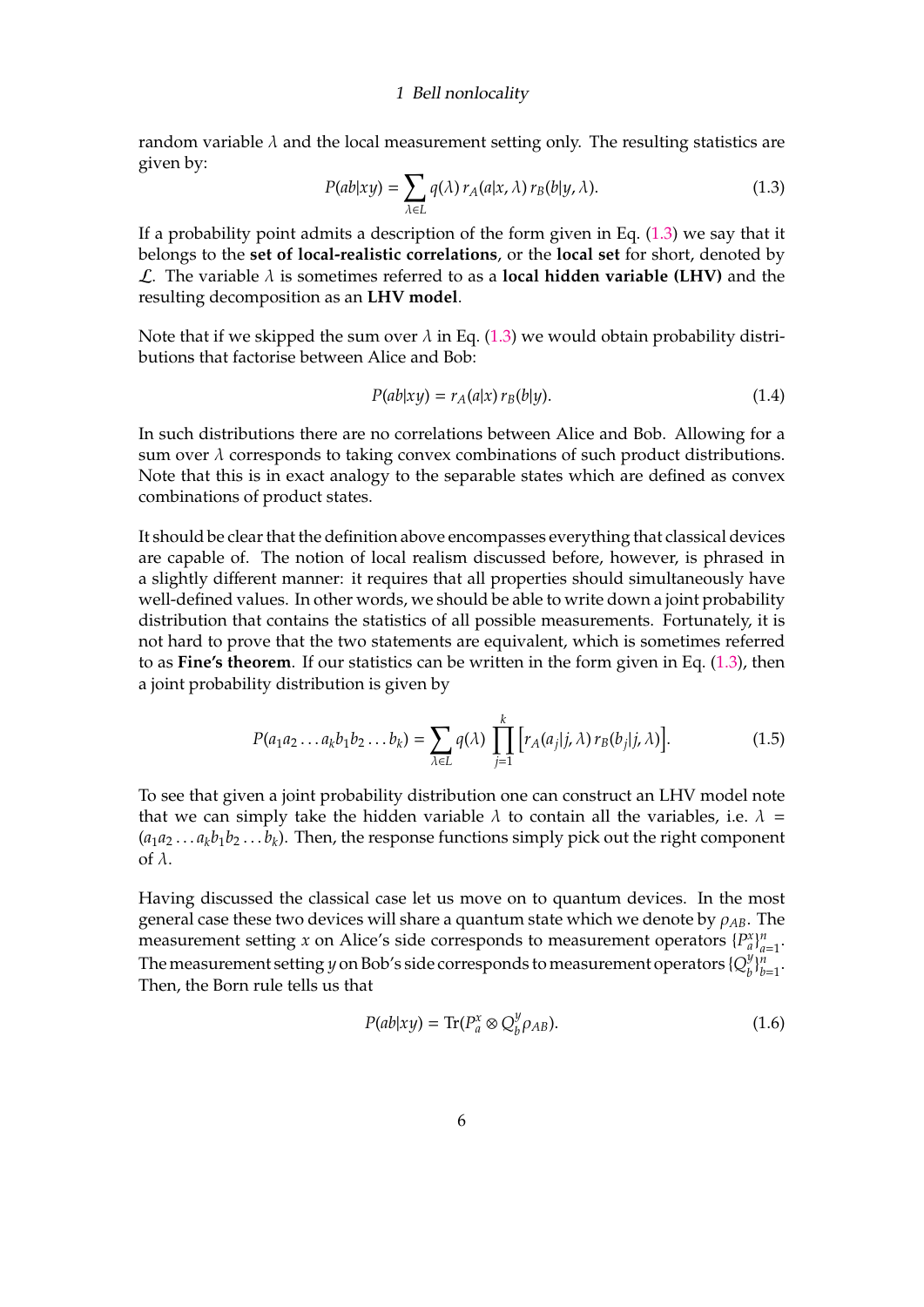The triple  $\left\{\rho_{AB}, \{P^x_a\}, \{Q^y_b\} \right\}$  $\left\{ \begin{array}{l} \mathbf{y} \\ b \end{array} \right\}$  is often referred to as the **quantum realisation**. Let  $Q_{\text{fin}}$  be the set of correlations attainable by finite-dimensional realisations, i.e. a probability point *P* belongs to  $Q_{fin}$  if there exists a finite-dimensional quantum state and local measurements such that Eq. [\(1.6\)](#page-5-1) holds. We then define the quantum set Q as the closure of  $Q_{fin}$ , i.e. Q contains all the probability points which can be approximated arbitrarily well by finitedimensional quantum realisations. Note that the quantum set is defined for a particular Bell scenario identified by the number of settings and outcomes but this is completely independent of the dimension of the quantum realisation.

It should not come as a surprise that quantum devices are at least as powerful as classical devices. To show this let us give an explicit construction that turns an LHV description of the form given in Eq. [\(1.3\)](#page-5-0) into a particular quantum realisation. Let *d* := |*L*| and let  $\{|e_\lambda\rangle\}_{\lambda \in L}$  be an orthonormal basis on  $\mathbb{C}^d$ . Consider a quantum realisation acting  $\mathbb{C}^d \otimes \mathbb{C}^d$ specified by:

$$
\rho_{AB} := \sum_{\lambda \in L} q(\lambda) |e_{\lambda}\rangle \langle e_{\lambda} | \otimes |e_{\lambda}\rangle \langle e_{\lambda} |, \tag{1.7}
$$

$$
P_a^x := \sum_{\lambda \in L} r_A(a|x, \lambda) |e_\lambda\rangle\langle e_\lambda|, \tag{1.8}
$$

$$
Q_b^y := \sum_{\lambda \in L} r_B(b|y, \lambda) |e_\lambda\rangle\langle e_\lambda|.
$$
 (1.9)

It is easy to check that this indeed a valid quantum realisation and that it reproduces the statistics of the original LHV model. Hence, it immediately implies that  $\mathcal{L} \subseteq \mathcal{Q}$ .

In the description above we have allowed Alice and Bob to share a mixed quantum state and perform arbitrary measurements. However, it is clear that every mixed state can be purified, the purifying system can be given to one of the parties who can then ignore it in the measurement process. Therefore, the same statistics can be observed by measuring a pure state (although of a potentially larger dimension). More specifically, if  $|\Psi\rangle_{ABB}$  is a purification of  $\rho_{AB}$ , then we would say that both subsystems *B* and *B'* are in Bob's possession and that his new measurements are given by  $Q_h^{\check{y}}$  $\frac{y}{b} \otimes \mathbb{1}$ . Similarly, one can use Naimark's dilation to argue that we can without loss of generality assume that the measurements of Alice and Bob are projective. These two simplifications are often useful as they reduce the set of quantum realisations that we must consider.

An important feature of both the local and the quantum set is that they obey the **nosignalling conditions**:

<span id="page-6-0"></span>
$$
\sum_{b} P(ab|xy) = \sum_{b} P(ab|xy') \text{ for all } a \in [n] \text{ and } y, y' \in [k],
$$
\n
$$
\sum_{a} P(ab|xy) = \sum_{a} P(ab|x'y) \text{ for all } b \in [n] \text{ and } x, x' \in [k].
$$
\n(1.10)

These conditions imply that the local distribution of outcomes on Alice's side does not depend on the setting chosen by Bob and vice versa. Clearly, this is necessary if we want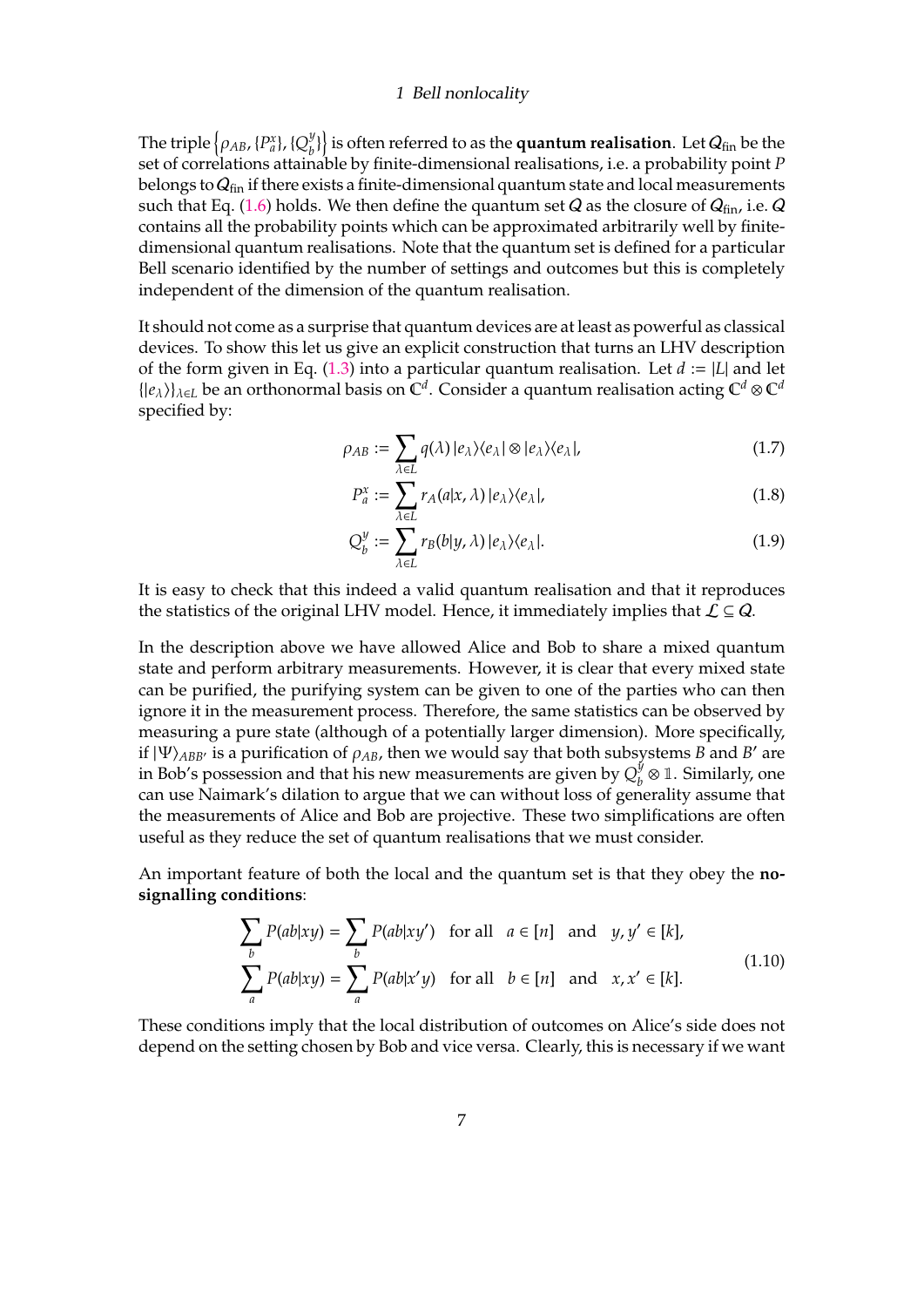to claim that Alice and Bob cannot communicate. It also implies that it is meaningful to talk about the local distribution of outcomes defined as

$$
P(a|x) := \sum_{b} P(ab|xy),\tag{1.11}
$$

$$
P(b|y) := \sum_{a} P(ab|xy).
$$
 (1.12)

The fact that the two devices cannot signal to each other is one of the main assumptions of the Bell scenario. Hence, one could argue that any theory that we want to analyse in this framework must satisfy no-signalling. A logical next step is to ask: what about a theory in which no-signalling is the only restriction we impose on the probabilities? This surprisingly simple idea leads to the **no-signalling set of correlations**, which we denote by NS. A probability point belongs to the no-signalling set if *P*(*ab*|*xy*) corresponds to valid probability distributions, i.e.

$$
P(ab|xy) \ge 0,\tag{1.13}
$$

$$
\sum_{ab} P(ab|xy) = 1 \quad \text{for all} \quad x, y,
$$
\n(1.14)

and moreover it satisfies the no-signalling conditions given in Eq. [\(1.10\)](#page-6-0).

So far we have defined three correlation sets: the local set, the quantum set and the no-signalling set. We have shown that the following inclusions hold:

$$
\mathcal{L} \subseteq Q \subseteq NS,\tag{1.15}
$$

and we will see that both of them are strict. The local and quantum sets capture what can be achieved when we restrict ourselves to classical and quantum systems, respectively. The no-signalling set can be seen as the largest set which is still consistent with the spirit of a Bell experiment. Alternatively, it can be seen as an outer approximation of the local or quantum set which admits a simple form.

Before moving on to a more detailed analysis let us make a brief comment on the foundational inconsistency between the concept of local realism and quantum mechanics. Recall that in a local-realistic theory we can interpret the measurement as simply revealing some pre-existing value. This should be contrasted with quantum mechanics in which the measurement outcome only comes into existence as a consequence of the measurement. Since in a local-realistic theory the measurement is a passive process, we can in principle perform an arbitrary number of measurements one after another (note that the order does not influence the observed statistics), which allows us to define a joint probability distribution as required by Fine's theorem. In quantum mechanics performing a measurement affects the state of the system, so afterwards we no longer have the original state. While we might be able to perform some measurement on the resulting state, it is not the same as performing it on the original state. This leads to the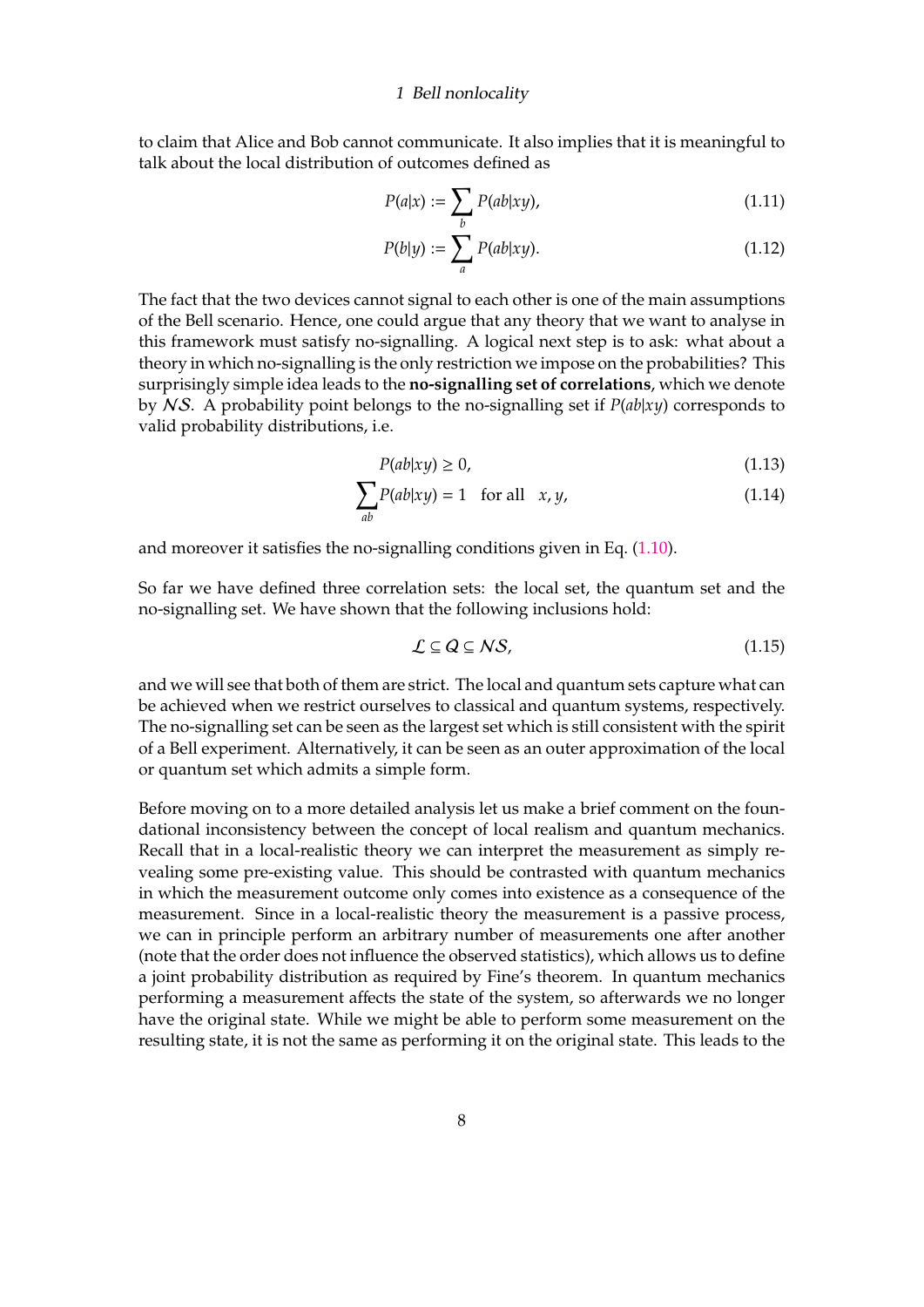concept of incompatible measurements, i.e. measurements which cannot be performed simultaneously (on a single copy of the system) with the typical example being position and momentum of a quantum particle. It should not come as a surprise that one must use incompatible measurements to generate nonlocal correlations.

### <span id="page-8-0"></span>**1.4 Basic properties of the three correlation sets**

To continue our discussion of the correlation sets we need to introduce some basic concepts from convex geometry. Let  $S$  be a subset of  $\mathbb{R}^n$ . We say that  $S$  is **convex** if

$$
x, y \in S \implies px + (1 - p)y \in S \tag{1.16}
$$

for any  $p \in [0, 1]$ . In other words, we require the set to be closed under convex combinations.

Given an arbitrary set  $S$  we can make it convex by explicitly adding all possible convex combinations of points in S. Such a procedure is known as taking the **convex hull** (or **convex envelope**) of S and we can think of it as finding the smallest convex set that contains S.

We say that  $z \in S$  is an **extremal point** of S if the existence of  $x, y \in S$  such that  $px + (1 - p)y = z$  for some  $p \in (0, 1)$  implies that  $x = y = z$ . In other words, extremal points are those that do not admit a non-trivial convex decomposition.

**Example.** Consider the following convex subsets of  $\mathbb{R}^2$ :

<span id="page-8-2"></span>
$$
S := \{(x, y) \in \mathbb{R}^2 : |x| + |y| \le 1\},\tag{1.17}
$$

$$
\mathcal{T} := \{ (x, y) \in \mathbb{R}^2 : x^2 + y^2 \le 1 \}. \tag{1.18}
$$

List the extremal points of S and T. Note that these sets are simply unit balls in  $\mathbb{R}^2$ according to the vector *p*-norm for  $p = 1$  and  $p = 2$ , respectively.

What is important is that for convex sets which are compact $^3$  $^3$  the knowledge of extremal points uniquely determines the set.

**Krein–Millman's theorem.** Every compact convex subset of a finite-dimensional vector space is equal to the convex hull of its extremal points.

An alternative statement of this theorem reads: every point of a compact convex set can be written as a convex combination of its extremal points.

Krein–Millman's theorem essentially tells us that knowing the extremal points allows us to reconstruct the entire set. In other words, if our goal is to understand some compact

<span id="page-8-1"></span><sup>&</sup>lt;sup>3</sup>Recall that a subset of  $\mathbb{R}^n$  is compact if and only if it is closed and bounded.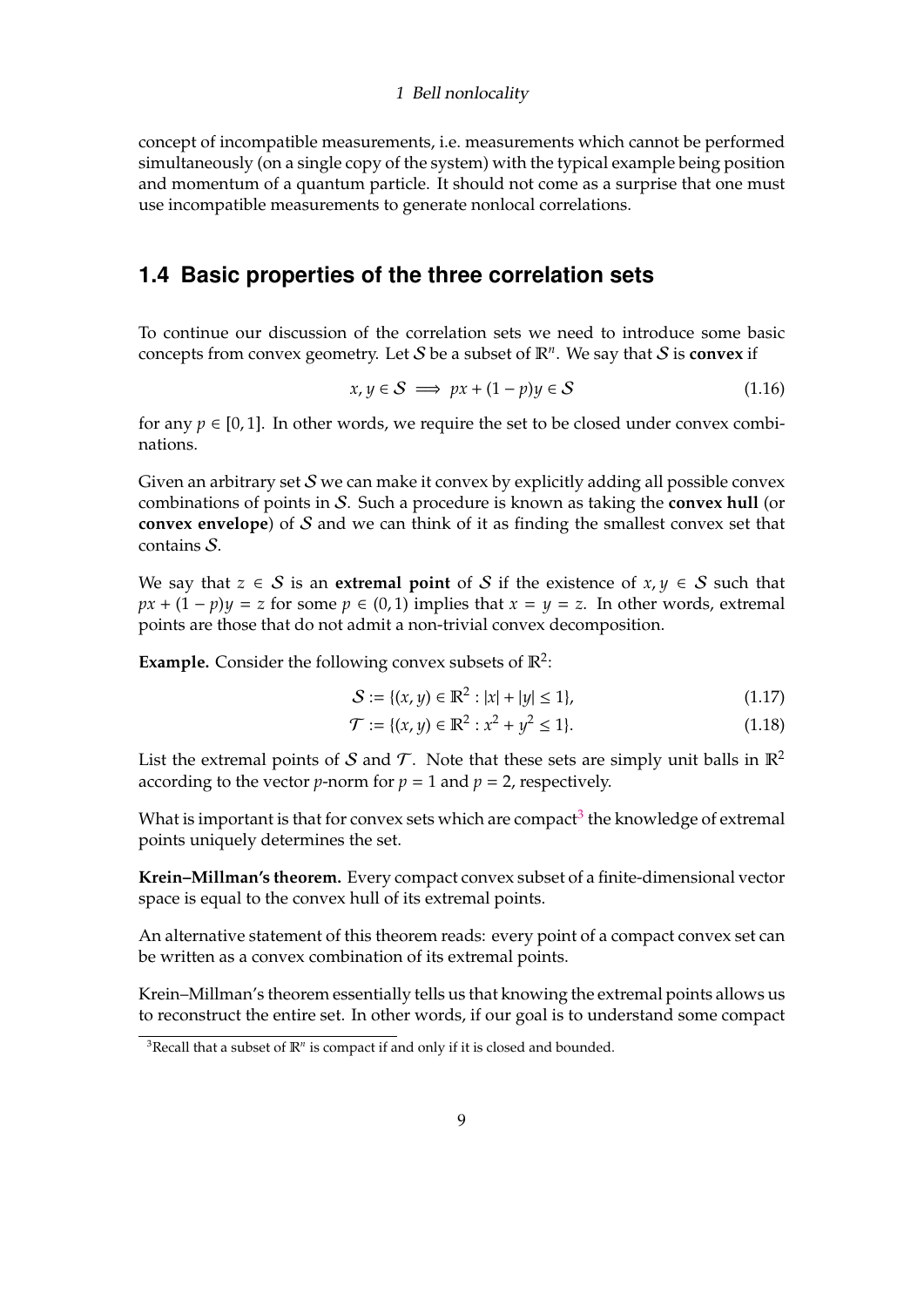convex set, we may restrict our attention to its extremal points. To see that compactness is crucial here note that convex sets which are not compact are not even guaranteed to have any extremal points, e.g. consider  $S = \mathbb{R}$  or  $S = (0, 1) \subseteq \mathbb{R}$ .

For our discussion it is convenient to interpret the correlation sets as subsets of  $\mathbb{R}^{n^2 k^2}$ since this enables us to use a number of standard tools. In the rest of this section we show that all three correlation sets are convex and compact and let us start with the former.

Consider two local-realistic points  $P_0$  and  $P_1$  which by definition can be written as

$$
P_0(ab|xy) = \sum_{\lambda \in L_0} q_0(\lambda) r_{A,0}(a|x,\lambda) r_{B,0}(b|y,\lambda), \qquad (1.19)
$$

$$
P_1(ab|xy) = \sum_{\lambda \in L_1} q_1(\lambda) r_{A,1}(a|x,\lambda) r_{B,1}(b|y,\lambda).
$$
 (1.20)

Since the actual values of the hidden variable  $\lambda$  do not matter (they merely serve as labels), we can without loss of generality assume that  $L_0$  and  $L_1$  are disjoint, i.e.  $L_0 \cap L_1 =$ *Ø.* It is easy to see that a convex combination  $P = pP_0 + (1 - p)P_1$  can be written as

$$
P(ab|xy) = \sum_{\lambda \in L} q(\lambda) r_A(a|x, \lambda) r_B(b|y, \lambda)
$$
 (1.21)

for

$$
L := L_0 \cup L_1,\tag{1.22}
$$

$$
q(\lambda) := \begin{cases} pq_0(\lambda) & \text{if } \lambda \in L_0, \\ (1 - p)q_1(\lambda) & \text{if } \lambda \in L_1, \end{cases}
$$
 (1.23)

$$
r_A(a|x,\lambda) := \begin{cases} r_{A,0}(a|x,\lambda) & \text{if } \lambda \in L_0, \\ r_{A,1}(a|x,\lambda) & \text{if } \lambda \in L_1, \end{cases}
$$
(1.24)

$$
r_B(b|y,\lambda) := \begin{cases} r_{B,0}(b|y,\lambda) & \text{if } \lambda \in L_0, \\ r_{B,1}(b|y,\lambda) & \text{if } \lambda \in L_1. \end{cases}
$$
 (1.25)

To show that the quantum set  $Q$  is convex let us first prove the  $Q_{fin}$  is convex. Suppose we are given two quantum points from  $Q_{fin}$  along with their realisations

$$
P_0: [P_a^x]_0, [Q_b^y]_0, \rho_0,
$$
\n(1.26)

$$
P_1: [P_a^x]_1, [Q_b^y]_1, \rho_1. \tag{1.27}
$$

Suppose that the first realisation acts on  $\mathcal{H}_{A_0} \otimes \mathcal{H}_{B_0}$ , while the second realisation acts on  $\mathcal{H}_{A_1} \otimes \mathcal{H}_{B_1}$ . Since the two realisations can have distinct dimension and for us it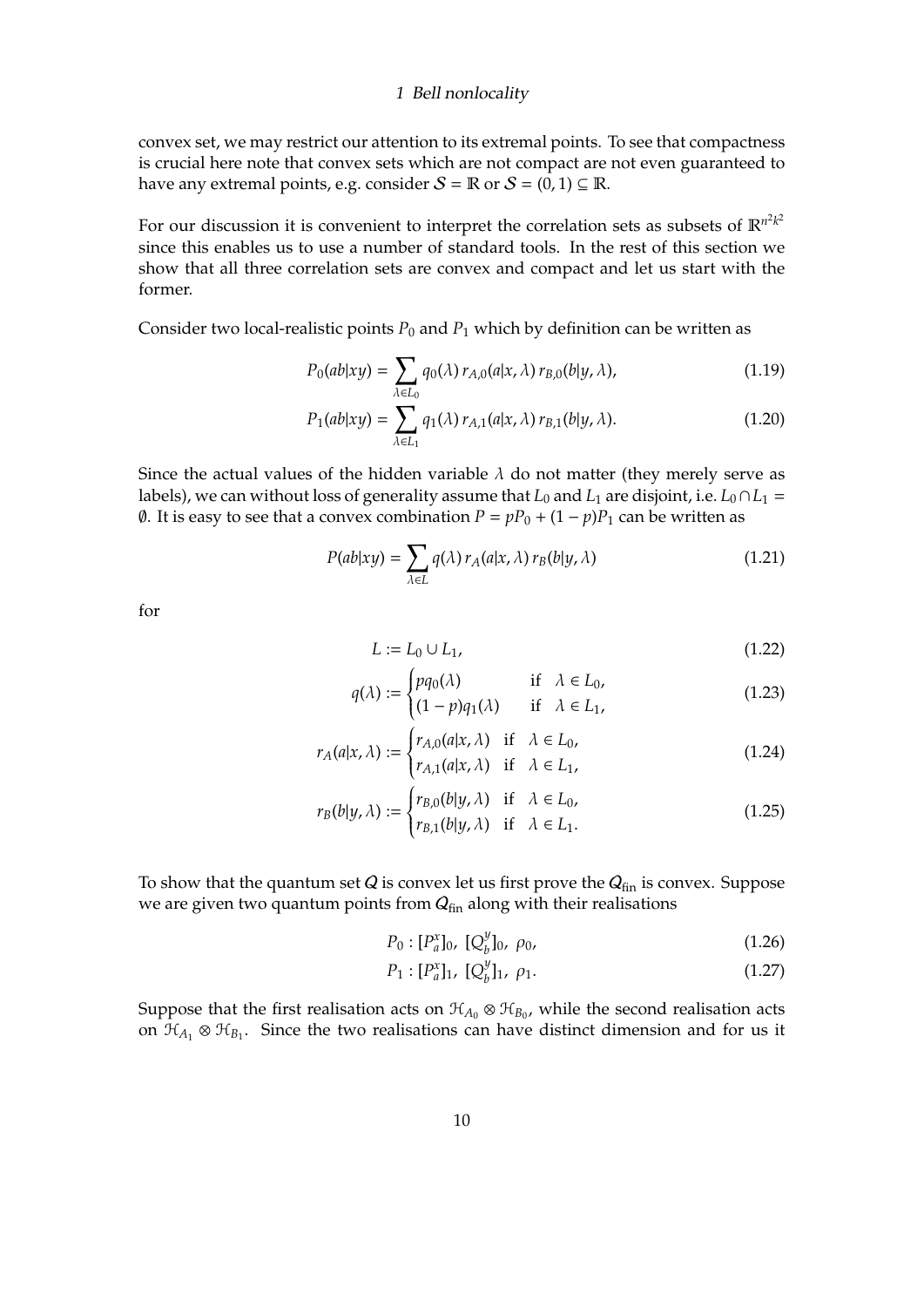is convenient to have realisations of the same dimension, let us first embed them in  $\mathbb{C}^{d_A}\otimes \mathbb{C}^{d_B}$ , where

$$
d_A := \max\{\dim(\mathcal{H}_{A_0}), \dim(\mathcal{H}_{A_1})\},\tag{1.28}
$$

$$
d_B := \max\{\dim(\mathcal{H}_{B_0}), \dim(\mathcal{H}_{B_1})\}.
$$
\n(1.29)

Since all the Hilbert spaces are finite-dimensional we are guaranteed that  $d_A, d_B < \infty$ . To simplify the notation we will not distinguish between the original realisations and the realisations embedded in  $\mathbb{C}^{d_A} \otimes \mathbb{C}^{d_B}$ .

Consider a realisation that acts on  $\mathcal{H}_{A_C} \otimes \mathcal{H}_{B_C} \otimes \mathcal{H}_{A_Q} \otimes \mathcal{H}_{B_Q}$ , where  $\dim(\mathcal{H}_{A_C}) = \dim(\mathcal{H}_{B_C}) =$ 2,  $\dim(\mathfrak{H}_{A_Q}) = d_A$  and  $\dim(\mathfrak{H}_{B_Q}) = d_B$ . The *A* registers belong to Alice, while the *B* registers belong to Bob. Consider a bipartite state of the form:

$$
\rho_{AB} := p|0\rangle\langle 0| \otimes |0\rangle\langle 0| \otimes \rho_0 + (1-p)|1\rangle\langle 1| \otimes |1\rangle\langle 1| \otimes \rho_1,\tag{1.30}
$$

while the measurements of Alice and Bob are given by  $4$ 

$$
P_a^x := |0\rangle\langle 0| \otimes [P_a^x]_0 + |1\rangle\langle 1| \otimes [P_a^x]_1,\tag{1.31}
$$

$$
Q_b^y := |0\rangle\langle 0| \otimes [Q_b^y]_0 + |1\rangle\langle 1| \otimes [Q_b^y]_1.
$$
 (1.32)

It is easy to verify that this leads to a convex combination of the original points given by  $pP_0 + (1-p)P_1$ . This construction necessarily increases the local dimensions of Alice and Bob, but this is not a problem since the definition of the quantum set does not put any restrictions on dimensionality. In fact, this feature turns out to be necessary: it is known that imposing a dimension bound in the definition of the quantum set might lead to non-convex sets.

This construction shows that  $Q_{fin}$  is a convex set and now it suffices to combine it with the standard result that the closure of a convex set is a convex set.

Convexity of NS is an immediate consequence of the linearity of all the conditions.

To show compactness recall that a subset of  $\mathbb{R}^n$  is compact if and only if it is closed and bounded. To see that all three correlation sets are bounded note that they are contained in the unit ball according to the vector ∞-norm:  $|P(ab|xy)| ≤ 1$  for all *a*, *b*, *x*, *y*.

Since we defined Q to be the closure of  $Q_{fin}$ , it is closed by definition. The no-signalling set is closed because it is an intersection of finitely many closed sets (every equality constraint can be replaced by two non-strict inequalities,  $a = b \iff a \ge b \land a \le b$ , and every non-strict inequality defines a closed set). The local set is also closed, but to see it we need some extra understanding, which we develop in the next section.

<span id="page-10-0"></span> $^4$ Since the operators of Alice and Bob act on  $H_{A_C}\otimes H_{A_Q}$  and  $H_{B_C}\otimes H_{B_Q}$ , respectively, one has to be careful about the order of the tensor factors when computing the product of  $P_a^x \otimes Q_b^y$  $\int_b^y$  and  $\rho_{AB}$ .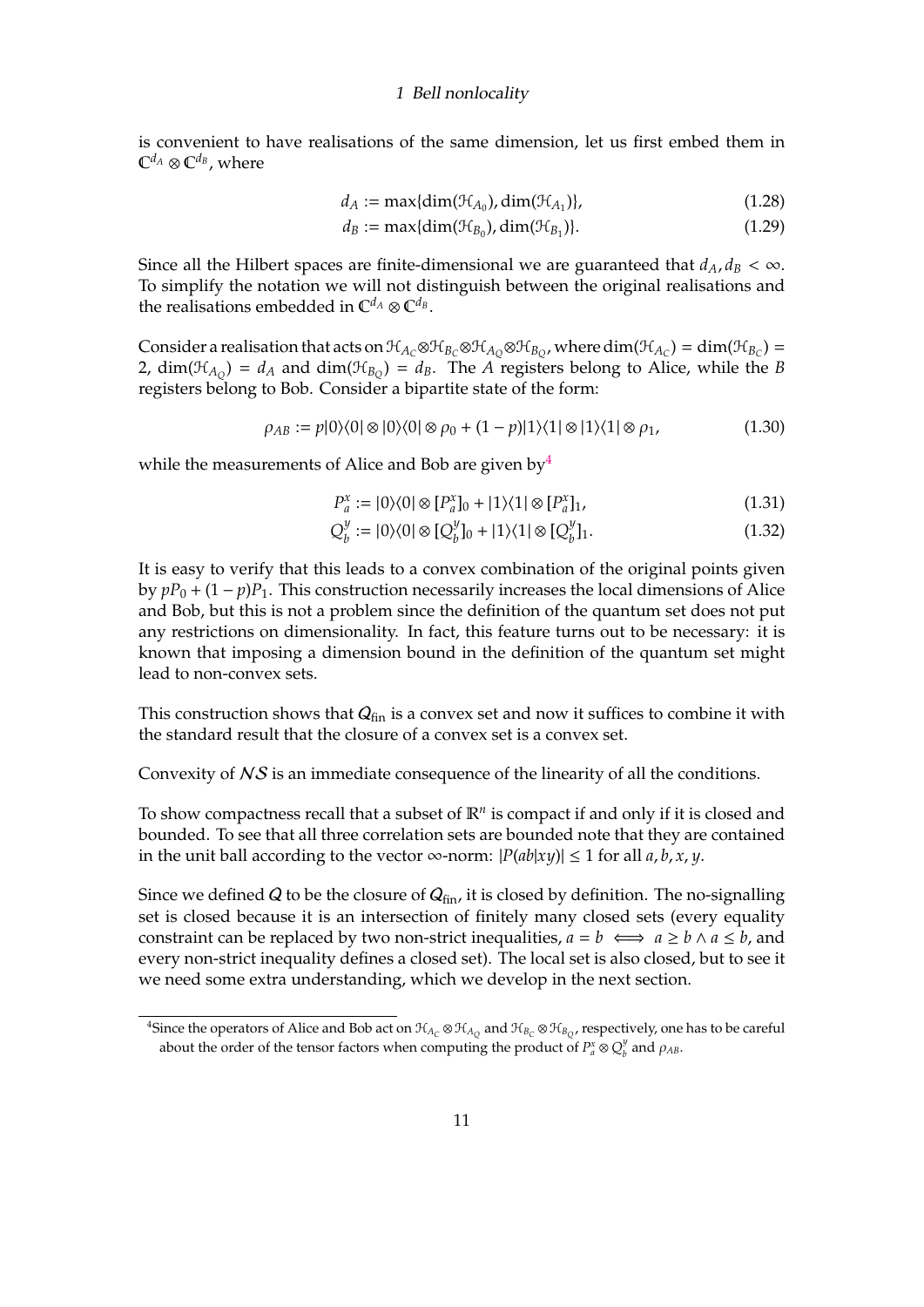## <span id="page-11-0"></span>**1.5 The local and no-signalling sets as polytopes**

A particularly simple class of compact convex sets consists of those that have only a finite number of extremal points. Such sets are known as **polytopes** and their extremal points are often referred to as **vertices**. Two out of three correlations sets defined above turn out to be polytopes.

To see that the local set is a polytope we have to realise that if a probability point can be written in the local form given in Eq.  $(1.3)$ , it can also be written in the same form using only **deterministic** response functions, i.e. functions which only take values 0 and 1. This comes from the fact that we can "push back" all the randomness into the shared variable  $\lambda$ . In the worst case scenario we have to include an additional probability distribution over *n* outcomes for every measurement setting of Alice and Bob and for every value of  $\lambda$ . This leads to a larger but still finite hidden variable. The ability to restrict our attention to deterministic response functions is extremely convenient because there is only a finite number of them. More specifically, there are precisely  $n^k$  (distinct) functions from a set of size  $k$  to a set of size  $n$ . Therefore, we have  $n^k$ deterministic response functions for Alice and the same number for Bob, which gives rise to *n* <sup>2</sup>*<sup>k</sup>* **deterministic points** in total. Each deterministic point is labelled by a pair of functions  $f_A$ ,  $f_B$  :  $[k] \rightarrow [n]$  and can be compactly written down as

$$
P(ab|xy) = \begin{cases} 1 & \text{if } a = f_A(x) \text{ and } b = f_B(y), \\ 0 & \text{otherwise.} \end{cases}
$$
 (1.33)

The fact that every point in  $\mathcal L$  can be written as a convex combination of points from a fixed finite set implies that  $\mathcal L$  has a finite number of extremal points, i.e. it is a polytope. It is not hard to see that every deterministic point is extremal, i.e. the local polytope has precisely *n* <sup>2</sup>*<sup>k</sup>* vertices.

The no-signalling set is defined as an intersection of a finite number of closed half-spaces. It is well-known in polytope theory that if a finite intersection of closed half-spaces yields a bounded set, then this set must be a polytope. As a consequence every polytope can be described in two equivalent but complementary ways: either by specifying its vertices or by specifying the half-spaces. It is worth pointing out that in both cases the minimal (shortest) descriptions turn out to be unique.

In our case the local set is naturally described by its extremal points (i.e. the deterministic points), while the no-signalling set is described by the half-spaces. It is therefore natural to try to compute the other description for each set. While there exist algorithms that allow us to go from one description to the other, they are not efficient which becomes a problem when the size of the problem grows. In the most general setting this problem has only been solved for the scenarios corresponding to  $(n, k) = (2, 2), (2, 3)$  and  $(3, 2)$ .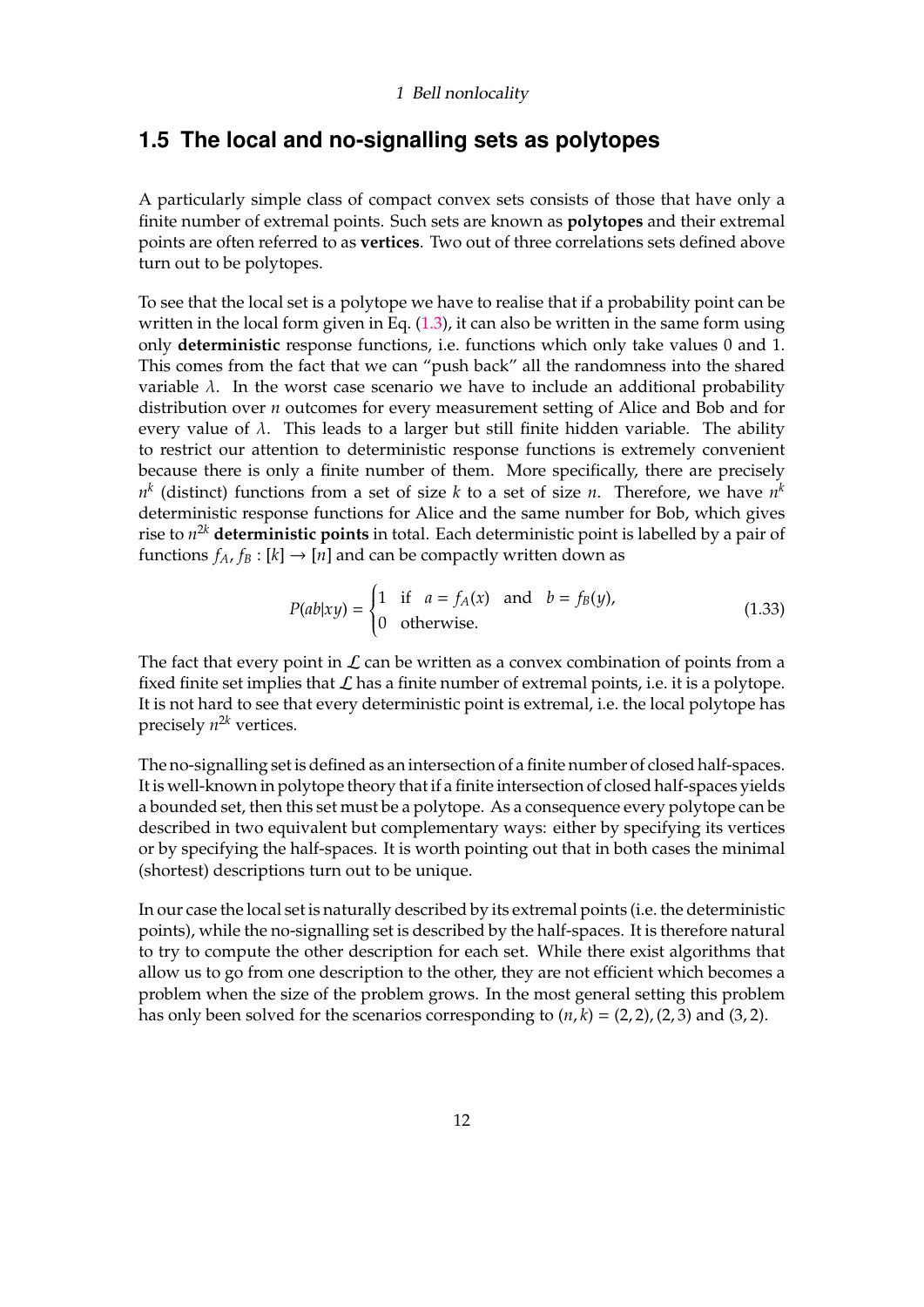If we compute the half-space description of the local set we will obtain three types of conditions. The first simply requires all the probabilities to be non-negative:

$$
P(ab|xy) \ge 0. \tag{1.34}
$$

Such conditions are known as **positivity facets** and they are not particularly interesting: clearly, they must be satisfied by any reasonable theory. The second type are the nosignalling conditions mentioned above (recall that equality  $a = b$  is equivalent to the conjuction of  $a \geq b$  and  $b \geq a$ ). The remaining conditions are known as **facet Bell inequalities**. Since these constraints can (at least in principle) be violated by more general theories, we interpret them as limitations on the strength of correlations in local-realistic theories. Since any (no-signalling) probability point that does not belong to  $\mathcal L$  must violate some facet Bell inequality, we often use the terms "generate nonlocal correlations" and "violate a Bell inequality" interchangeably.

Alternatively, if we compute a vertex description of the no-signalling set, we find that there are two types of vertices. First of all, we find all the vertices of the local set, i.e. the deterministic points. The remaining vertices are known as the **extremal no-signalling points**.

A brief summary of these observations can be found in the table below. What is important to remember is that the local set is smaller, so it has fewer extremal points (in the vertex description) and more linear constraints (in the half-space description). The no-signalling set is larger, so it has more extremal points and fewer constraints.

|                        | local set                | no-signalling set             |
|------------------------|--------------------------|-------------------------------|
|                        | deterministic points     | deterministic points          |
| vertex description     |                          | extremal no-signalling points |
|                        | positivity facets        | positivity facets             |
| half-space description | no-signalling conditions | no-signalling conditions      |
|                        | facet Bell inequalities  |                               |

## <span id="page-12-0"></span>**1.6 The membership problem**

Having defined the three sets of correlations it is natural to ask whether these definitions are convenient to work with. In other words, given a probability point *P* can we efficiently check whether it belongs to  $\mathcal{L}, \mathcal{Q}$  or  $\mathcal{NS}$ ?

Suppose we are given a probability point, which we already assume to be composed of valid probability distributions, i.e. non-negativity and normalisation conditions are satisfied. To check whether  $P \in NS$  it suffices to check the no-signalling conditions given in Eq. [\(1.10\)](#page-6-0) and this can be done by evaluating 2*nk*<sup>2</sup> linear equalities. This is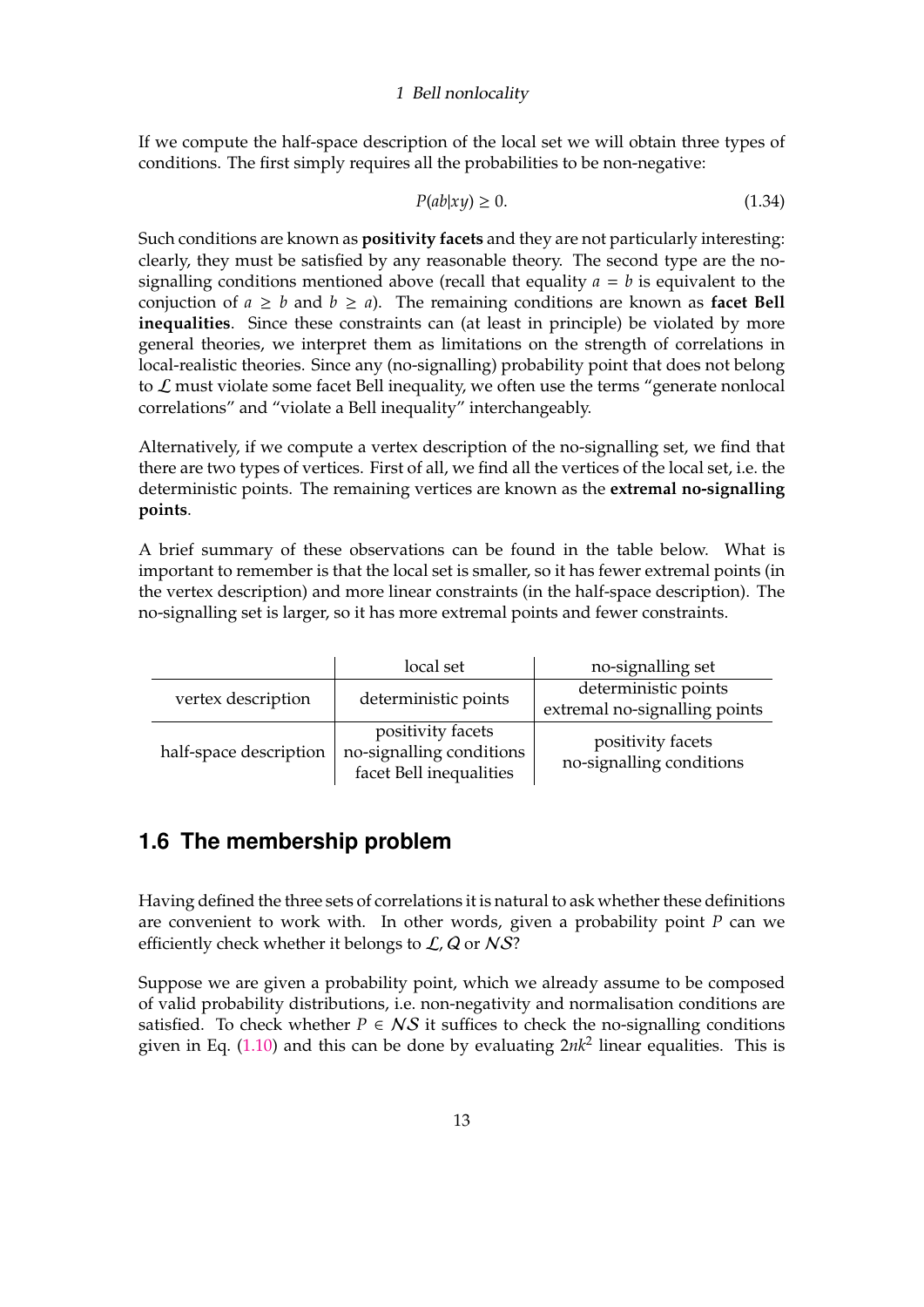an "easy" task because its complexity<sup>[5](#page-13-1)</sup> scales polynomially with the input parameters *n* and *k*. Clearly, the half-space description is convenient for checking whether a point lies inside a set.

Checking whether  $P \in \mathcal{L}$  is slightly harder. Recall that  $\mathcal{L}$  can be defined through its extremal points (the deterministic vertices) so essentially we are asking whether there exists a convex combination of the deterministic vertices which yields precisely the target point *P*. If we denote the deterministic vertices by  $\{D_j\}_{j=1}^N$ *j*=1 , we are simply looking for a probability distribution  $\{q_j\}_{j=1}^N$  $\frac{N}{j=1}$  such that

$$
P = \sum_{j=1}^{N} q_j D_j.
$$
 (1.35)

This is an instance of an optimisation problem known as a **linear program (LP)** and such problems are considered "easy" from the complexity-theoretic point of view because they can be solved using resources polynomial in the size of the program. However, we observed earlier that  $N = n^{2k}$ , i.e. the size of our problem is already exponential in the number of settings. Therefore, solving such problems quickly becomes infeasible as *k* increases. An alternative approach would be to first find the half-space description of L and then check whether *P* satisfies all the linear inequalities. However, as mentioned before finding the half-space description of  $\mathcal L$  is hard and even if we manage to do so, it might happen that the number of inequalities to check will be exponential.

Checking whether  $P \in \mathcal{Q}$  turns out to be even harder and this is largely due to the fact that we know nothing about the dimension of the quantum realisations to consider. If we wanted to find out whether *P* has a quantum realisation where the systems of Alice and Bob have dimension *d*, we could in principle enumerate/parameterise all possible quantum realisations acting on  $\mathbb{C}^d \otimes \mathbb{C}^d$ . This is exponentially hard but in principle could be done (given access to unlimited computational power). However, the fact that we have to do this for all  $d \geq 2$  renders the task completely infeasible. Since there exist probability points *P* which can only be achieved in the limit of  $d \rightarrow \infty$ , searching for finite-dimensional realisations does not necessarily help us in answering the original question. The situation is, however, not entirely hopeless and later we will discuss some tools which allow us to study the quantum set.

## <span id="page-13-0"></span>**1.7 Basic notions of convex geometry**

The local and no-signalling sets are polytopes which in particular implies that their geometry is rather simple. However, the quantum set is not a polytope and to describe its geometry we need some additional notions from convex geometry.

<span id="page-13-1"></span> $^5$ In this context complexity can be thought of as the number of operations one must perform to accomplish a computation.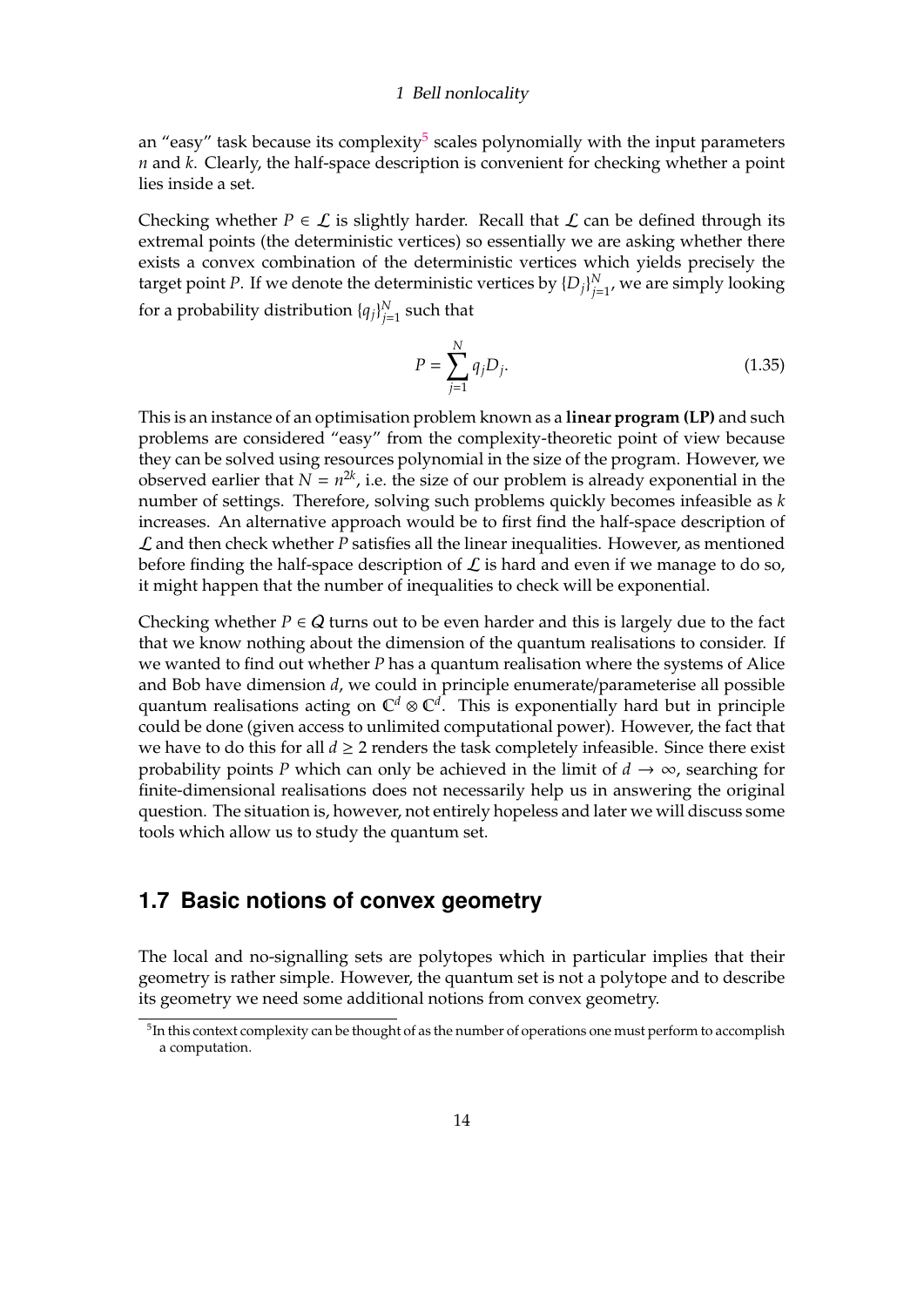The**dimension of a convex set**is defined as the dimension of the smallest affine subspace which contains the entire set.<sup>[6](#page-14-0)</sup> For instance a polytope in  $\mathbb{R}^3$  whose 4 vertices are given by  $(x, y, z) = (\pm 1, \pm 1, 1)$  is two-dimensional because it is contained in the two-dimensional affine subspace given by  $z = 1$ . Intuitively, the dimension of a convex set is the minimal number of real parameters required to uniquely identify every point in that set.

The concept of extremal points introduced in Section [1.4](#page-8-0) admits an elegant generalisation. Let  $S \subseteq \mathbb{R}^n$  be a convex set and  $\mathcal F$  be a non-empty convex subset of S. We say that F is a **face** of S if for every point  $z \in \mathcal{F}$  the fact that  $x, y \in S$  satisfy  $z = px + (1 - p)y$ for some  $p \in (0,1)$  implies that  $x, y \in \mathcal{F}$ . In other words, points in  $\mathcal F$  can only be convexly-decomposed into other points in  $\mathcal F$ . This captures the notion that the whole set  $\mathcal F$  lies at the boundary of S. Since every face of S is a convex set, its dimension is well-defined and we can group faces according to their dimension. Zero-dimensional faces, i.e. those composed of a single point, are precisely the extremal points of S. The largest dimension of a face equals the dimension of  $S$ , which as shown above can be strictly smaller than the dimension of the space in which  $S$  is embedded. It is not hard to see that the unique face of the maximal dimension is the set  $S$  itself. To exclude this possibility we often talk about **proper faces**, i.e. faces satisfying  $\mathcal{F} \neq \mathcal{S}$ .

**Example.** List all faces of a unit cube and a unit ball in  $\mathbb{R}^3$  and order them by dimension.

Polytopes exhibit a particularly simple facial structure. For a polytope of dimension *d* we are guaranteed to find faces of every dimension from 0 to *d*. Vertices correspond to zero-dimensional faces, while the largest proper faces, i.e. faces of dimension *d* − 1, are known as **facets**. Facets are important because they appear in the **minimal half-space description** of the polytope, i.e. the description in terms of the smallest number of linear inequalities. Another concept that turns out to be useful in the study of convex sets is that of a (real) linear functional, i.e. a function  $f: V \to \mathbb{R}$  which satisfies linearity. For our purposes it suffices to consider the case of  $V = \mathbb{R}^n$  and then a linear functional is represented by a real vector  $f = \{f_j\}_{j=1}^n$  $\mathbf{z}_{j=1}^n \in \mathbb{R}^n$ . Evaluating the functional on a particular point  $x = \{x_j\}_{j=1}^n$  $j = 1 \in \mathbb{R}^n$  corresponds to simply taking the inner product:  $\langle f, x \rangle = \sum_{j=1}^n f_j x_j$ .

One reason why linear functionals are useful is the fact that they lead to a more detailed classification of points of a convex set. We have previously introduced the notion of an extremal point and let us now define two additional notions. Let  $S \in \mathbb{R}^n$  be a convex set. We say that  $P \in S$  is a **boundary point** if there exists a linear functional which takes distinct values on the points of S and which is maximised at *P* (the first condition is necessary to exclude trivial functionals which are simultaneously maximised by all points in  $S$ ). We say that  $P$  is an **exposed point** of  $S$  if there exists a linear functional which is maximised uniquely by *P*. While every exposed point is extremal, not every extremal point is exposed. Fig. [1.1](#page-15-0) shows different types of points of a convex set.

<span id="page-14-0"></span><sup>6</sup> It is appropriate to consider affine rather than linear subspaces because the dimension should be invariant under shifts. Recall that the dimension of the affine space generated by vectors  $\{x_1, x_2, \ldots, x_n\}$  is precisely the dimension of the linear space generated by vectors  $\{x_2 - x_1, x_3 - x_1, \ldots, x_n - x_1\}$ .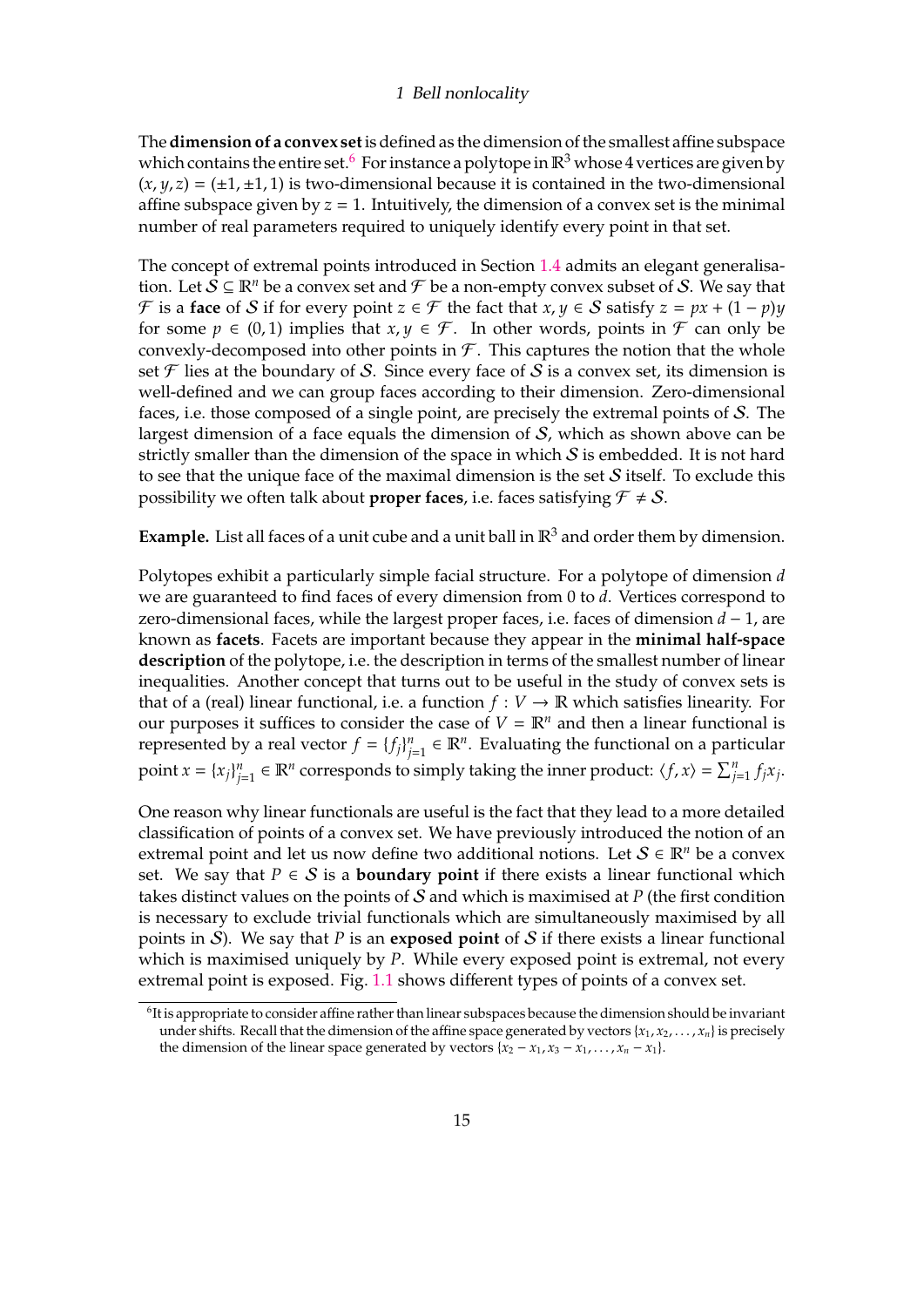

<span id="page-15-0"></span>Figure 1.1: Different types of points of a convex set. (Figure taken from arXiv[:1710.05892](http://arxiv.org/abs/1710.05892) reproduced with the authors' permission.)

Another important application of linear functionals is the hyperplane separation theorem (in its more general variants also known as the Hahn–Banach theorem).

**Hyperplane separation theorem.** Let S be a closed convex set in  $\mathbb{R}^n$  and let  $x \in \mathbb{R}^n$ be a point outside of S. Then, there exists a linear functional that separates *x* from S, i.e. there exists *f* ∈  $\mathbb{R}^n$  and *c* ∈  $\mathbb{R}$  such that  $\langle f, y \rangle \le c$  for all *y* ∈ *S* but  $\langle f, x \rangle > c$ .

What this says is that whenever a point does not belong to a closed convex set this can be compactly demonstrated by finding a suitable linear functional. That is why we are often interested in computing the maximal value of a fixed functional over a set:

$$
\beta := \sup_{y \in S} \langle f, y \rangle. \tag{1.36}
$$

If we then encounter a point *x* such that  $\langle f, x \rangle > \beta$ , we immediately deduce that  $x \notin S$ .

A simple corollary of the hyperplane separation theorem is that every closed convex set can be described as an intersection (possibly infinite) of closed half-spaces.

**Example.** Give a description of the unit disc defined in Eq.  $(1.18)$  in terms of closed half-spaces.

We have earlier said that every polytope can be described in two complementary ways: either by extremal points or by half-spaces. We now see that this statement holds for every compact convex set. If at least one of the descriptions is finite (i.e. a finite number of extremal points or a finite intersection of half-spaces), then so is the other description and we are dealing with a polytope. On the other hand, if our convex set is not a polytope, no finite description (of either type) can be found. This is precisely why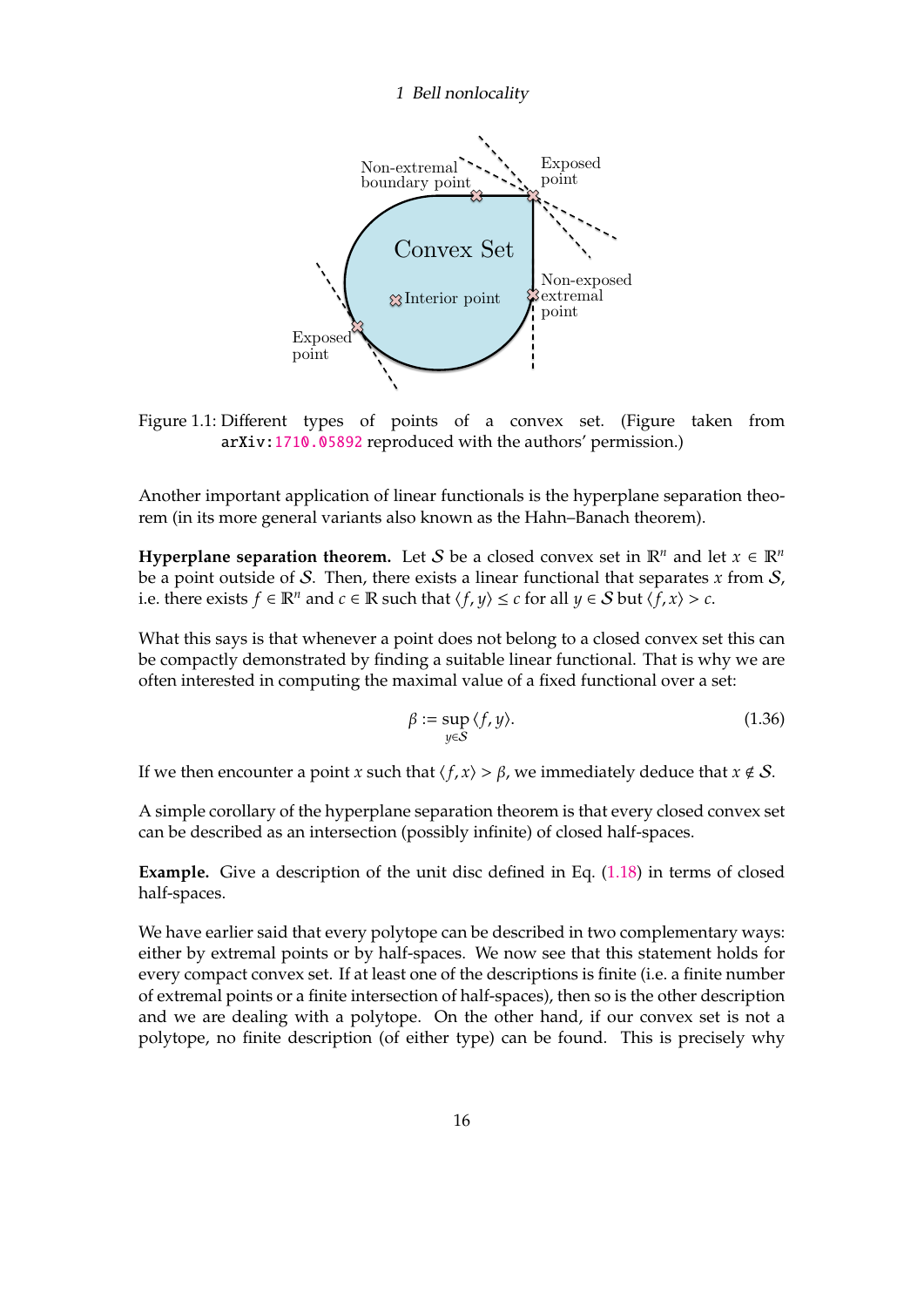studying and understanding the quantum set, which is not a polytope, poses such a challenge.

Finally, let us briefly explain how for a polytope one can derive the halfspace description from the vertex description and vice versa.

Suppose we are given a polytope  $P \subseteq \mathbb{R}^n$  and for simplicity let us assume that its dimension equals *n*, i.e. it is full-dimensional. Given its vertices  ${V_j}^m_{j=1}$ *j*=1 our goal is to find all its facets, i.e. hyperplanes of dimension *n*−1 which delimit the polytope. Every facet contains a certain number of vertices so to find all facets we can simply try every subset of the vertices. For every subset we have to see whether it defines a unique hyperplane and whether the entire set lies on one side of the hyperplane. While not every subset of vertices leads to a facet and the same facet can arise from distinct subsets, this already shows that there is only a finite number of facets. Similarly, if we are given a halfspace description of a polytope and we want to find the vertices we have to realise that vertices are points which saturate the maximal number of halfspace inequalities. Here again we can try all subsets of halfspace conditions and check which of them are saturated only by a single point. Then, we would check whether this point actually belongs to  $\mathcal P$ . In this way we are guaranteed to find all the vertices of  $\mathcal P$ .

The procedures explained above are clearly not optimal, but they show that these problems can be solved in a finite number of steps and lead to a finite solution.

## <span id="page-16-0"></span>**1.8 Dimension of the correlation sets**

In the previous section we have defined the dimension of a convex set. Let us now show that all three correlation sets have the same dimension given by:

$$
D := 2(n-1)k + (n-1)^2k^2.
$$
 (1.37)

The argument consists of two parts. First, we show that any no-signalling point can be parametrised by *D* real numbers, which implies that  $\dim(NS) \leq D$ . Then, we give an explicit choice of  $D + 1$  points from the local set and show that they are affinely independent, which allows us to conclude that  $\dim(\mathcal{L}) \geq D$ . Since  $\mathcal{L} \subseteq Q \subseteq NS$ , we deduce that  $\dim(\mathcal{L}) = \dim(Q) = \dim(NS) = D$ .

Let us first argue that given the following quantities:

<span id="page-16-1"></span>*P*(*a*|*x*) for  $a \in [n-1], x \in [k]$ , (1.38)

<span id="page-16-2"></span>*P*(*b*|*y*) for  $b \in [n-1], y \in [k]$ , (1.39)

$$
P(ab|xy) \quad \text{for} \quad a, b \in [n-1], x, y \in [k] \tag{1.40}
$$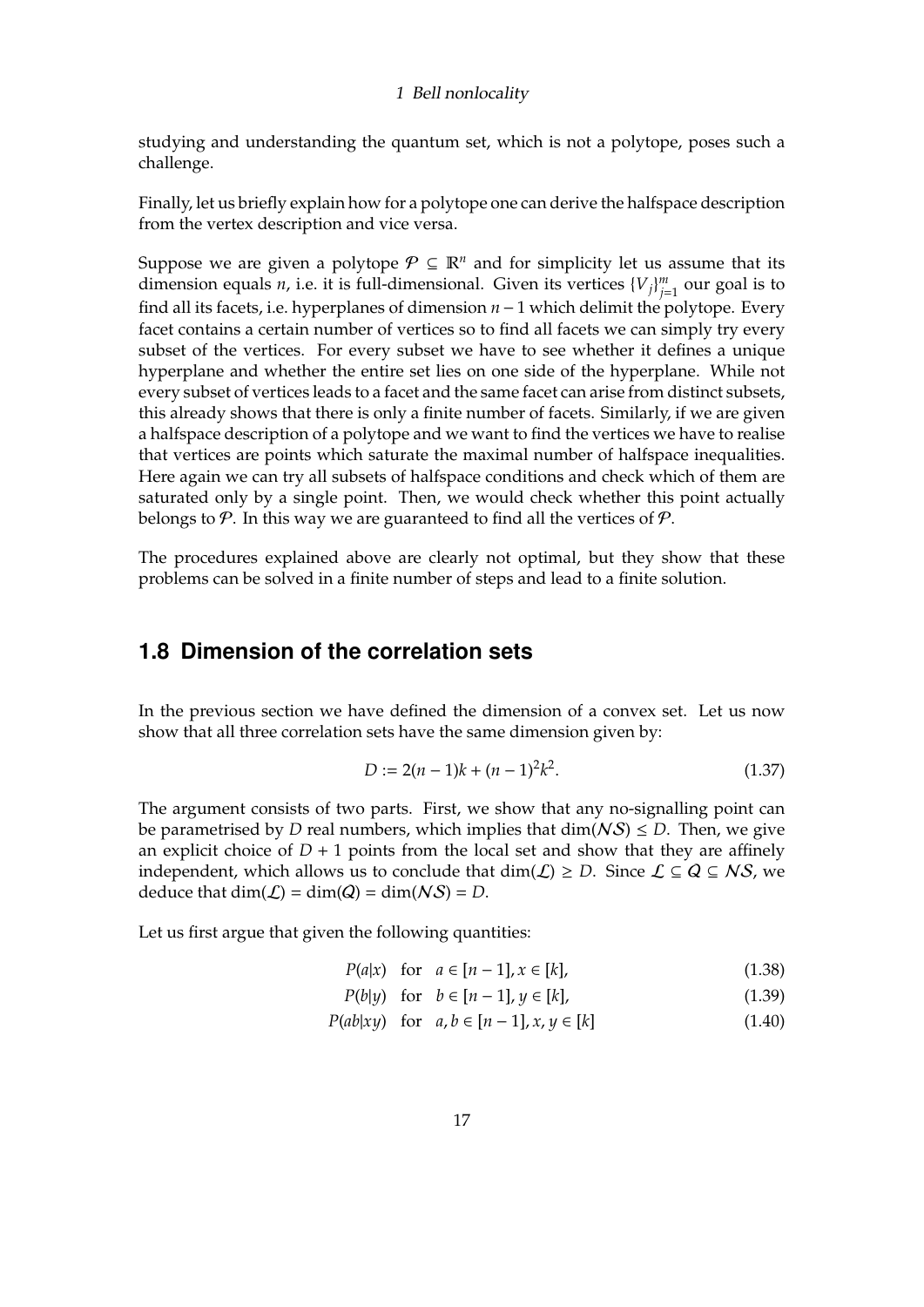we are able to reconstruct all the probabilities of a no-signalling point. The missing marginal terms can be computed from normalisation, e.g.:

$$
\sum_{a=1}^{n} P(a|x) = 1 \implies P(n|x) = 1 - \sum_{a=1}^{n-1} P(a|x). \tag{1.41}
$$

To compute *P*( $n b |x y$ ) for *b* ≤ *n* − 1 or *P*( $an |xy$ ) for *a* ≤ *n* − 1 we use the no-signalling condition, e.g.:

$$
\sum_{a=1}^{n} P(ab|xy) = P(b|y) \implies P(nb|xy) = P(b|y) - \sum_{a=1}^{n-1} P(ab|xy).
$$
 (1.42)

Finally, to compute  $P(nn|xy)$  we use the normalisation condition  $\sum_{ab} P(ab|xy) = 1$ . Note that Eqs. [\(1.38\)](#page-16-1)–[\(1.40\)](#page-16-2) specify precisely *D* real parameters, which implies that dim( $NS$ )  $\le$ *D*.

Let us now specify  $D + 1$  points from  $\mathcal L$  which are affinely independent. It will be convenient to use the parametrisation introduced in Eqs.  $(1.38)$ – $(1.40)$ , i.e. we represent these local points as vectors in  $\mathbb{R}^D$ . The first point corresponds to the vector of all zeroes. Then, we have 2(*n*−1)*k* points which have a single 1 in a coordinate corresponding to one of the marginals (of either Alice or Bob). Finally, we have (*n*−1)<sup>2</sup> *k* <sup>2</sup> points which have a 1 in exactly one coordinate corresponding to a correlator term and another two 1s in the matching marginal terms (this is required since  $P(ab|xy) = 1 \implies P(a|x) = P(b|y) = 1$ ). Let us denote these points by  $x_j$  for  $j = \{0, 1, \ldots, D\}$  and recall that these points are affinely independent if and only if the points  $\{x_1 - x_0, x_2 - x_0, \ldots, x_D - x_0\}$  are linearly independent. Since  $x_0 = 0$ , this reduces to showing that vectors  $\{x_1, x_2, \ldots, x_D\}$  are linearly independent and this is easily proved by inspection by first looking at the correlator coordinates and then the marginal coordinates.

## <span id="page-17-0"></span>**1.9 Bell functionals and Bell inequalities**

A **Bell functional** is a real linear functional acting on the space of probability points. We will represent it by a real vector  $F = \{f_{abxy}\}_{abxy} \in \mathbb{R}^{n^2 k^2}$  and the action of the functional on a probability point is given by

$$
\langle F, P \rangle := \sum_{abxy} f_{abxy} P(ab|xy). \tag{1.43}
$$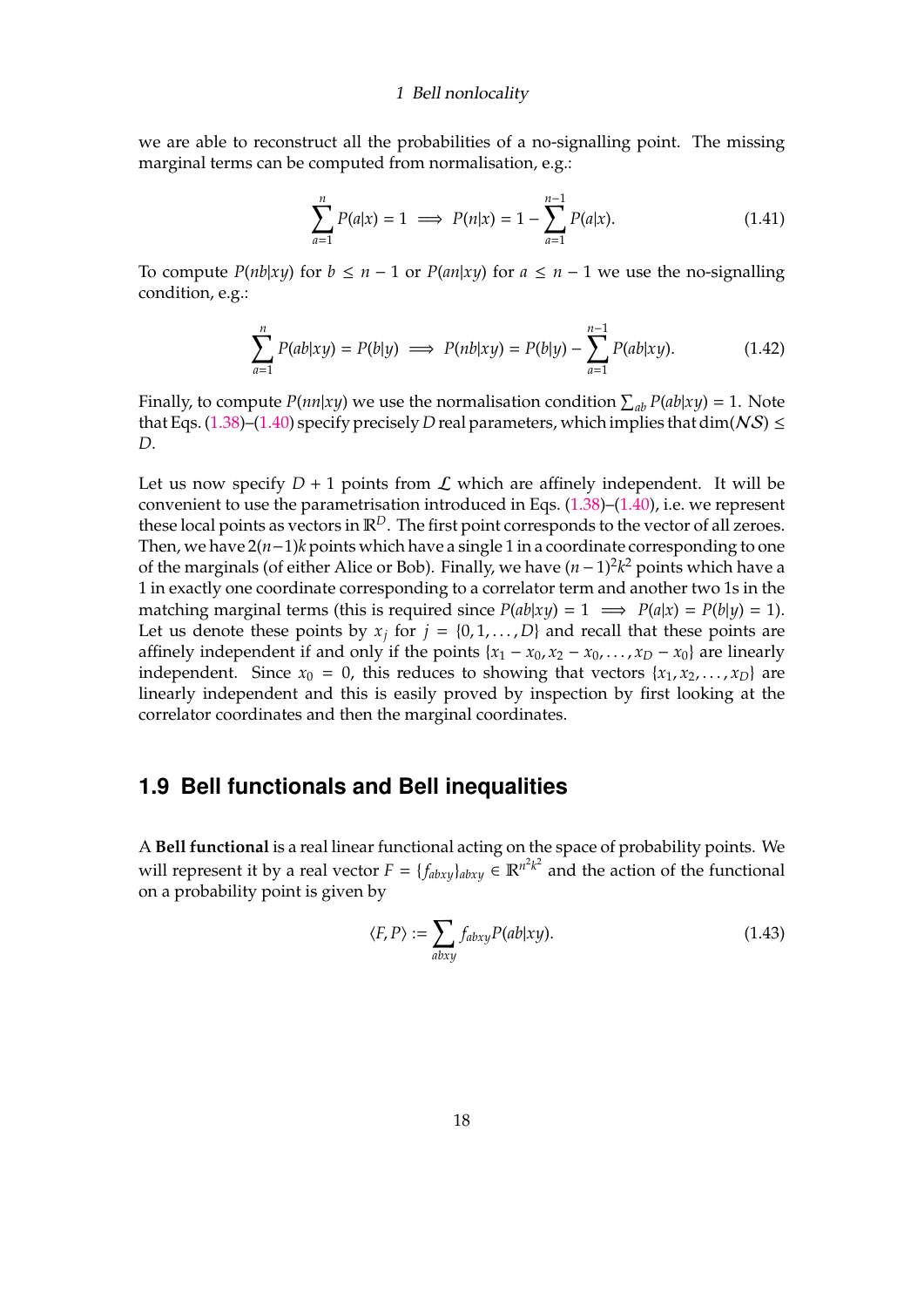For every Bell functional *F* we define the **local**, **quantum** and **no-signalling value** as the largest value achieved by probability points in that set. More specifically, we have

$$
\beta_L := \max_{P \in \mathcal{L}} \langle F, P \rangle,\tag{1.44}
$$

$$
\beta_Q := \max_{P \in \mathcal{Q}} \langle F, P \rangle,\tag{1.45}
$$

$$
\beta_{NS} := \max_{P \in NS} \langle F, P \rangle, \tag{1.46}
$$

By the trivial inclusions  $\mathcal{L} \subseteq Q \subseteq NS$  we immediately deduce that  $\beta_L \leq \beta_O \leq \beta_{NS}$ .

We are particularly interested in functionals for which  $\beta_Q > \beta_L$  as they can be used as certificates of non-classicality: if we are given a probability point which satisfies  $\langle F, P \rangle > \beta_L$  we immediately know it must be outside of the local set.<sup>[7](#page-18-0)</sup> It is worth pointing out that in some texts any condition of the form  $\langle F, P \rangle \le \beta_L$  is referred to as a **Bell inequality**, but one should remember that this is different from the facet Bell inequalities which arise when analysing the local polytope.

Computing the no-signalling value of a Bell functional is easy as it can be cast as a linear program. To compute the local value note that the maximum of a linear function over a compact convex set is always achieved at some extremal point, i.e. it suffices to maximise over the deterministic vertices:

$$
\beta_L = \max_{j \in [N]} \langle F, D_j \rangle. \tag{1.47}
$$

However, as  $N = n^{2k}$  this quickly becomes infeasible.

Not surprisingly computing the quantum value is even harder. If we restrict ourselves to a fixed dimension we could in principle enumerate all the quantum realisations as explained in Section [1.6.](#page-12-0) However, since now we actually have a linear functional to optimise, we can be slightly smarter and use the so-called **see-saw algorithm**. Recall that a quantum realisation consists of three components: the quantum state  $|\psi\rangle$ , the measurements of Alice  $\{P_{a}^{x}\}\$  and the measurements of Bob  $\{Q_{b}^{y}\}$  $\binom{y}{b}$ . The see-saw method is based on the observation that optimising one component can be done efficiently if the other two components are kept unchanged. For instance to find the optimal state for fixed measurements we first construct the **Bell operator**:

$$
W = \sum_{abxy} f_{abxy} P_a^x \otimes Q_b^y. \tag{1.48}
$$

It should now be clear that determining the optimal state is equivalent to computing the largest eigenvalue of the Bell operator and determining the corresponding eigenspace. Optimising over the measurements of one party is slightly harder, but turns out to be an instance of a **semidefinite program (SDP)**, a generalisation of linear programming

<span id="page-18-0"></span> $<sup>7</sup>$ This is analogous to the concept of entanglement witnesses discussed in the first part of the course.</sup>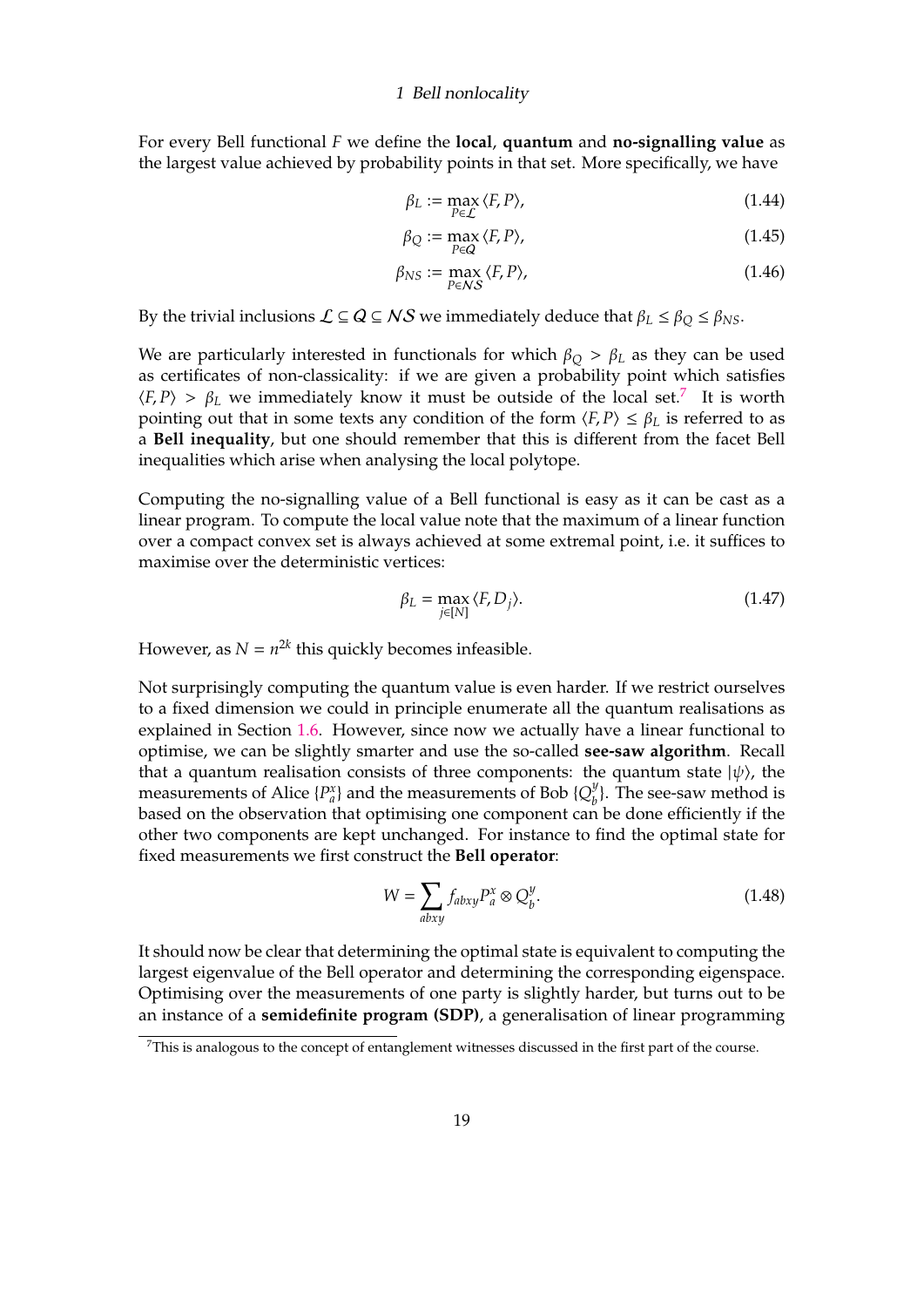which can still be solved efficiently. We can now alternate over optimising the three components until we reach a local maximum. This might not be the global maximum so to make the final result slightly more trustworthy we should repeat the entire procedure multiple times with randomly-generated starting points. However, even in simple scenarios (small number of settings, small number of outcomes and quantum realisations of low dimension) performing a truly exhaustive search is not possible. Hence, this method should only be used as a way of obtaining lower bounds on the quantum value or obtaining candidates for optimal realisations, while upper bounds must be obtained through a different approach.

Let us now briefly discuss one of the simplest methods to derive an upper bound on the quantum value a Bell functional. Our goal is to give an upper bound on  $\langle W, \rho_{AB} \rangle$ which holds for all possible quantum realisations. It is clear that

$$
\langle W, \rho_{AB} \rangle \le \lambda_{\text{max}}(W),\tag{1.49}
$$

where  $\lambda_{\text{max}}(\cdot)$  denotes the largest eigenvalue of a Hermitian operator. Therefore, our task reduces to bounding the spectrum of *W* from above, which can be conveniently written as an operator inequality. Given two Hermitian operators *X*,*Y* acting on the same Hilbert space we write  $X \geq Y$  to mean  $X - Y \geq 0$ . It is clear that if one of the operators is proportional to the identity, this inequality is equivalent to a bound on the spectrum of the other operator. In our case the inequality  $\lambda_{\max}(W) \leq \lambda$  for some  $\lambda \in \mathbb{R}$ is equivalent to

$$
W \le \lambda \, \mathbb{1}.\tag{1.50}
$$

Hence, our goal is to show that for all choices of measurements operators we have

$$
\lambda \mathbb{1} - W \ge 0. \tag{1.51}
$$

One way of proving that a real-valued function  $f(x)$  is non-negative is to find a sum**of-squares (SOS) decomposition**, i.e. a family of real-valued functions  $\{p_i(x)\}\$  such that

$$
f(x) = \sum_{j} [p_j(x)]^2.
$$
 (1.52)

Analogously, to show that  $\lambda$  1 – *W* ≥ 0 we will look for Hermitian operators  $\{L_j\}_j$ , which now have to depend on the measurement operators, such that

$$
\lambda \mathbb{1} - W = \sum_{j} L_j^2. \tag{1.53}
$$

Finding such a decomposition which is valid for all measurements operators of Alice and Bob implies that  $\beta_Q \leq \lambda$ . If in addition we find a quantum realisation which achieves this upper bound, we have proven that  $\beta_Q = \lambda$ .

So far we have dedicated our time to formalising the scenario and familiarising ourselves with some basic tools to tackle it. We should now be able to appreciate the complexity of the problem. Indeed, despite a large body of works dedicated to Bell nonlocality several important problems remain open. In the next section we will see that already the simplest non-trivial Bell scenario turns out to be quite complicated.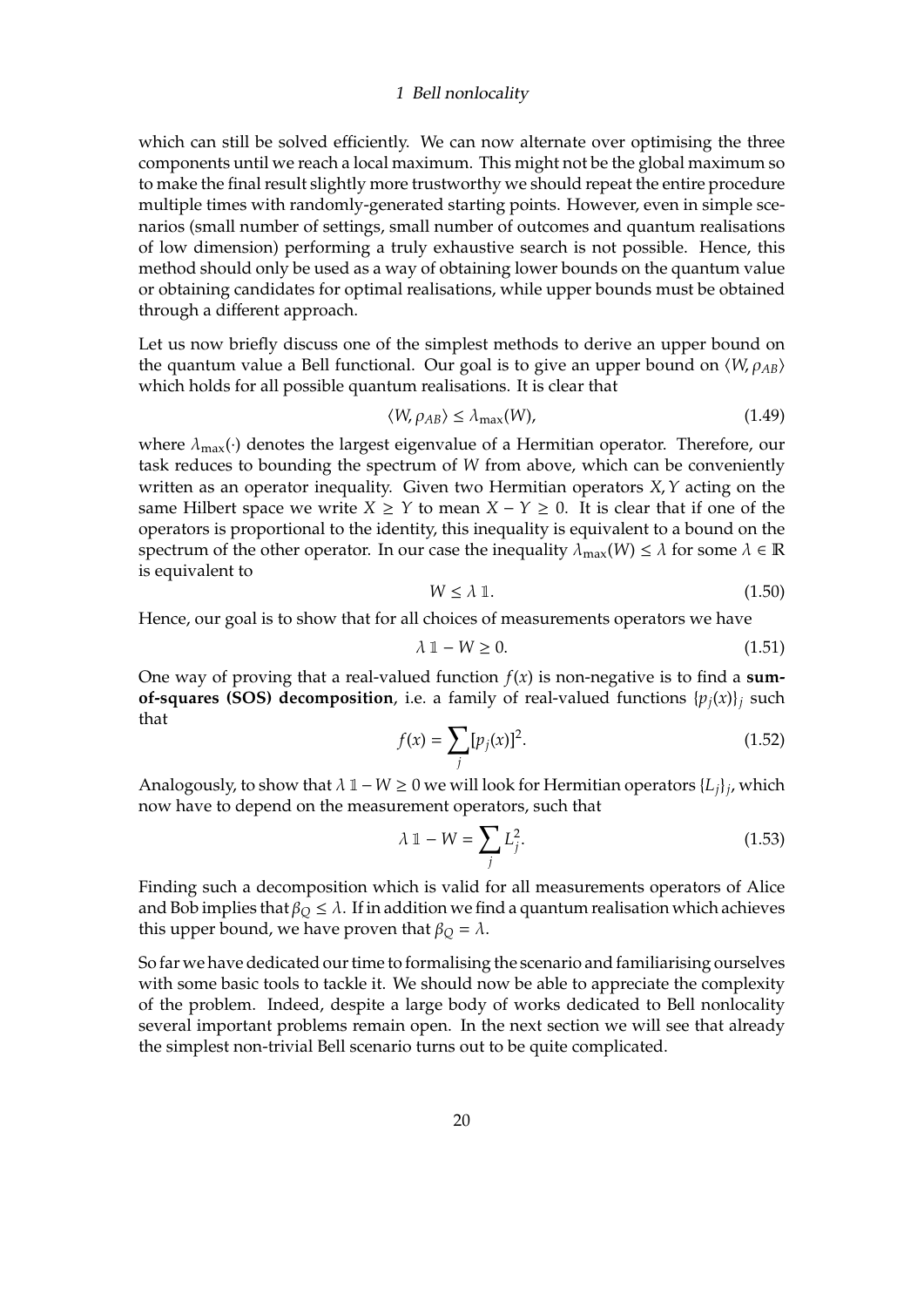## <span id="page-20-1"></span><span id="page-20-0"></span>**2.1 Preliminaries**

The simplest scenario in which the three correlation sets differ corresponds to two measurement setting and two outputs and let us refer to it as the **CHSH scenario**. Recall that the observed statistics are fully described by  $P = {P(ab|xy)} \in \mathbb{R}^{16}$  and in the CHSH scenario it is customary to think of the settings and outcomes as bits, so let us for this section assume that  $a, b, x, y \in \{0, 1\}$ . The formula given in Section [1.8](#page-16-0) implies that in this scenario all three correlation sets are 8-dimensional. While we could use the representation given in Section [1.8,](#page-16-0) there exists a more convenient parametrisation in terms of 8 real parameters. For  $x, y \in \{0, 1\}$  define

<span id="page-20-3"></span>
$$
\langle A_x \rangle = P(a = 0|x) - P(a = 1|x),
$$
  
\n
$$
\langle B_y \rangle = P(b = 0|y) - P(b = 1|y),
$$
  
\n
$$
\langle A_x B_y \rangle = P(a = b|xy) - P(a \neq b|xy).
$$
\n(2.1)

The first two terms depend only on the marginal distributions (these are well-defined thanks to the no-signalling condition), while the last term captures the correlations between Alice and Bob. We will refer to the terms  $\langle A_x \rangle$  and  $\langle B_y \rangle$  as **marginals** and to the terms  $\langle A_x B_y \rangle$  as **correlators**. Collectively we will refer to these variables as the **reduced coordinates**.

It is clear that all these numbers range from −1 to 1. To see that knowing these 8 real parameters allows us to reconstruct the entire distribution note that

<span id="page-20-2"></span>
$$
P(ab|xy) = \frac{1}{4}(1 + (-1)^{a} \langle A_x \rangle + (-1)^{b} \langle B_y \rangle + (-1)^{a+b} \langle A_x B_y \rangle).
$$
 (2.2)

The transformation which takes us from probabilities to marginals and correlators is a linear transformation, which implies that geometric properties like extremality or exposedness remain unchanged. Note, however, that it is not **isometric**, which means that lengths and angles between vectors are not necessarily preserved.

In our case this transformation maps an 8-dimensional subspace of  $\mathbb{R}^{16}$  onto  $\mathbb{R}^{8}$ . This is convenient because for two reasons: (a) in the smaller space the correlation sets are full-dimensional and (b) the origin plays the special role of a point of no correlations.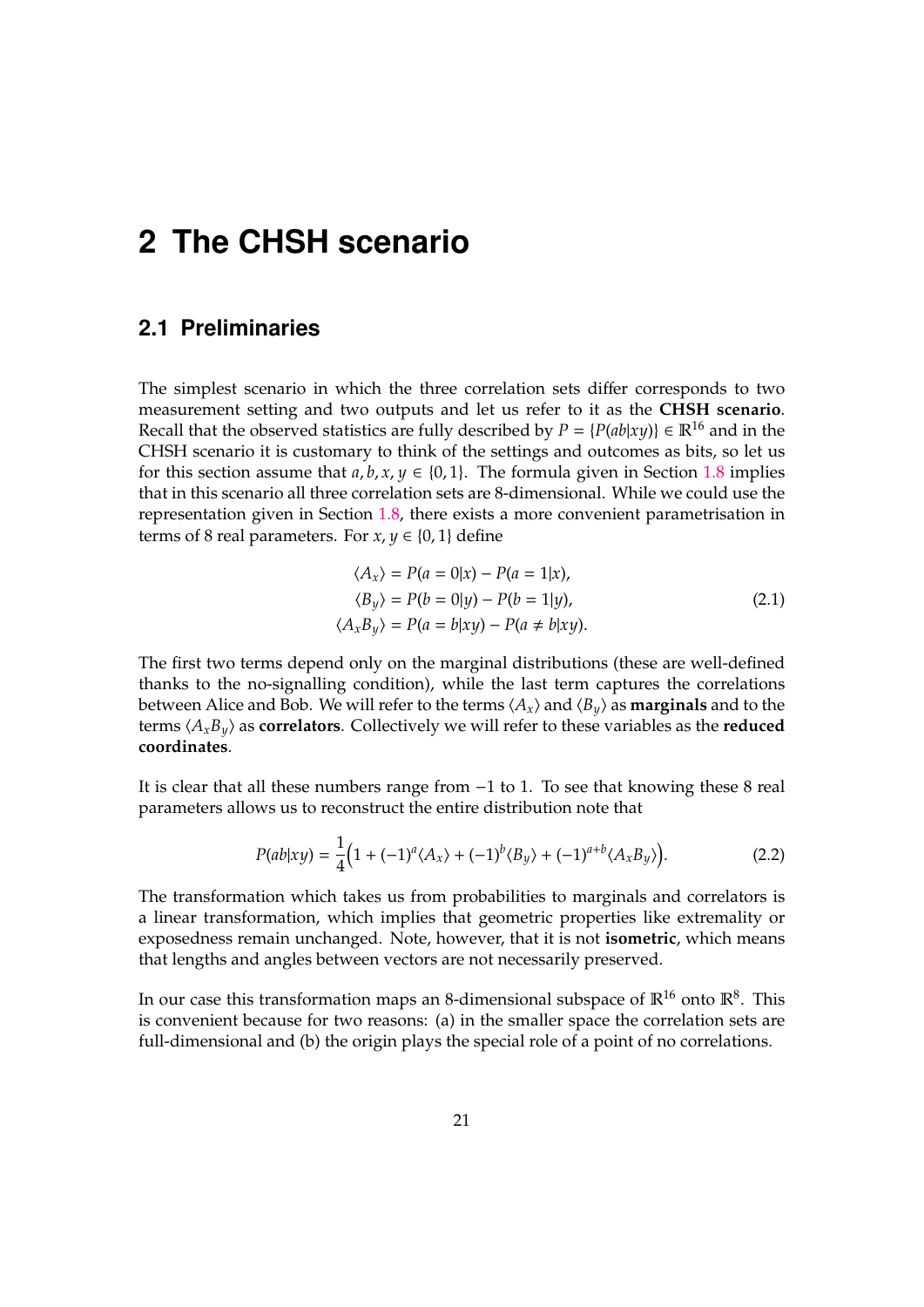Note that the transformation above relies only on the fact that there are two possible outcomes and, therefore, it works for any number of settings. There exist generalisations to a higher number of outcomes but then some convenient and elegant features are lost.

From now we will think of a probability point *P* as a vector in  $\mathbb{R}^8$  defined as

$$
P := \big(\langle A_0 \rangle, \langle A_1 \rangle, \langle B_0 \rangle, \langle B_1 \rangle, \langle A_0 B_0 \rangle, \langle A_0 B_1 \rangle, \langle A_1 B_0 \rangle, \langle A_1 B_1 \rangle\big).
$$
 (2.3)

Similarly, a Bell functional on the reduced coordinates corresponds to 8 real numbers  ${a_x, b_y, c_{xy}}_{x,y=0,1}$  and its value on the probability point specified above equals

<span id="page-21-1"></span>
$$
\beta = a_0 \langle A_0 \rangle + a_1 \langle A_1 \rangle + b_0 \langle B_0 \rangle + b_1 \langle B_1 \rangle + c_{00} \langle A_0 B_0 \rangle + c_{01} \langle A_0 B_1 \rangle + c_{10} \langle A_1 B_0 \rangle + c_{11} \langle A_1 B_1 \rangle.
$$
 (2.4)

As explained before a deterministic point can be fully specified by listing the outcomes of Alice and Bob for every measurement setting. Let use denote the outcome of Alice for measurement setting *x* by  $a_x \in \{0, 1\}$  and the outcome of Bob for measurement setting *y* by  $b_y$ . It is a simple exercise to see that the corresponding probability point is given by

<span id="page-21-0"></span>
$$
P = ((-1)^{a_0}, (-1)^{a_1}, (-1)^{b_0}, (-1)^{b_1}, (-1)^{a_0+b_0}, (-1)^{a_0+b_1}, (-1)^{a_1+b_0}, (-1)^{a_1+b_1}).
$$
 (2.5)

There are 16 deterministic points and let us denote them  $D_1, \ldots, D_{16}$ . It is easy to check that

$$
\sum_{j=1}^{16} D_j = (0, 0, 0, 0, 0, 0, 0, 0) =: P_0.
$$
 (2.6)

In this sense the origin lies at the centre of the local set. If we compute the corresponding probability distribution, we obtain  $P(ab|xy) = \frac{1}{4}$  $\frac{1}{4}$  for all *a*, *b*, *x*, *y*, i.e. the outcomes of Alice and Bob are maximally random and uncorrelated.

**Example.** If the local set were to have a centre of symmetry,  $P_0$  would be a natural candidate. Does the reflection of  $P_1 = (1, 1, 1, 1, 1, 1, 1, 1)$  about  $P_0$  belong to  $\mathcal{L}$ ?

**Example.** Given a particular deterministic strategy which achieves*P*investigate how the following transformations of the strategy affect the resulting coordinates: (a) *a* 0  $a'_x := 1 - a_x$ and  $b'_y = b_y$  and (b)  $a'_x$  $x'_{x} := 1 - a_{x}$  and  $b'_{y} = 1 - b_{y}$ . Do they imply any symmetries of the local polytope?

The local polytope in this scenario is defined by the 16 deterministic vertices of the form specified in Eq. [\(2.5\)](#page-21-0) and turns out to have 24 facets. The first 16 of them correspond to positivity constraints  $P(ab|x|) \geq 0$ , which in the new coordinate system read

$$
1 + (-1)^{a} \langle A_x \rangle + (-1)^{b} \langle B_y \rangle + (-1)^{a+b} \langle A_x B_y \rangle \ge 0
$$
\n(2.7)

for all *a*, *b*, *x*, *y*. Since the new coordinates are no-signalling by definition, we will not find any no-signalling conditions among the facets. All the remaining facets are known as the Clauser–Horne–Shimony-Holt (CHSH) facets and the first representative reads

<span id="page-21-2"></span>
$$
\langle A_0 B_0 \rangle + \langle A_0 B_1 \rangle + \langle A_1 B_0 \rangle - \langle A_1 B_1 \rangle \le 2. \tag{2.8}
$$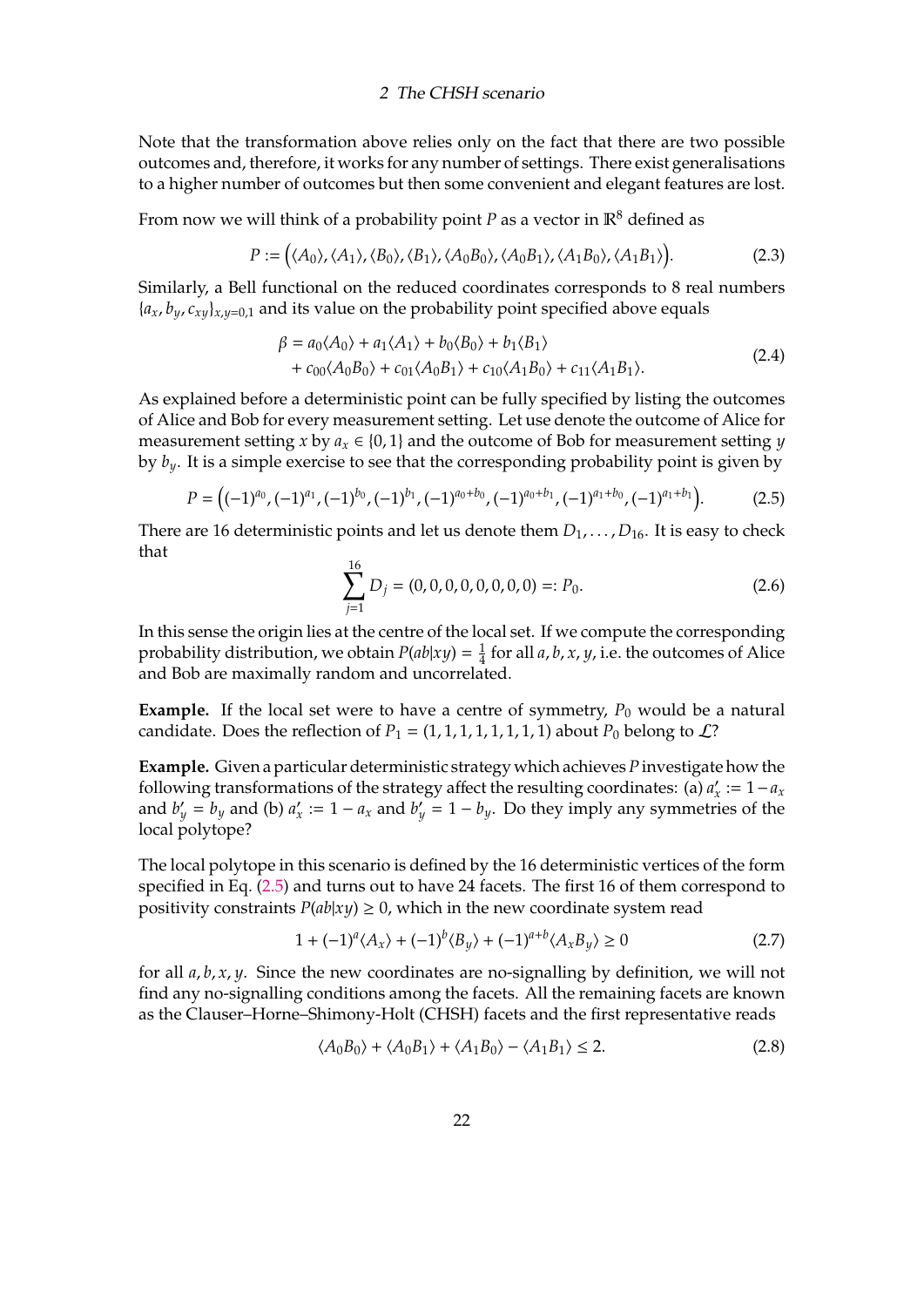Another facet inequality reads

$$
\langle A_0 B_0 \rangle + \langle A_0 B_1 \rangle + \langle A_1 B_0 \rangle - \langle A_1 B_1 \rangle \ge -2. \tag{2.9}
$$

Note that these two inequalities in some sense correspond to the "opposite" facets of the local set. Realising that the single minus sign can go with any of the four correlators explains why there are 8 CHSH facets in total. The CHSH facets turn out to be important, so it is convenient to define the corresponding functional. The **CHSH functional**, denoted by  $F_{\text{CHSH}}$ , reads

$$
\langle F_{\text{CHSH}}, P \rangle := \langle A_0 B_0 \rangle + \langle A_0 B_1 \rangle + \langle A_1 B_0 \rangle - \langle A_1 B_1 \rangle. \tag{2.10}
$$

Equivalently in terms of the coefficients specified in Eq. [\(2.4\)](#page-21-1) it is given by

$$
a_x = b_y = 0 \text{ and } c_{xy} = (-1)^{xy}.
$$
 (2.11)

Then, the inequality given in Eq. [\(2.8\)](#page-21-2) can be simply written as  $\langle F_{\text{CHSH}}, P \rangle \leq 2$  and we say that the local value of the CHSH functional equals 2. The no-signalling set in this scenario is defined by positivity and no-signalling constraints. However, the coordinates we have chosen automatically take care of the no-signalling constraints, which can be seen directly from Eq. [\(2.2\)](#page-20-2). In other words, in the new coordinate system the only constraints we need to impose to recover the no-signalling set are the 16 positivity constraints. The resulting polytope turns out to have 24 vertices: 16 of them are the deterministic points mentioned before while the remaining 8 are known as **Popescu–Rohrlich (PR) boxes**. The standard PR box reads

$$
P_{\rm PR} := (0, 0, 0, 0, 1, 1, 1, -1) \tag{2.12}
$$

and it is easy to check  $\langle F_{\text{CHSH}}, P_{\text{PR}} \rangle = 4$ . It is clear that this is the largest value of the CHSH functional possible simply because every correlator in the definition of the functional has modulus of at most 1. Therefore, the no-signalling value of the CHSH functional equals 4. It is easy to check that the corresponding probability distribution admits a particularly elegant description:

$$
P(ab|xy) = \begin{cases} \frac{1}{2} & \text{if } a \oplus b = xy, \\ 0 & \text{otherwise.} \end{cases}
$$
 (2.13)

There is also a PR box "on the other side" of the no-signalling set given by

$$
(0,0,0,0,-1,-1,-1,1). \t(2.14)
$$

As before the minus sign can go with any of the four correlators which gives rise to the total of 8 PR boxes.

In the CHSH scenario there is an elegant duality between the facet Bell inequalities and the extremal no-signalling boxes: every facet Bell inequality is violated by exactly one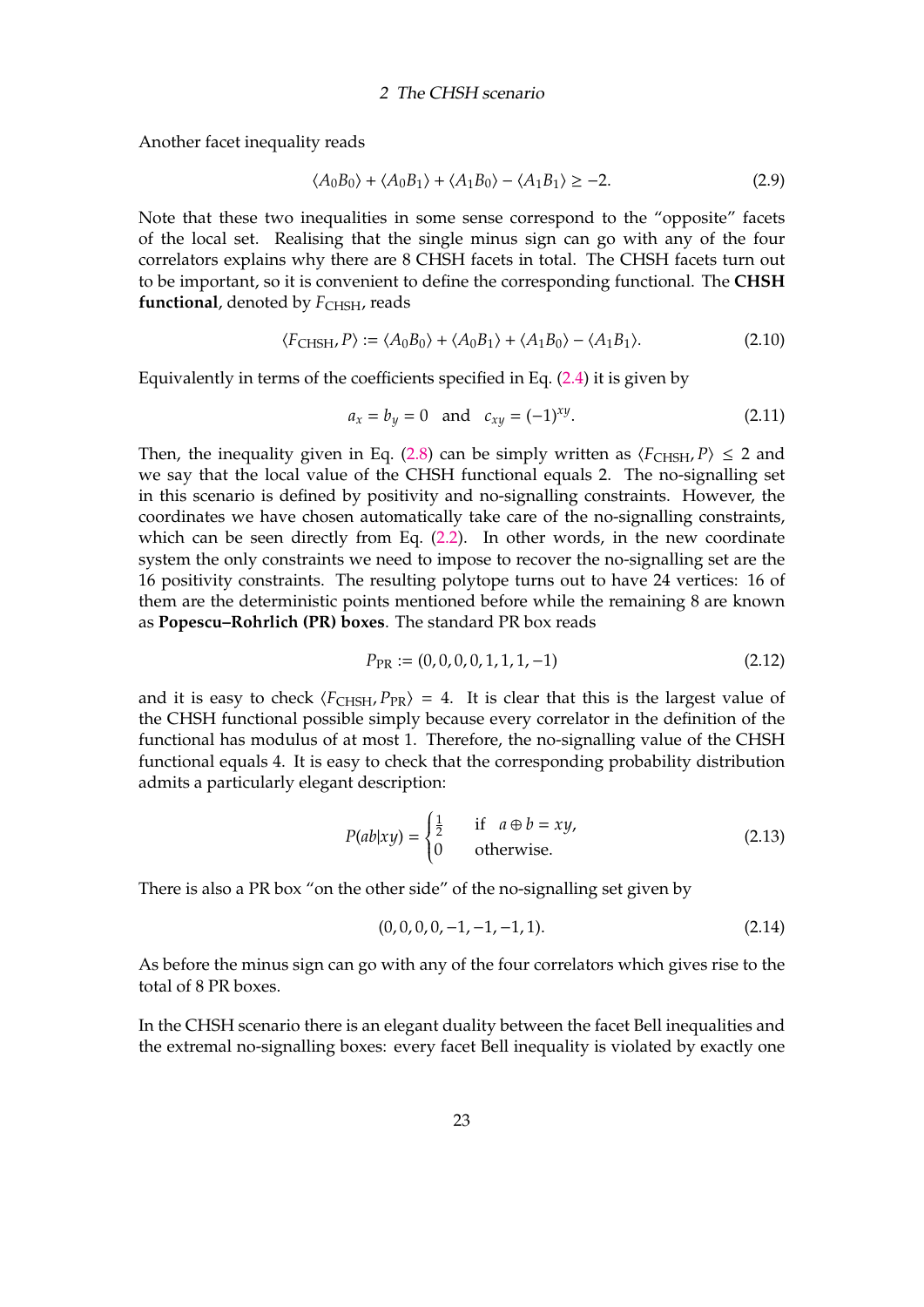PR box so we may think that these objects come in pairs. Unfortunately, this property does not hold in larger scenarios and in general there is no one-to-one mapping between facet Bell inequalities and no-signalling extremal boxes.

The beauty of polytopes lies in the fact that they are simple. Once we have both the vertex and the half-space description of a polytope, nothing else can be added to enhance our understanding. Therefore, we have concluded our investigation of the local and no-signalling sets in the CHSH scenario.

## <span id="page-23-0"></span>**2.2 The quantum set**

The quantum set, on the other hand, turns out to be much more complicated. So far we only know it is a closed convex set which sits in between the two polytopes. Before proceeding any further let us reveal a convenient link between the reduced coordinates introduced above and the quantum realisation.

A measurement with two outcomes is given by two positive semidefinite operators  ${P_0, P_1}$ , but these are not independent: they are constrained by the normalisation condition  $P_0 + P_1 = 1$ . Therefore, such a measurement can be fully described by a single operator and for our purposes it is convenient to choose

$$
A := P_0 - P_1. \tag{2.15}
$$

We will call *A* a **binary observable** or simply **observable** representing the two-outcome measurement  $\{P_0, P_1\}$ . To see that the observable allows us to reconstruct the original measurement note that

$$
P_0 = \frac{\mathbb{1} + A}{2} \quad \text{and} \quad P_1 = \frac{\mathbb{1} - A}{2}.
$$
 (2.16)

Observables are Hermitian operators and since

$$
A \le P_0 \le \mathbb{1} \quad \text{and} \quad A \ge -P_1 \ge -\mathbb{1},\tag{2.17}
$$

we immediately see that their eigenvalues are contained in the interval [−1, 1]. This can be compactly written as  $||A|| \leq 1$ , where  $||\cdot||$  denotes the Schatten ∞-norm. If the original measurement is projective, the only allowed eigenvalues of  $A$  are  $\pm 1$ , which implies that  $A^2 = \mathbb{1}$ . For non-projective measurements we can only deduce that  $A^2 \leq \mathbb{1}$ .

The observables relevant in the CHSH scenario are

$$
A_x := P_0^x - P_1^x \quad \text{and} \quad B_y := Q_0^y - Q_1^y \tag{2.18}
$$

and we can now think that the quantum realisation is fully described by the state  $\rho_{AB}$ , two observables of Alice  $A_0$ ,  $A_1$  and two observables of Bob  $B_0$ ,  $B_1$ . One should now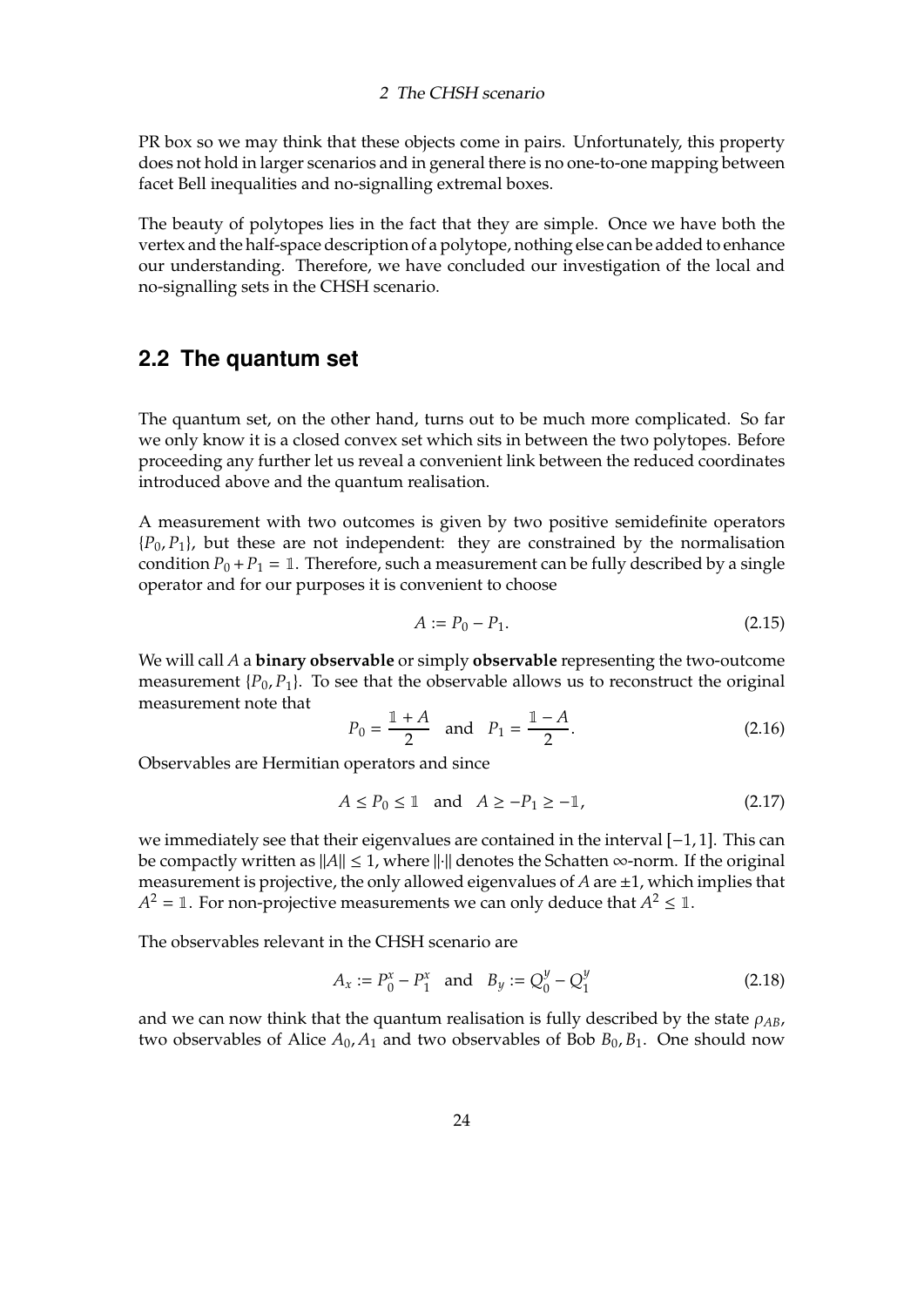be able to see that the reduced coordinates introduced in Eq. [\(2.1\)](#page-20-3) are in fact quantuminspired. It is easy to check that

$$
\langle A_x \rangle = \text{Tr} \left[ (A_x \otimes \mathbb{1}) \rho_{AB} \right], \tag{2.19}
$$

$$
\langle B_y \rangle = \text{Tr} \left[ (\mathbb{1} \otimes B_y) \rho_{AB} \right],\tag{2.20}
$$

$$
\langle A_x B_y \rangle = \text{Tr} \left[ (A_x \otimes B_y) \rho_{AB} \right]. \tag{2.21}
$$

Moreover, the Bell operator corresponding to a Bell functional specified in Eq. [\(2.4\)](#page-21-1) reads

$$
W = a_0 A_0 \otimes \mathbb{1} + a_1 A_1 \otimes \mathbb{1} + b_0 \mathbb{1} \otimes B_0 + b_1 \mathbb{1} \otimes B_1 \tag{2.22}
$$

$$
+ c_{00}A_0 \otimes B_0 + c_{01}A_0 \otimes B_1 + c_{10}A_1 \otimes B_0 + c_{11}A_1 \otimes B_1. \tag{2.23}
$$

Since the only difference between the local and no-signalling set are the CHSH facets, it is natural to start the investigation of the quantum set by computing the quantum value of the CHSH functional. The Bell operator corresponding to the CHSH functional reads

$$
W = A_0 \otimes (B_0 + B_1) + A_1 \otimes (B_0 - B_1). \tag{2.24}
$$

To derive an upper bound on the quantum value we will provide a SOS decomposition as explained in Section [1.9.](#page-17-0) If

<span id="page-24-0"></span>
$$
L_0 := A_0 \otimes 1 - 1 \otimes \frac{B_0 + B_1}{\sqrt{2}}, \tag{2.25}
$$

<span id="page-24-1"></span>
$$
L_1 := A_1 \otimes \mathbb{1} - \mathbb{1} \otimes \frac{B_0 - B_1}{\sqrt{2}},\tag{2.26}
$$

then a simple calculation shows that

$$
L_0^2 + L_1^2 = 4 \, \mathbb{1} \otimes \mathbb{1} - \sqrt{2} \, W,\tag{2.27}
$$

where we have assumed that the measurements are projective, i.e.  $A_x^2 = \mathbb{1}$  and  $B_y^2 = \mathbb{1}$ . This implies that  $W\leq 2\,\sqrt{2}$   $\mathbb{1}$ , which is equivalent to  $\beta_Q\leq 2\,\sqrt{2}.$  This upper bound can be saturated by performing the following measurements:

<span id="page-24-2"></span>
$$
A_0 := \mathsf{X}, \quad B_0 := \frac{\mathsf{X} + \mathsf{Z}}{\sqrt{2}}, \tag{2.28}
$$

<span id="page-24-3"></span>
$$
A_1 := \mathsf{Z}, \quad B_1 := \frac{\mathsf{X} - \mathsf{Z}}{\sqrt{2}} \tag{2.29}
$$

on the maximally entangled state of two-qubits:

<span id="page-24-4"></span>
$$
|\Phi^+\rangle := \frac{1}{\sqrt{2}}(|00\rangle + |11\rangle). \tag{2.30}
$$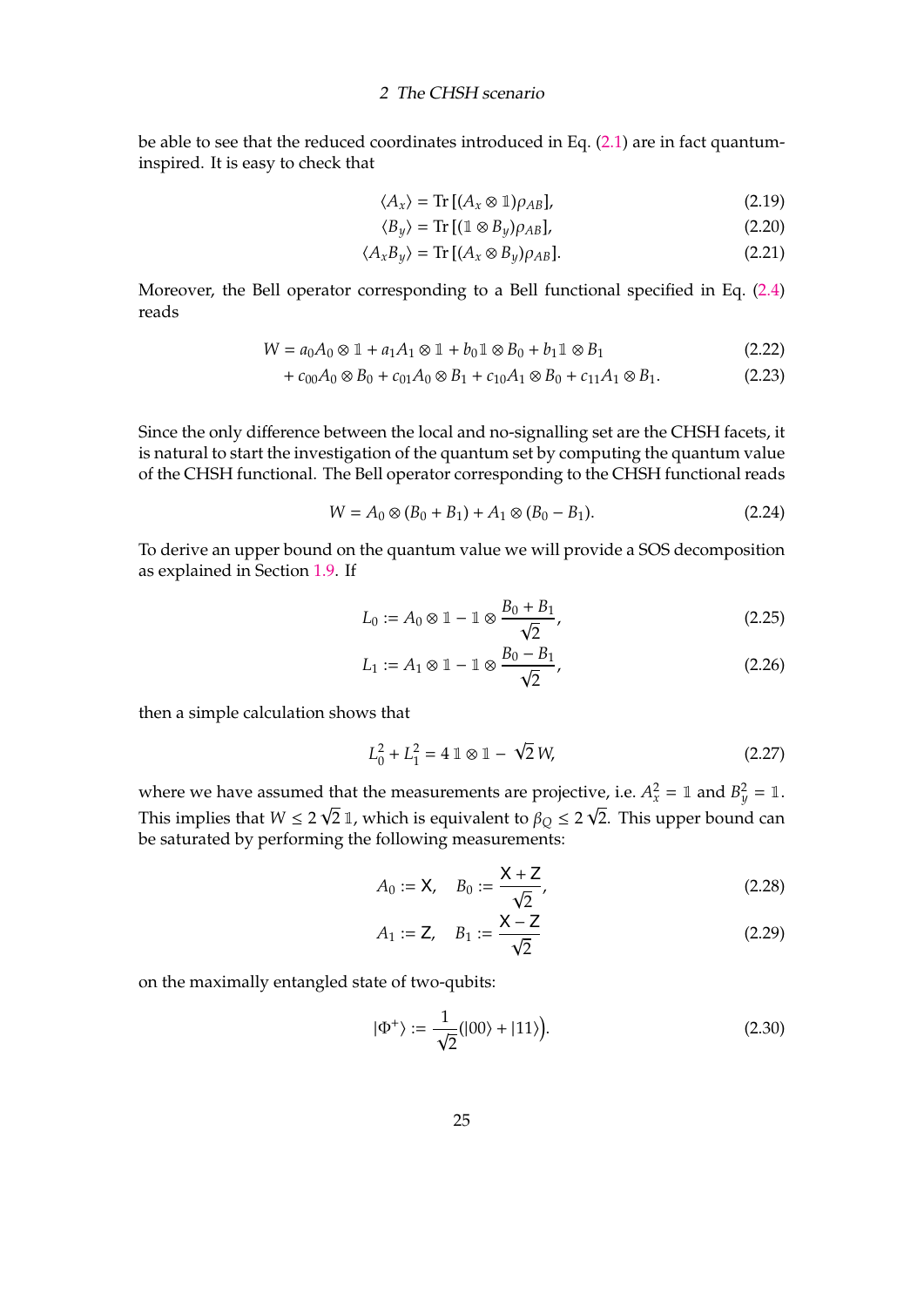This implies that the quantum value of the CHSH functional equals 2  $\sqrt{2}$ , which should be compared with the local and no-signalling values equal to 2 and 4, respectively. This implies that already in the CHSH scenario we have strict inclusions  $\mathcal{L} \subsetneq Q \subsetneq NS$ .

Computing the quantum value turns out to be easy for the CHSH functional but this is not always the case. Even in the CHSH scenario we do not have an analytic description of the quantum set or a simple analytic expression for the quantum value of an arbitrary Bell functional. Fortunately, there exist some numerical tools to tackle the problem and let us discuss one of them which relies on an important result from linear algebra known as **Jordan's lemma**.

**Jordan's lemma.** Let *P* and *Q* be two projectors acting on a separable Hilbert space H. Then, there exists a basis on  $H$  such that  $P$  and  $Q$  are block-diagonal with blocks of size either  $2 \times 2$  or  $1 \times 1$ .

Intuitively Jordan's lemma tells us that all the interesting features of how two projectors interact can already be found in the qubit case. A reformulation of Jordan's lemma states that the identity on  $\mathcal H$  can be decomposed into projectors  $\{\Pi_i\}$  such that

$$
Tr \Pi_j = 1 \quad \text{or} \quad Tr \Pi_j = 2 \tag{2.31}
$$

and

$$
[P, \Pi_j] = [Q, \Pi_j] = 0.
$$
\n(2.32)

We will now see that Jordan's lemma has deep implications on the structure of the quantum set in the CHSH scenario.

Consider a quantum realisation given by  $\{P_a^x\}$ ,  $\{Q_b^y\}$  $\binom{y}{b}$  and  $\rho_{AB}$ . As mentioned before we can without loss of generality assume that the measurements are projective. Let us now take two projectors of Alice which correspond to distinct measurement settings*,* e.g.  $P_0^0$  $\mathbf 0$ and  $P_0^1$  $_{0'}^1$  and apply Jordan's lemma to them. This yields a family of projectors which we denote by  $\Pi_{A,j}$ . Since  $P_1^x$  $I_1^x = 1 - P_0^x$  $\alpha_0^x$ , these projectors commute with all the measurement operators of Alice, not just the two we started with. This allows us to write

$$
P(ab|xy) = \text{Tr}(P_a^x \otimes Q_b^y \rho_{AB}) = \text{Tr}\left(\sum_j \Pi_{A,j} P_a^x \otimes \sum_k \Pi_{B,k} Q_b^y \rho_{AB}\right)
$$
(2.33)

$$
= \sum_{jk} \text{Tr} \left( \prod_{A,j} P_a^x \prod_{A,j} \otimes \prod_{B,k} Q_b^y \prod_{B,k} \rho_{AB} \right) \tag{2.34}
$$

$$
= \sum_{jk} \text{Tr} \left[ P_a^x \otimes Q_b^y \left( \Pi_{A,j} \otimes \Pi_{B,k} \rho_{AB} \Pi_{A,j} \otimes \Pi_{B,k} \right) \right], \tag{2.35}
$$

where we have used the completeness relation, then projectivity and commutativity and finally the cyclic property of the trace.

Let

<span id="page-25-0"></span>
$$
q_{jk} := \text{Tr}(\Pi_{A,j} \otimes \Pi_{B,k} \rho_{AB} \Pi_{A,j} \otimes \Pi_{B,k}).
$$
\n(2.36)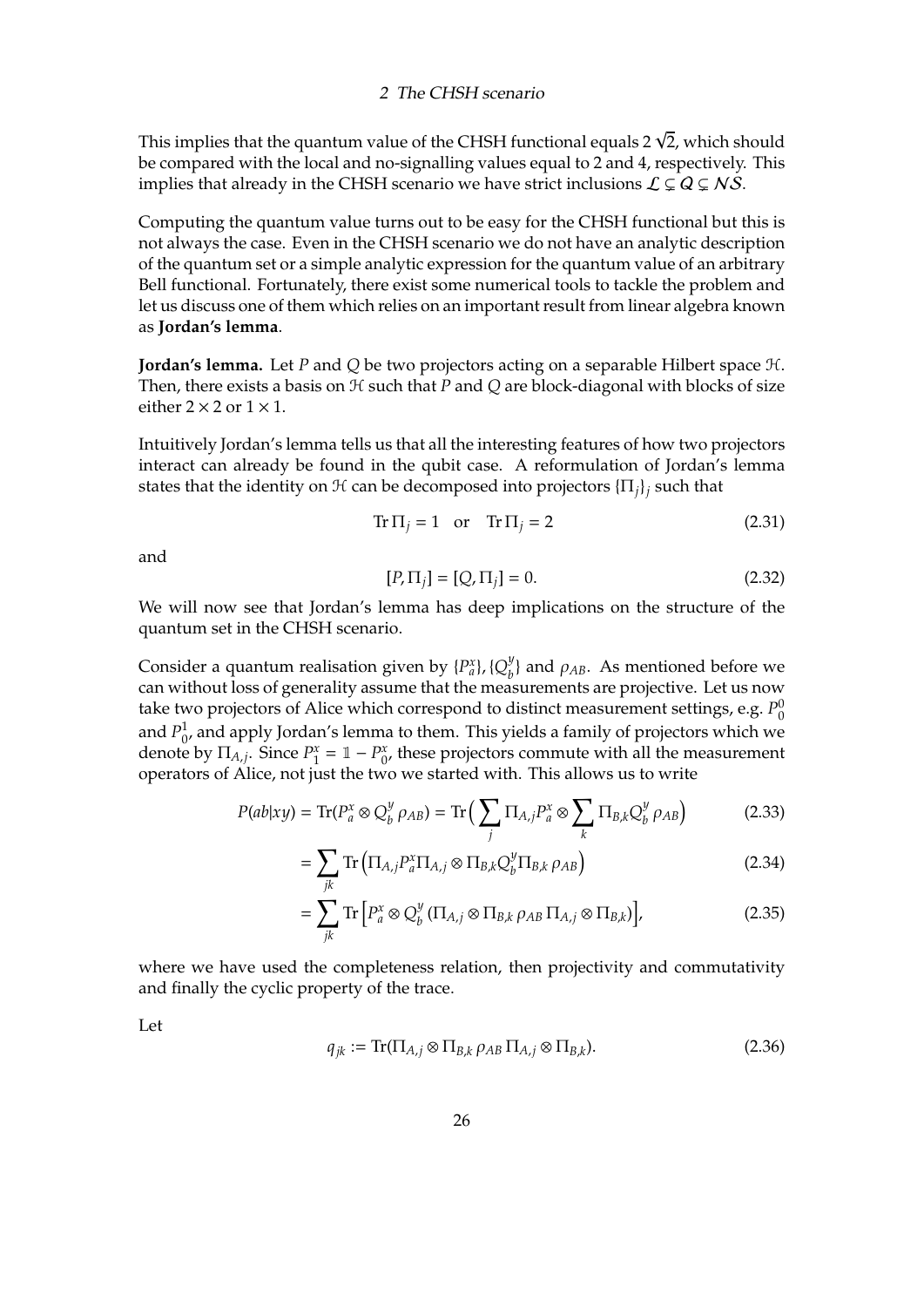Since the trace of a positive semidefinite operator vanishes if and only if the actual operator vanishes, we note that if  $q_{ik} = 0$ , then we may ignore the corresponding term in the sum given in Eq. [\(2.35\)](#page-25-0). In the remaining cases, i.e. whenever  $q_{ik} > 0$ , let us define

$$
\tau_{AB,jk} := \frac{1}{q_{jk}} (\Pi_{A,j} \otimes \Pi_{B,k} \rho_{AB} \Pi_{A,j} \otimes \Pi_{B,k})
$$
\n(2.37)

and note that

$$
P(ab|xy) = \sum_{jk} q_{jk} \operatorname{Tr}(P_a^x \otimes Q_b^y \tau_{AB,jk}), \qquad (2.38)
$$

where the sum is taken only over pairs for which  $q_{ik} > 0$ . Clearly,  $\tau_{AB,ik}$  is a normalised quantum state. If either of the projectors is rank-1 it necessarily has the product form, i.e.  $\tau_{AB,jk} = \tau_A \otimes \tau_B$ , and hence the outcomes of Alice and Bob will be uncorrelated. If both projectors are rank 2, the resulting state is a two-qubit state (although embedded in a higher-dimensional Hilbert space). This implies that any probability point in the CHSH scenario is a convex combination of points which can be achieved using two-qubit states. One one hand this implies that all extremal points of the quantum set can be achieved by two-qubit states. On the other hand, combining this with Carathéodory's theorem<sup>[1](#page-26-0)</sup> implies that every point of  $Q$  can be achieved using a finite-dimensional realisation, i.e. that in the CHSH scenario  $Q_{fin} = Q$ .

Since all the extremal points can be achieved by two-qubit realisations, the quantum value of any Bell functional can be found by optimising over such realisations. As mentioned before finding the optimal state for fixed observables (measurements) correspond to finding the largest eigenvalue of the Bell operator. Therefore, our task reduces to parametrising the local observables of Alice and Bob. First of all, we only need to parameterise observables corresponding to projective measurements, i.e. satisfying  $A^2 = \mathbb{1}$ . If any observable equals  $\pm \mathbb{1}$ , then the statistics will be local (because commuting measurements give rise to local statistics). Therefore, the only non-trivial case happens when all the observables have exactly 1 eigenvalue of each sign. However, it is then easy to see that any pair of such observables is unitarily equivalent to

$$
A_0 = \mathsf{X},\tag{2.39}
$$

$$
A_1 = \cos a \, \mathsf{X} + \sin a \, \mathsf{Z} \tag{2.40}
$$

for some  $a \in [0, \pi]$ .<sup>[2](#page-26-1)</sup> Since applying local unitaries does not change the spectrum, we can assume that the observables of Alice are of this form. Similarly, we can assume that the observables of Bob are given by

$$
B_0 = \mathsf{X},\tag{2.41}
$$

$$
B_1 = \cos b \, \mathsf{X} + \sin b \, \mathsf{Z} \tag{2.42}
$$

<span id="page-26-0"></span><sup>&</sup>lt;sup>1</sup>Carathéodory's theorem states that if a point  $x \in \mathbb{R}^n$  lies in the convex hull of some set  $S$ , then it can be written as a convex combination of at most  $n + 1$  points from S.

<span id="page-26-1"></span><sup>&</sup>lt;sup>2</sup>Observe that such observables can be interpreted as unit vectors in the Bloch sphere and the only property of a pair of vectors on a Bloch sphere which is invariant under rotations is the angle between them.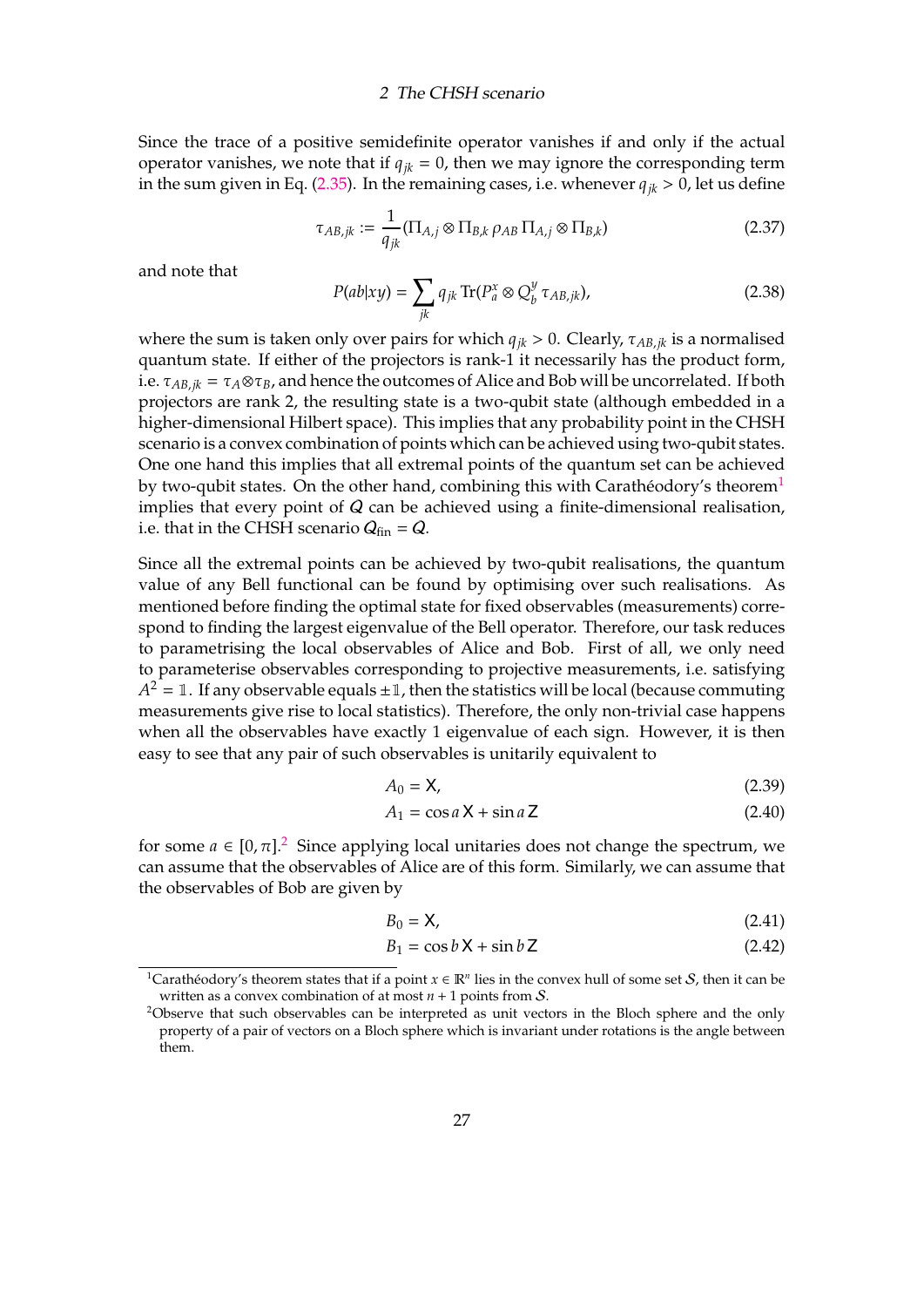for some  $b \in [0, \pi]$ . Using this parametrisation we can construct the Bell operator which we denote by *W*(*a*, *b*). It should now be clear that

$$
\beta_Q = \max_{a,b \in [0,\pi]} \lambda_{\max}(W(a,b)).
$$
\n(2.43)

This method allows us to numerically estimate the quantum value of any Bell functional in the CHSH scenario to arbitrary precision.

We have seen before that for a closed convex set the ability to compute the value of every functional constitutes a complete description of the set. It might not, however, be the most convenient description. In fact, it does not seem particularly helpful in deciding whether a probability point *P* belongs to Q or not (note that since *P* might not be extremal, it does not suffice to look at two-qubit realisations). While researchers are still looking for an analytic closed-form description of the quantum set, this is unlikely to exist. There is, however, a certain subproblem that admits a closed-form solution.

Suppose that we only care about the correlators and not the marginals, i.e. we want to decide whether for a specified combination of  $\langle A_0B_0\rangle$ ,  $\langle A_0B_1\rangle$ ,  $\langle A_1B_0\rangle$ ,  $\langle A_1B_1\rangle$  we can find marginals  $\langle A_0 \rangle$ ,  $\langle A_1 \rangle$ ,  $\langle B_0 \rangle$ ,  $\langle B_1 \rangle$  such that the point

$$
P = \{ \langle A_0 \rangle, \langle A_1 \rangle, \langle B_0 \rangle, \langle B_1 \rangle, \langle A_0 B_0 \rangle, \langle A_0 B_1 \rangle, \langle A_1 B_0 \rangle, \langle A_1 B_1 \rangle \}
$$
(2.44)

belongs to the quantum set. Mathematically speaking we are asking about the **projection** of Q onto its last 4 coordinates. Recall that a projection of a convex set is a convex set and in this case let us denote the resulting set by  $Q_{\textrm{cor}}\subseteq \mathbb{R}^4.$  It was shown by Tsirelson in 1980 that if the answer is positive, we can without loss of generality choose the marginals to be unbiased, i.e.  $\langle A_0 \rangle = \langle A_1 \rangle = \langle B_0 \rangle = \langle B_1 \rangle = 0$ , which implies that the projection question is in fact equivalent to describing a particular **slice** of the quantum set.<sup>[3](#page-27-0)</sup> Moreover, Tsirelson proved that for the unbiased marginals this probability point can be obtained from a quantum realisation based on the maximally entangled state of two qubits. It turns out this question has a closed-form characterisation. According to the celebrated **Tsirelson-Landau-Masanes** criterion the 4 correlators belong to  $Q_{cor}$  if and only if

$$
1 + \prod_{xy} \langle A_x B_y \rangle + \prod_{xy} \sqrt{1 - \langle A_x B_y \rangle^2} - \frac{1}{2} \sum_{xy} \langle A_x B_y \rangle^2 \ge 0,
$$
 (2.45)

where the sums and products go over  $x, y \in \{0, 1\}$ . If the left-hand side is strictly positive, the point in question is an interior point of  $Q_{cor}$ . Otherwise it lies on the boundary. Boundary points such that at most 1 correlator is of unit modulus are known to be extremal.

<span id="page-27-0"></span> $3$ It is easy to see that the same is true for the local set.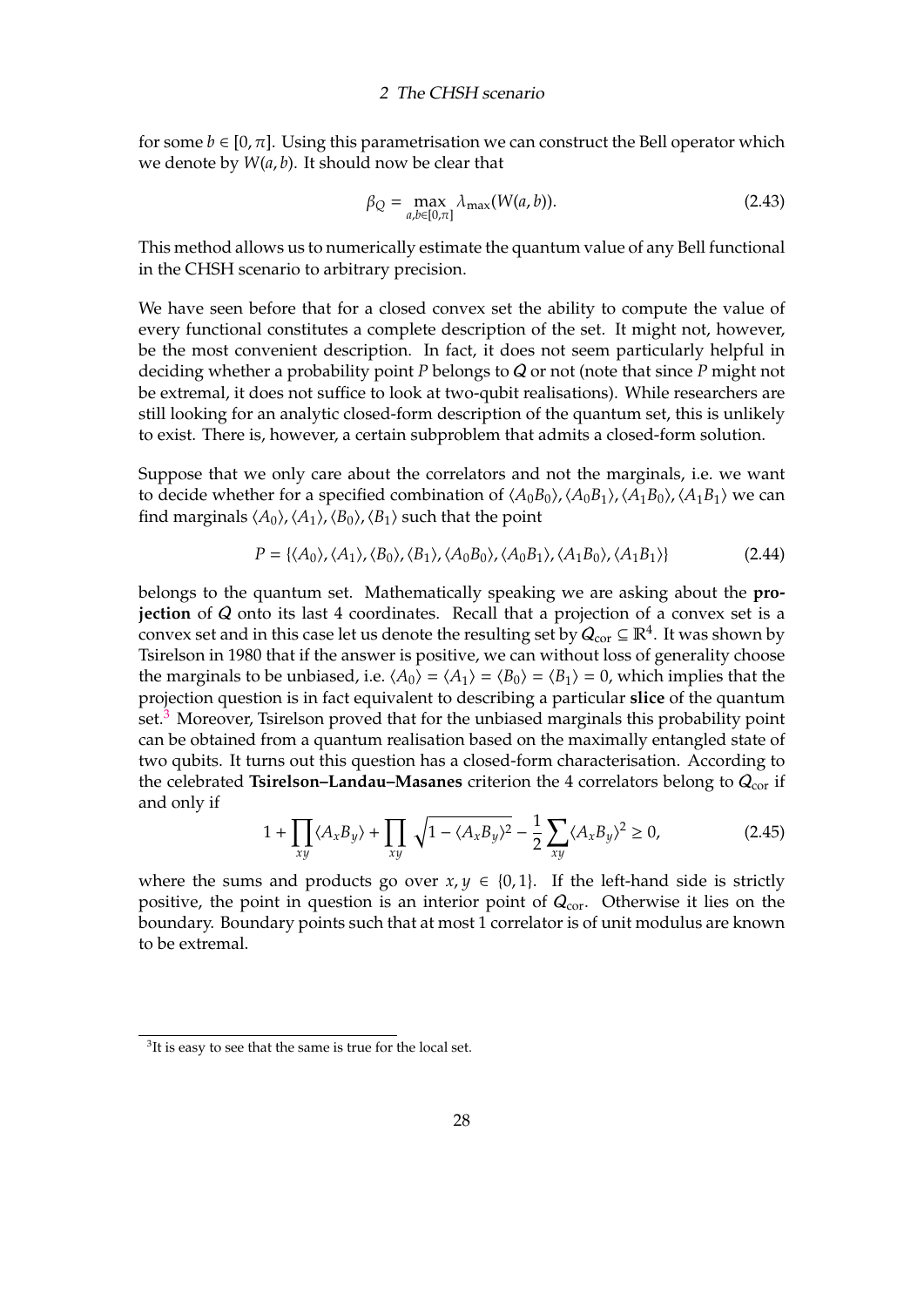## <span id="page-28-0"></span>**2.3 Hardy paradox**

In the section above we have seen that comparing the local and quantum values of specific Bell functionals is an elegant approach to demonstrate that the local set is a strict subset of the quantum set. Let us conclude with an alternative approach, known as the Hardy paradox, which is based on looking at a particular slice of these highdimensional sets.

Let us look at the slice given by the following three conditions:

$$
P(0,0|0,0) = 0,\t(2.46)
$$

$$
P(0, 1|1, 0) = 0,\t(2.47)
$$

$$
P(1,0|0,1) = 0.\t(2.48)
$$

Suppose now that  $P \in \mathcal{L}$  and hence can be written as a convex combination of the deterministic points. Since the conditions above force some probabilities to vanish, they must hold simultaneously for every term present in the convex combination. A straightforward analysis of the local vertices shows that there are only 5 vertices satisfying the constraints above and each of them satisfies  $P(0, 0|1, 1) = 0$ . Therefore, for a local point the three conditions above imply that  $P(0, 0|1, 1) = 0$ .

This turns out not be true in quantum mechanics, which is precisely the paradox. Consider the following realisation:

$$
|\psi\rangle = \sqrt{\frac{1 - a^2}{2}} (|01\rangle + |10\rangle) + a|11\rangle,
$$
  
\n
$$
A_0 = B_0 = 2a \mathbf{X} + \sqrt{1 - 4a^2} \mathbf{Z},
$$
  
\n
$$
A_1 = B_1 = -\mathbf{Z},
$$

where *a* :=  $\sqrt{ }$  $\overline{5}$  – 2. It is easy to verify that the three constraints are satisfied, while *P*(0, 0|1, 1) = (5  $\sqrt{5}$  – 11)/2  $\approx$  0.09. This is the largest violation of the Hardy paradox and, perhaps surprisingly, it is achieved by a non-maximally entangled state. The unique point that allows for this maximal violation is an interesting example from the geometric point of view: it is an extremal point of the quantum set but it is not exposed.

### <span id="page-28-1"></span>**2.4 Visualising the three correlation sets**

To conclude this section let us try to visualise the three correlation sets. Since the correlation sets are 8-dimensional we cannot simply plot them. The best we can do is to visualise specific 2-dimensional (or maybe 3-dimensional) slices of the full object,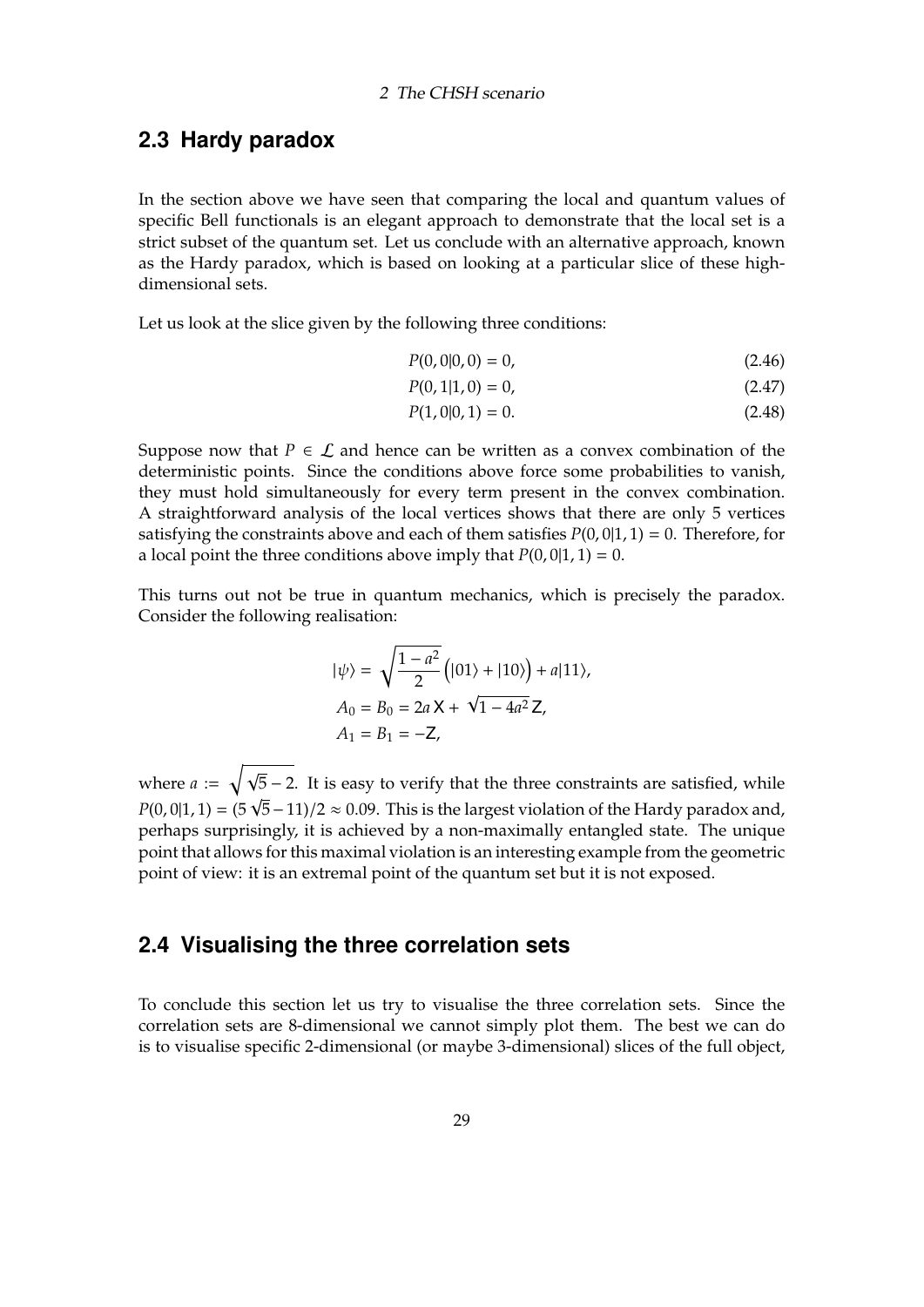but it should be clear that one cannot hope to see all the relevant features in a single figure. Fig. [2.1](#page-29-0) shows the most commonly used slice of the correlation sets in which the quantum set is simply a disc sandwiched in between two squares. Indeed, in this highlysymmetric slice the quantum set admits a closed-form characterisation. However, looking at other slices reveals the true complexity of the problem, see Figs. [2.2,](#page-30-0) [2.3](#page-31-0) and [2.4.](#page-32-0) Indeed, the quantum set of correlations turns out to be as complex as a convex set can be.



<span id="page-29-0"></span>Figure 2.1: The most common visual representation of the three correlation sets. The local, quantum and no-signalling sets are shown in green, orange and blue, respectively. (Figure taken from arXiv: 1710.05892 reproduced with the authors' permission.)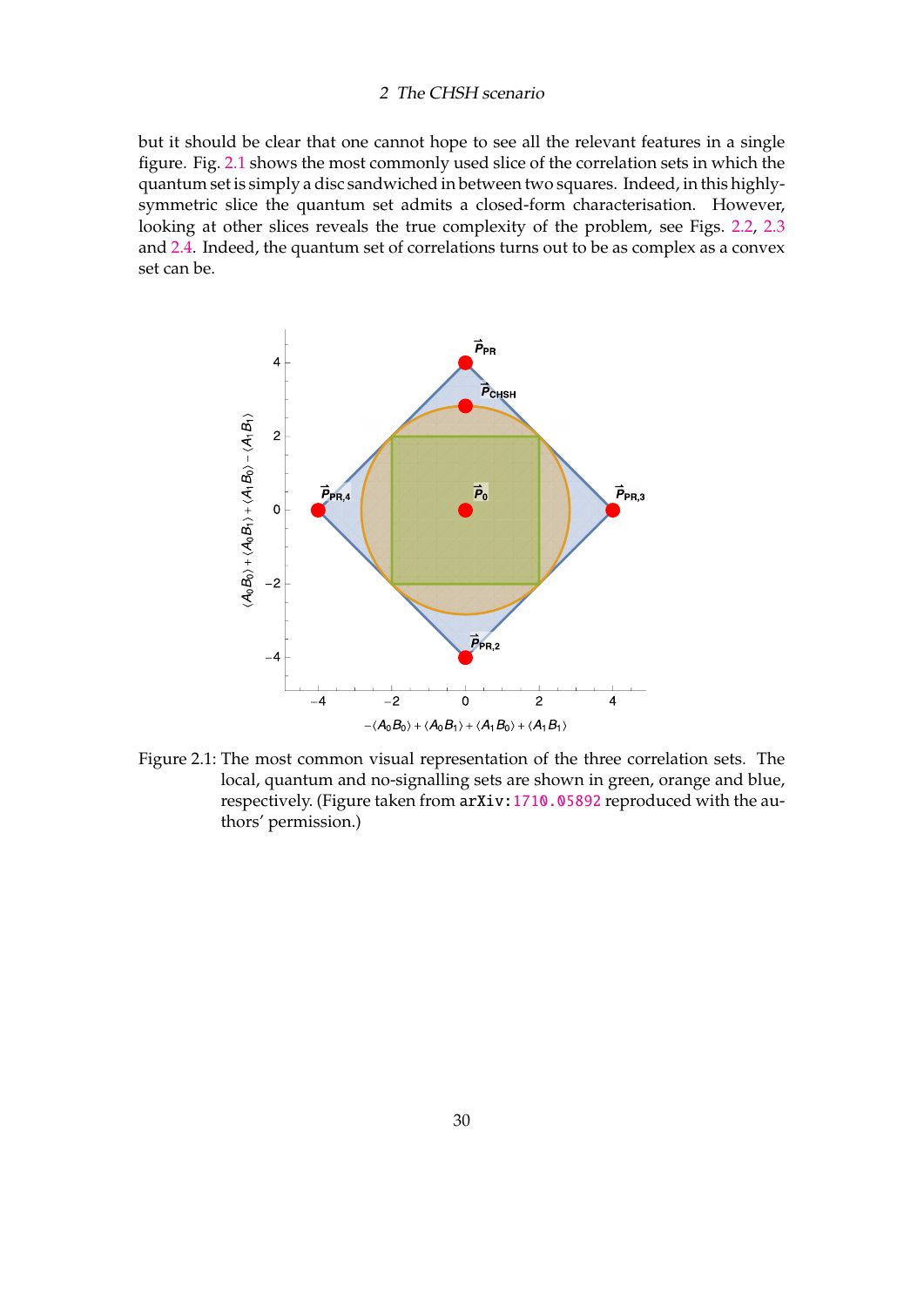

<span id="page-30-0"></span>Figure 2.2: A slice of unbiased marginals which demonstrates that the quantum set contains points which are extremal but not exposed. (Figure taken from arXiv: 1710.05892 reproduced with the authors' permission.)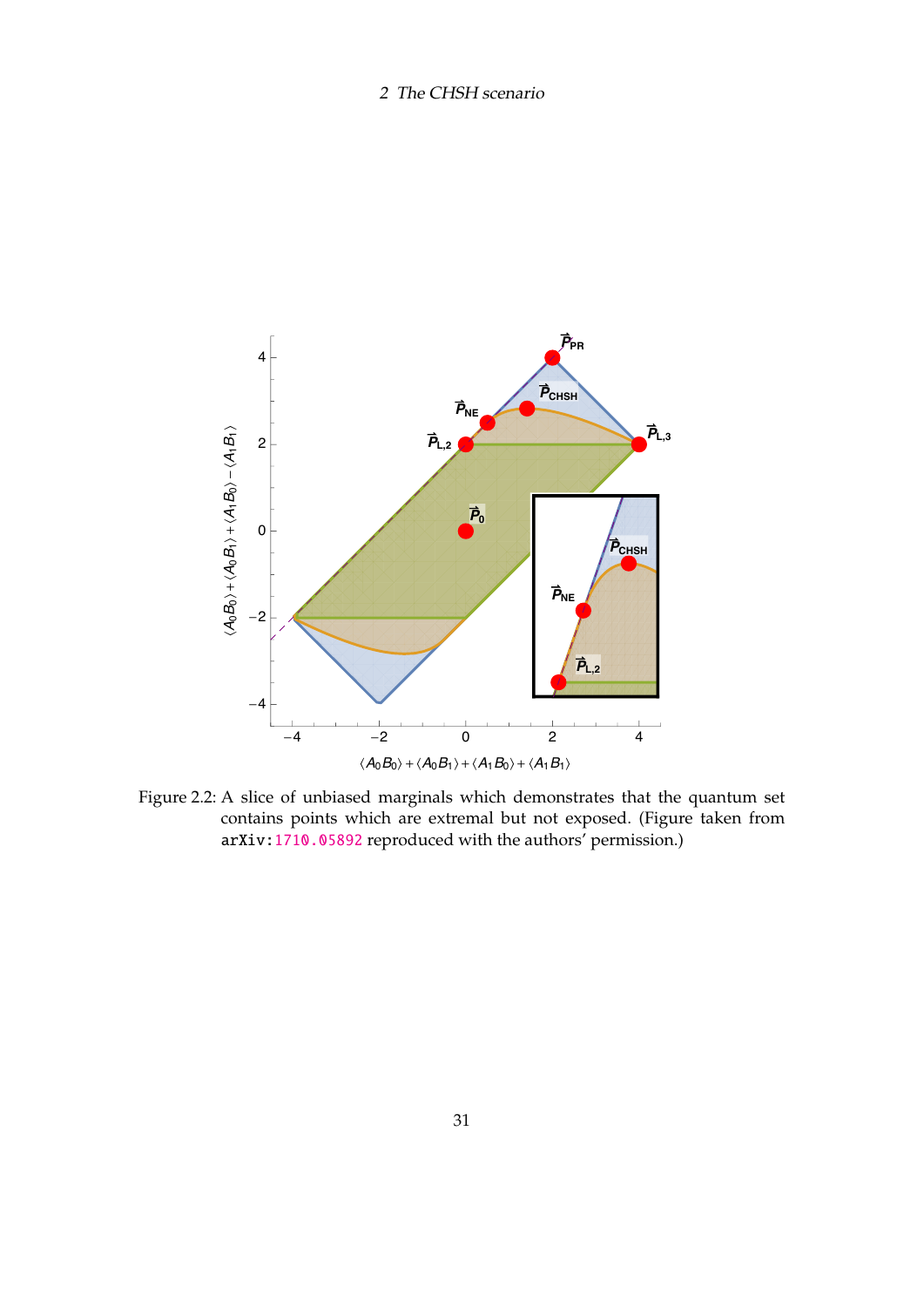

<span id="page-31-0"></span>Figure 2.3: A slice showing a non-trivial exposed face of the quantum set which contains both local and nonlocal points. (Figure taken from arXiv: 1710.05892 reproduced with the authors' permission.)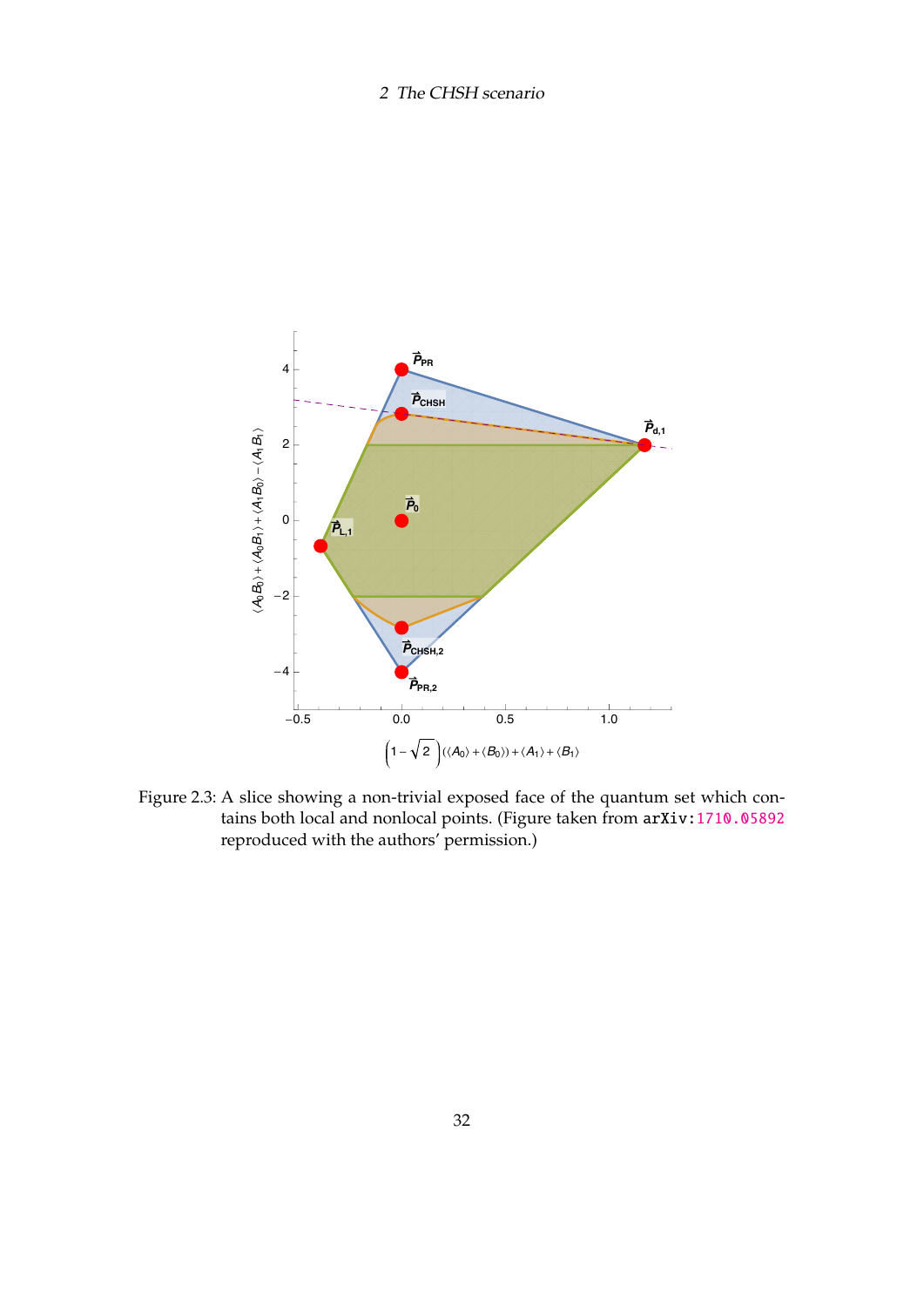

<span id="page-32-0"></span>Figure 2.4: A slice showing the geometry of the quantum set around the Hardy point, which turns out to be extremal but not exposed. (Figure taken from arXiv: 1710.05892 reproduced with the authors' permission.)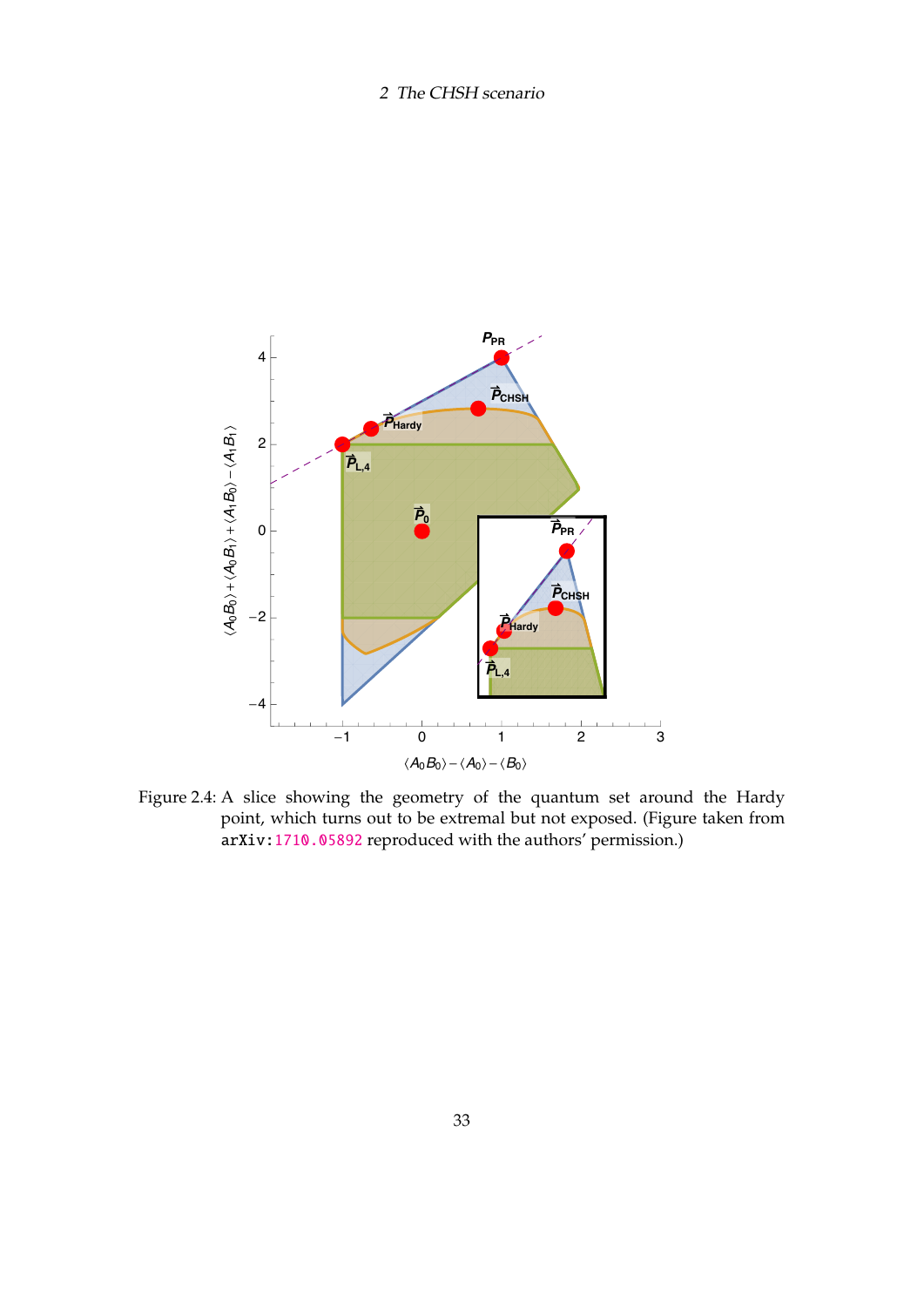<span id="page-33-0"></span>While one could ask for some additional results in the CHSH scenario (e.g. an analytic description of the quantum set or a parametrisation of the extremal points), it is fair to say that our understanding there is almost complete. As one might expect things become significantly more complicated when we move on to Bell scenarios with more settings and more outcomes.

Let us first point out that the correlation sets corresponding to different number of settings and outcomes exhibit a nested structure. For instance, given the correlation sets of *k* settings and *n* outcomes we can obtain the correlation sets for *k* − 1 setting by disregarding one of the settings. We can also reduce the number of outcomes by restricting our attention to distributions where certain outcomes do not appear. This implies that all the features we have observed in the CHSH case must necessarily be present in all larger Bell scenarios. Similarly, we can take a Bell functional from the CHSH scenario and interpret it as a functional in some larger Bell scenario and it is not hard to see that the local, quantum and no-signalling values are preserved.<sup>[1](#page-33-1)</sup> Such procedures are sometimes referred to as **liftings**. Therefore, whenever analysing larger Bell scenarios we will necessarily see features already present in smaller scenarios, but of course we are mainly interested in new findings.

Moreover, when listing all facet Bell inequalities or extremal no-signalling boxes it is convenient to introduce some equivalence relations. We say that two probability distributions or Bell functionals are equivalent if they are related by some combination of the following operations: (a) swapping the roles of Alice and Bob, (b) relabelling the settings and (c) relabelling the outcomes. It is easy to see that all 8 facet Bell inequalities in the CHSH scenario belong to the same equivalence class.

So what is known about the correlation sets in larger Bell scenarios? Unfortunately, not that much. Finding the facet Bell inequalities of  $\mathcal L$  and the extremal no-signalling boxes of NS is relatively easy in the CHSH scenario, but the difficulty of performing this task grows unexpectedly fast. In fact, the only other scenario where all the facets of  $\mathcal L$  have been found corresponds to 3 settings and 2 outcomes and it turns out that in this scenario there are only two equivalence classes: liftings of the CHSH inequality and the so-called *I*<sup>3322</sup> functional. However, already in the scenario with 4 settings and 2

<span id="page-33-1"></span><sup>&</sup>lt;sup>1</sup>We implicitly assume that all three values are non-negative. Every Bell functional can be shifted to satisfy this condition.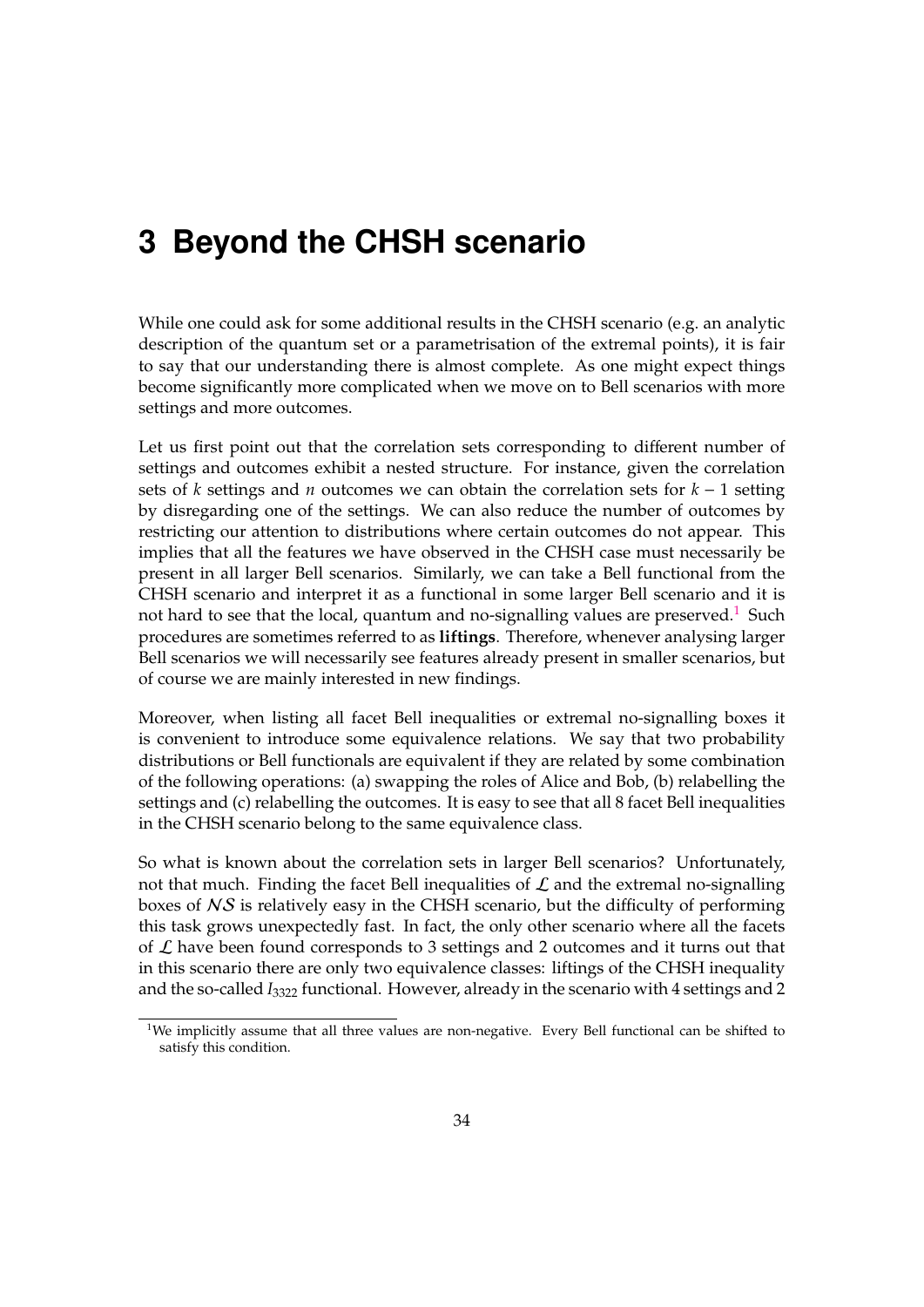outcomes the number of distinct classes is not known (it is known that there are at least 26 classes). Finding all the extremal boxes of the no-signalling set is slightly easier: we have a compact characterisation of extremal no-signalling boxes for scenarios whenever either  $k = 2$  or  $n = 2$  (in both cases they turn out to be simple generalisations of the PR box). Not much is known beyond that.

Given that in larger scenarios we cannot even completely describe the two polytopes, it might seem that there is no hope to describe the quantum set. Moreover, the only reliable tool for studying the quantum set presented so far crucially depended on Jordan's lemma which is only relevant for the scenario with two settings and two outcomes. It is clear that in order to make progress we must introduce a completely new approach.

## <span id="page-34-0"></span>**3.1 Describing the quantum set through a hierarchy of optimisation problems**

In Section [1.9](#page-17-0) we described a heuristic method which allows us to find a lower bound on the quantum value of a Bell functional. However, since achieving the quantum value might require quantum realisations of an arbitrarily large dimension, that method by itself cannot be considered conclusive (even given access to unlimited computational power). What we are missing is a way of obtaining upper bounds and the procedure described below does precisely that.

The approach we will focus on now employs a hierarchy of optimisation problems to approximate the quantum set of correlations. The variant presented below is usually referred to as the **Navascués–Pironio–Acín (NPA) hierarchy** and is based on a simple observation. Suppose we are given a particular quantum realisation  $\{\ket{\psi}, P^x_a, Q^y_b\}$  $\binom{y}{b}$  in the scenario with *k* measurement settings and *n* measurement outcomes. Since we only care about whether some probability point is achievable by quantum systems or not, we may without loss of generality assume that the state is pure and that the measurements are projective. We can now generate a set of 2*nk* vectors by considering

$$
P_a^x \otimes \mathbb{1} \mid \psi \rangle \quad \text{for all} \quad x \in [k], a \in [n], \tag{3.1}
$$

$$
\mathbb{1} \otimes Q_b^y | \psi \rangle \quad \text{for all} \quad y \in [k], b \in [n]. \tag{3.2}
$$

Let Γ be the **Gram matrix** of this set, i.e. a square matrix of size 2*nk* whose entries are given by the inner product of vectors, which by definition is positive semidefinite (every Gram matrix is positive semidefinite). This matrix contains terms of the form  $\langle \psi | P_a^x \otimes Q_b^y \rangle$  $\psi_b^y|\psi\rangle$ , which correspond to probabilities, but also other terms, which cannot be given physical meaning, e.g.  $\langle \psi | P_{a'}^{x'} \rangle$  $\alpha'$   $P_a^x \otimes \mathbb{1}$   $|\psi\rangle$ . Nevertheless, the normalisation and orthogonality of measurement operators impose certain linear constraints even on these "unphysical" entries, for instance:

$$
\sum_{a'} \langle \psi | P_{a'}^{x'} P_a^x \otimes \mathbb{1} | \psi \rangle = \langle \psi | P_a^x \otimes \mathbb{1} | \psi \rangle \tag{3.3}
$$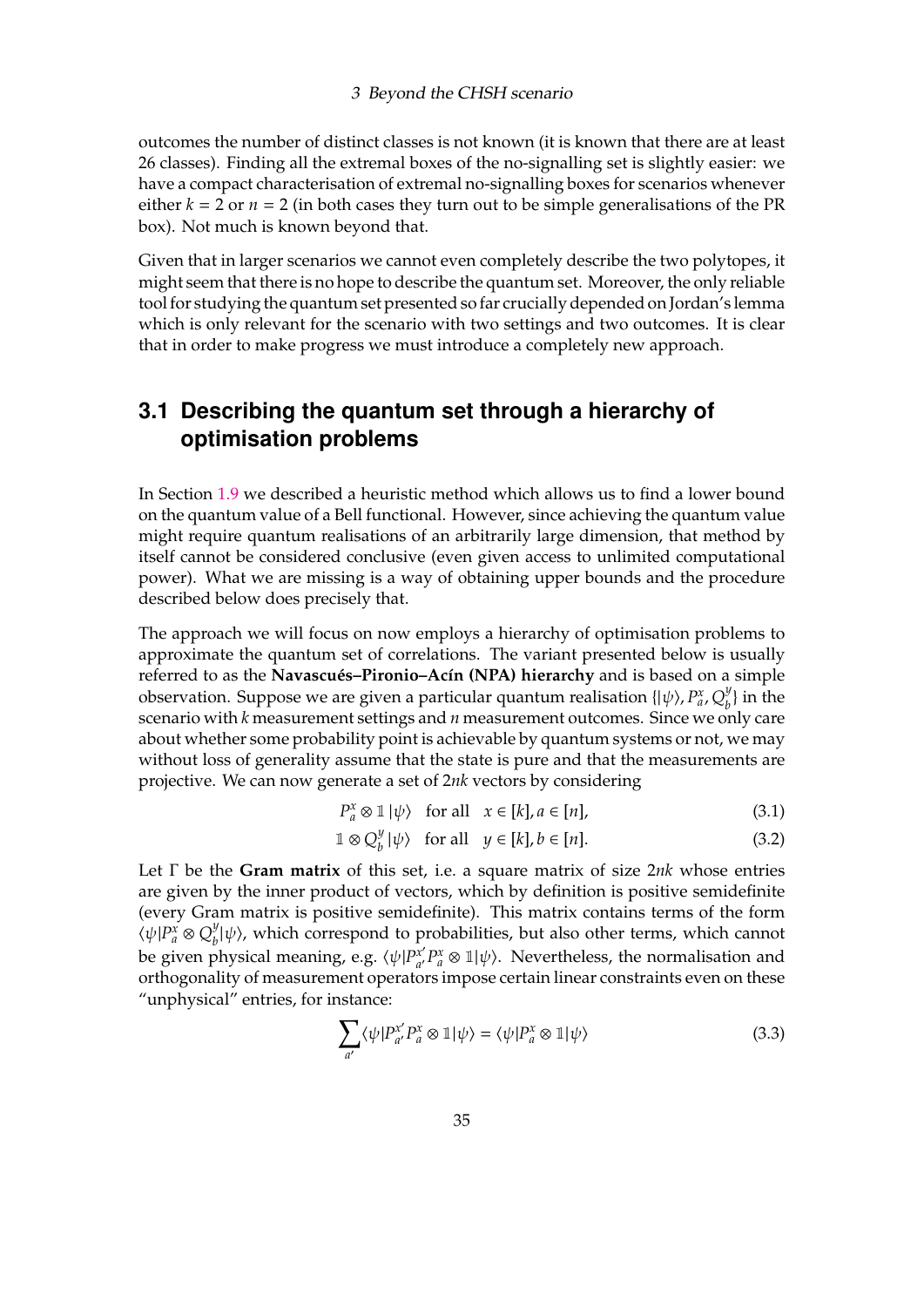and

$$
\langle \psi | P_{a'}^x P_a^x \otimes \mathbb{1} | \psi \rangle = \delta_{aa'} \langle \psi | P_a^x \otimes \mathbb{1} | \psi \rangle. \tag{3.4}
$$

The bottom line here is that if a quantum realisation exists, we can write down a positive semidefinite matrix Γ satisfying all these constraints. This is convenient because searching for a positive semidefinite matrix satisfying a set of linear constraints is an instance of an optimisation problem which can be solved efficiently. Such problems constitute a generalisation of linear programs discussed in Section [1.6](#page-12-0) and are called **semidefinite programs (SDPs)**.

Now given a probability point *P* we can ask whether there exists a positive semidefinite matrix Γ whose physical entries coincide with *P* and whose unphysical entries satisfy the required linear constraints. Most importantly, this can be checked efficiently using a numerical algorithm. If the answer turns out to be negative, we are guaranteed that *P* lies outside of the quantum set. If the answer is positive, we still cannot be sure whether  $P \in \mathcal{Q}$  or not. Let us denote the set of probability points for which a valid Γ matrix can be found by  $Q_1$  and we will say that  $Q_1$  represents the first level of the NPA hierarchy. The observation above implies that  $Q \subseteq Q_1$  and it should be easy to see that the set  $Q_1$ is compact and convex. Moreover, since no-signalling conditions are included in the linear constraints we immediately deduce that  $Q_1 \subseteq NS$ .

In the first level the rows and columns of the Gram matrix were labelled by first-degree mononomials in { $P_a^x \otimes \mathbb{1}$ ,  $\mathbb{1} \otimes Q_b^y$  $\binom{y}{b}$  and let us denote such a  $\Gamma$  matrix by  $\Gamma_1$ . To construct the second level of the hierarchy let us add rows and columns labelled by second-degree monomials and let us denote the resulting matrix by  $\Gamma_2$ . It should now be clear how to extend this to an arbitrary level and let us denote the corresponding Gram matrix by  $\Gamma_n$ . Moreover, let  $Q_n$  be the set of probability points for which a valid  $\Gamma_n$  matrix can be found. Since a valid Γ*<sup>n</sup>* matrix contains a valid Γ*n*−<sup>1</sup> matrix as a submatrix, we immediately deduce that for any  $n \in \mathbb{N}$  we have

$$
Q \subseteq Q_n \subseteq Q_{n-1} \subseteq \ldots \subseteq Q_1. \tag{3.5}
$$

In other words we are dealing with a non-increasing sequence of compact convex sets which provide a better and better approximation of the quantum set.

So far we have argued that semidefinite programming allows us to efficiently check whether a given probability point belongs to a certain level of the NPA hierarchy, i.e. check the membership in Q*n*. Using similar methods we can also maximise any Bell functional over  $Q_n$  for any *n*. The result will only be an upper bound on the actual quantum value, but if a matching lower bound is found (e.g. by looking for explicit quantum realisations), we have identified the quantum value of this particular Bell functional.

Having understood the idea behind the NPA hierarchy it is natural to ask whether the sequence of sets  $\{Q_n\}_{n\in\mathbb{N}}$  converges to Q. Note that this would imply that the values of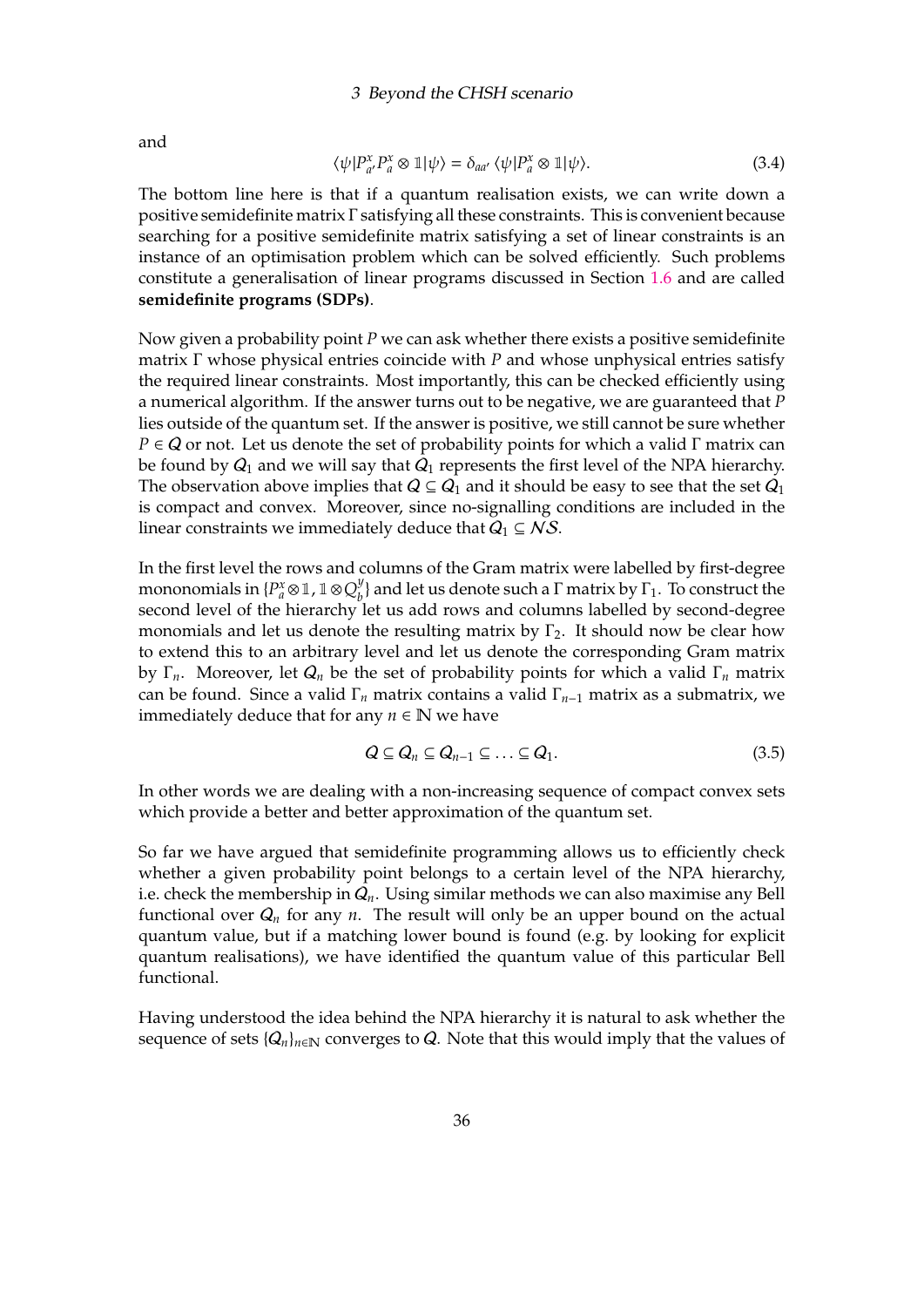a fixed Bell functional computed at increasing levels of the hierarchy would necessarily converge to the quantum value.

The answer turns out to be subtle: the NPA hierarchy indeed converges but to a quantum set defined in a slightly different manner. So far we have always worked in the **tensorproduct paradigm** in which we start with a Hilbert space for Alice and a Hilbert space for Bob, denoted by  $\mathcal{H}_A$  and  $\mathcal{H}_B$ , respectively, and the combined Hilbert space is given by  $\mathcal{H}_A \otimes \mathcal{H}_B$ . The measurements of Alice are given by operators acting on  $\mathcal{H}_A$ , while the measurements of Bob are given by operators acting on H*B*. The action of Alice on the combined Hilbert space is given by  $P_a^x \otimes \mathbb{1}$ , while the action of Bob is given by  $\mathbb{1} \otimes Q_b^y$ *b* . Such operators necessarily commute:

$$
[P_a^x \otimes \mathbb{1}, \mathbb{1} \otimes Q_b^y] = P_a^x \otimes Q_b^y - P_a^x \otimes Q_b^y = 0.
$$
 (3.6)

This paradigm makes sense if we can think of the systems of Alice and Bob as two discrete systems, e.g. two photons or atoms, which can be assigned a Hilbert space of their own. On the other hand, there are situations where the entire system is described by a single Hilbert space. There, the restriction that Alice and Bob should act on their own system can be replaced by the requirement that their actions commute. More specifically, all the measurement operators act on the same Hilbert space, but we require that every measurement operator of Alice commutes with every measurement operator of Bob, i.e.  $[P^x_a, Q^y_b]$  $b^y$ <sub> $b$ </sub> = 0 for all *x*, *y* ∈ [*k*] and *a*, *b* ∈ [*n*]. This formulation is known as the **commuting paradigm** and let us denote the resulting quantum set by Q*<sup>c</sup>* . One can show that the NPA hierarchy converges to  $Q_c$ . While it is immediately clear that  $Q \subseteq Q_c$ the question of whether the two sets are equal was an important open problem known as the **Tsirelson's problem**. In January 2020 it was proven that  $Q \neq Q_c$  by showing that there exists a Bell functional whose quantum values in the two paradigms are different. While the proof proceeds through a construction, this construction seems to be hard to implement. In particular, the authors do not give any estimates on how many measurement settings and outcomes one needs to observe the difference between the two sets.

Since for practical purposes the distinction between Q and Q*<sup>c</sup>* does not seem to play any role, the NPA hierarchy is the main tool used to study the quantum set in larger Bell scenarios. One aspect of the NPA hierarchy that is poorly understood is its convergence: at the moment we have no way of quantifying how close  $Q_n$  is to  $Q$  or  $Q_c$ .

To gain more practical understanding of the NPA hierarchy, let us work through an example. More specifically, we will use the first level of the NPA hierarchy to compute the quantum value of the CHSH functional.

Recall that in the CHSH scenario there are two measurement settings and two measurement outcomes. Hence, the rows and columns of the Gram matrix are labelled by vectors

<span id="page-36-0"></span>
$$
P_a^x \otimes \mathbb{1} \mid \psi \rangle \quad \text{and} \quad \mathbb{1} \otimes Q_b^y \mid \psi \rangle \tag{3.7}
$$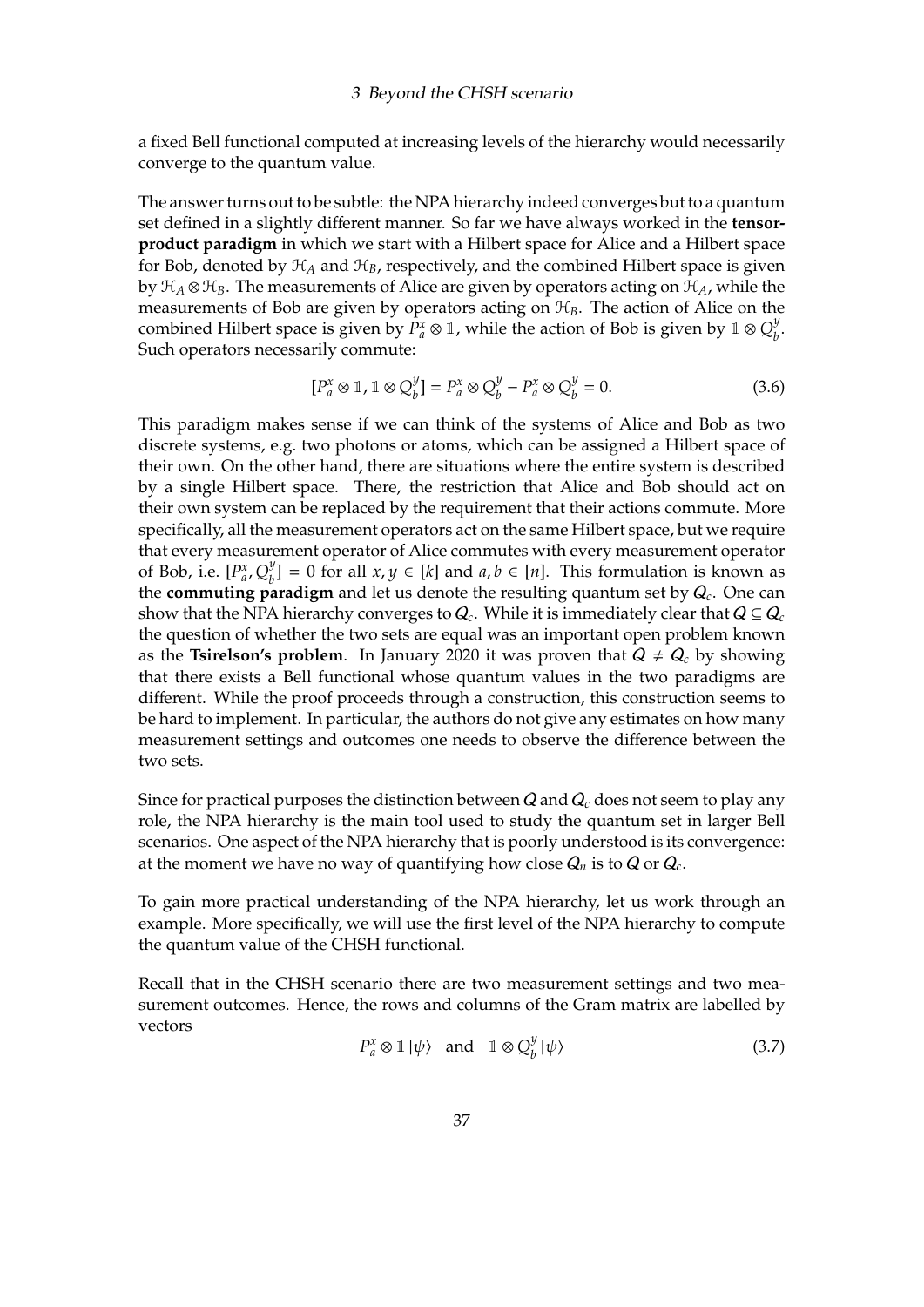for  $a, b, x, y \in \{0, 1\}$ , which gives rise to an  $8 \times 8$  matrix. However, we have seen before that when dealing with two-outcome measurements it is convenient to use observables instead of measurement operators. Therefore, we will instead consider the Gram matrix of the following vectors:

<span id="page-37-0"></span>
$$
|\psi\rangle, A_x \otimes \mathbb{1} |\psi\rangle, \mathbb{1} \otimes B_y |\psi\rangle,
$$
\n(3.8)

which gives rise to a  $5\times 5$  matrix. One can show that the two optimisation problems are equivalent because the 8 vectors given in Eq.  $(3.7)$  and the 5 vectors given in Eq.  $(3.8)$ span the same linear subspace.

An additional advantage of working in the observable-based picture is that the linear constraints become simpler. In fact, the linear constraints present at the first level of the NPA hierarchy simply reduce to setting all the diagonal entries to 1. Writing down the matrix explicitly yields:

$$
\Gamma = \begin{pmatrix}\n1 & \langle A_0 \rangle & \langle A_1 \rangle & \langle B_0 \rangle & \langle B_1 \rangle \\
\langle A_0 \rangle & 1 & \langle A_0 A_1 \rangle & \langle A_0 B_0 \rangle & \langle A_0 B_1 \rangle \\
\langle A_1 \rangle & \langle A_1 A_0 \rangle & 1 & \langle A_1 B_0 \rangle & \langle A_1 B_1 \rangle \\
\langle B_0 \rangle & \langle A_0 B_0 \rangle & \langle A_1 B_0 \rangle & 1 & \langle B_0 B_1 \rangle \\
\langle B_1 \rangle & \langle A_0 B_1 \rangle & \langle A_1 B_1 \rangle & \langle B_1 B_0 \rangle & 1\n\end{pmatrix}.
$$

The green entries are precisely the reduced coordinates introduced before, i.e. these are the "physical" entries. The red entries, for which we have used the shorthand notation  $\langle A_x A_x \rangle := \langle \psi | A_x A_{x'} \otimes \mathbb{1} | \psi \rangle$  and  $\langle B_y B_{y'} \rangle := \langle \psi | \mathbb{1} \otimes B_y B_{y'} | \psi \rangle$ , are the "unphysical" entries.

Having written down the first level of the hierarchy we can use it to compute an upper bound on the quantum value of an arbitrary Bell functional. If we choose the CHSH functional we reach the following optimisation problem:

maximise 
$$
\Gamma_{24} + \Gamma_{25} + \Gamma_{34} - \Gamma_{35}
$$
 (3.9)

$$
over \Gamma \ge 0 \tag{3.10}
$$

satisfying 
$$
\Gamma_{jj} = 1
$$
 for  $j \in \{1, 2, ..., 5\}$ , (3.11)

where Γ*jk* is the relevant entry of Γ. This is a semidefinite program which can be solved using freely available numerical packages. These packages output the value of the using freely available numerical packages. These packages output the value of the<br>problem and also a particular  $\Gamma$  matrix achieving it. In this case the value equals 2  $\sqrt{2}$ and one choice of a  $\Gamma$  matrix achieving it is given by:<sup>[2](#page-37-1)</sup>

<span id="page-37-2"></span>
$$
\Gamma = \begin{pmatrix}\n1 & 0 & 0 & 0 & 0 \\
0 & 1 & 0 & \frac{1}{\sqrt{2}} & \frac{1}{\sqrt{2}} \\
0 & 0 & 1 & \frac{1}{\sqrt{2}} & \frac{-1}{\sqrt{2}} \\
0 & \frac{1}{\sqrt{2}} & \frac{1}{\sqrt{2}} & 1 & 0 \\
0 & \frac{1}{\sqrt{2}} & \frac{-1}{\sqrt{2}} & 0 & 1\n\end{pmatrix}.
$$
\n(3.12)

<span id="page-37-1"></span><sup>&</sup>lt;sup>2</sup>Note that most packages will only return numerical values, hence, recognising their analytical form might require some effort.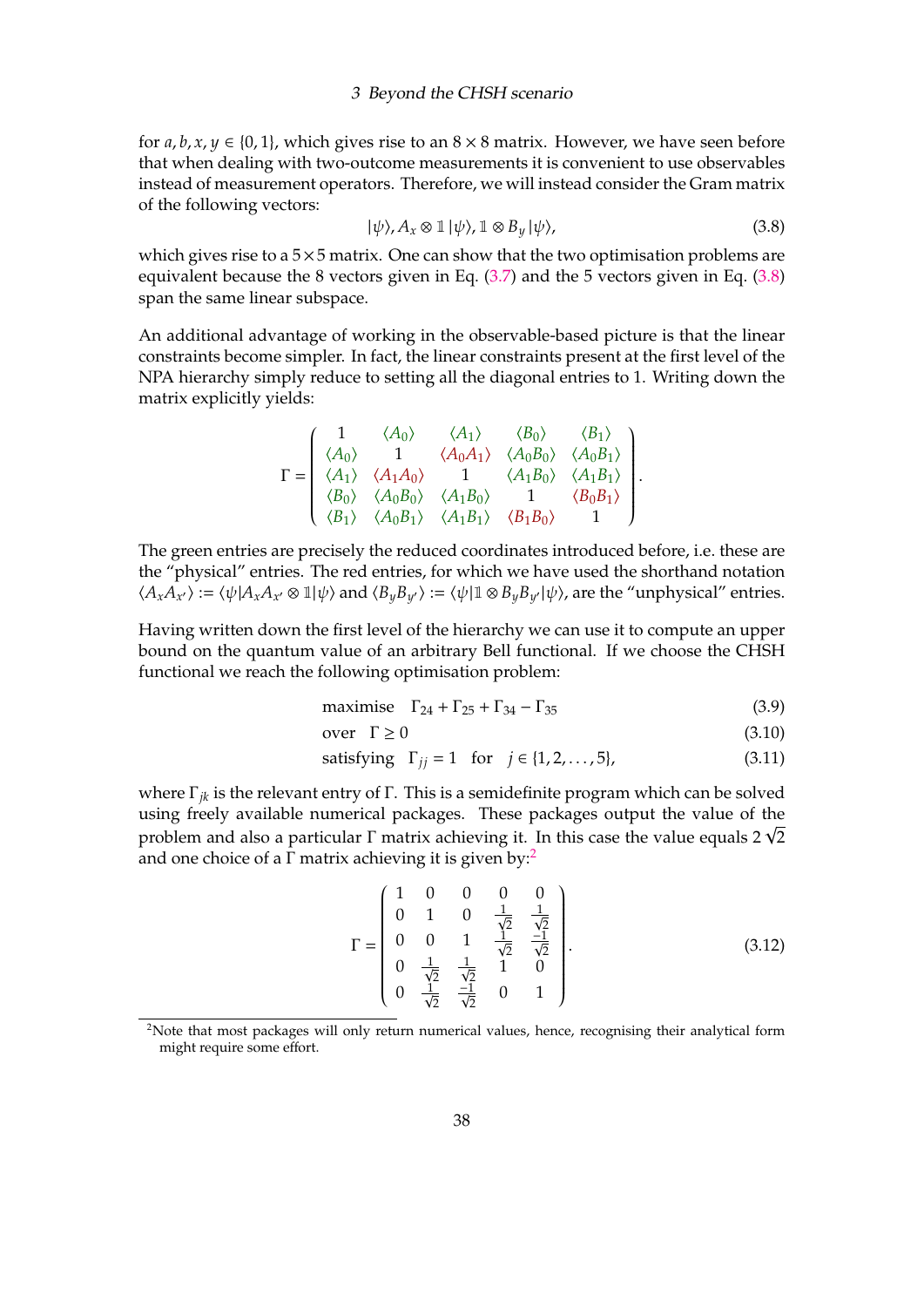It is easy to check that this is a valid solution to the optimisation problem. In fact, the only condition that is not obvious from inspection is the positivity of Γ. To show that  $\Gamma \geq 0$  we write it as a sum of positive semidefinite rank-1 operators. Indeed, it is easy to check that

$$
\Gamma = \sum_{j=1}^{3} |e_j\rangle\langle e_j|
$$

for

$$
|e_1\rangle := \begin{pmatrix} 1 \\ 0 \\ 0 \\ 0 \\ 0 \end{pmatrix}, \quad |e_2\rangle := \begin{pmatrix} 0 \\ 1 \\ 0 \\ \frac{1}{\sqrt{2}} \\ \frac{1}{\sqrt{2}} \end{pmatrix}, \quad |e_3\rangle := \begin{pmatrix} 0 \\ 0 \\ 1 \\ \frac{1}{\sqrt{2}} \\ \frac{-1}{\sqrt{2}} \end{pmatrix}.
$$
 (3.13)

Note that vectors  $|e_2\rangle$  and  $|e_3\rangle$  correspond precisely to the terms appearing in the SOS decomposition given in Eqs. [\(2.25\)](#page-24-0) and [\(2.26\)](#page-24-1). Indeed, one can show that solving the semidefinite program is equivalent to searching for a SOS decomposition for the corresponding Bell operator.

The solution given in Eq.  $(3.12)$  is precisely the Gram matrix arising from the quantum realisation presented in Eqs. [\(2.28\)](#page-24-2), [\(2.29\)](#page-24-3) and [\(2.30\)](#page-24-4). In particular, the resulting probability point (in the reduced coordinates) is given by:

<span id="page-38-1"></span>
$$
P = \left(0, 0, 0, 0, \frac{1}{\sqrt{2}}, \frac{1}{\sqrt{2}}, \frac{1}{\sqrt{2}}, \frac{-1}{\sqrt{2}}\right).
$$
 (3.14)

One can show that this is indeed the unique probability point which achieves the One can show that this is indeed the unique probability point which achieves the quantum value of  $2\sqrt{2}$ . However, this cannot be deduced from the first level of the NPA hierarchy. One can find other valid Γ matrices which correspond to probability points which do not belong to Q. This shows that while the first level of the NPA hierarchy is sufficient to determine exactly the quantum value of the CHSH functional, it does not provide a tight characterisation of the quantum set in the CHSH scenario, i.e.  $Q \neq Q_1$ .

### <span id="page-38-0"></span>**3.2 What is needed to generate nonlocal statistics?**

Having realised that quantum states can be used to generate nonlocal statistics, it is natural to ask whether all quantum states are capable of doing so. This question was posed and answered in a seminal paper of Reinhard Werner in 1991. Werner defined the notion of separable states and it is clear that his motivation was to write down the largest class of states which must necessarily generate local statistics. In that sense one can think of separable states as classical (or non-useful for nonlocality purposes). In the same paper he defined a family of highly-symmetric states, now known as Werner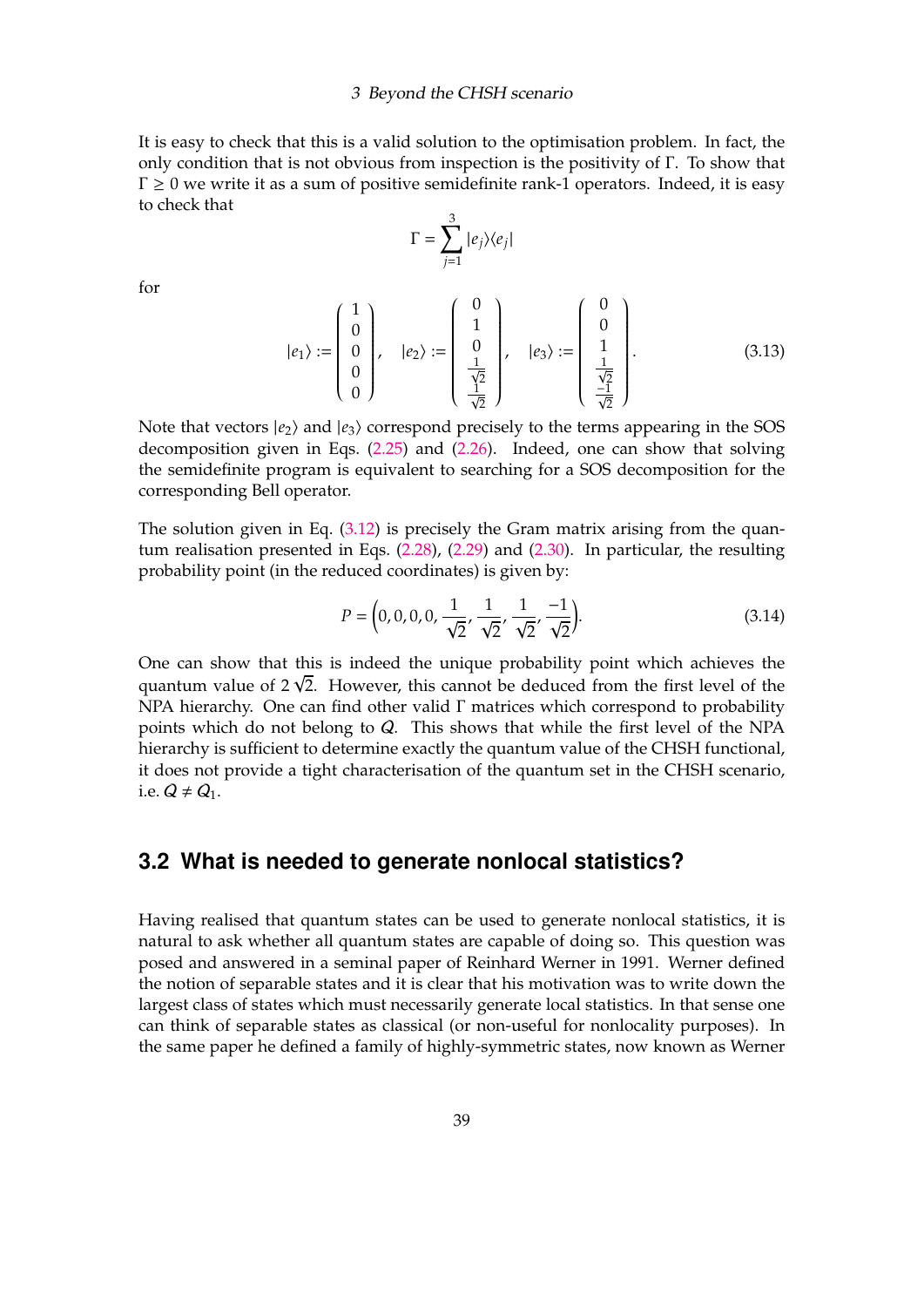states, and he showed that some of them cannot generate nonlocal correlations despite being entangled. On the other hand, it is easy to show that all pure entangled states can generate nonlocal correlations (in fact, they can violate the CHSH inequality).

A particularly curious is the case of PPT entangled states. Consider a state  $\rho_{AB}$  which is PPT and suppose measurements  $\{P_a^x\}$  and  $\{Q_b^y\}$  $\binom{y}{b}$  are performed on it. It is easy to see that the same statistics can be obtained by performing measurements  $\{P_a^x\}$  and  $\{[Q_b^y]$  $_{b}^{y}$ ]<sup>T</sup>} on the state  $\rho_{AB}^{T_B}$ . In other words, the states  $\rho_{AB}$  and  $\rho_{AB}^{T_B}$  are indistinguishable when it comes to generating nonlocal correlations. This might come as a surprise as there are known examples where these two states have strikingly different entanglement properties.

Perhaps this is what led Asher Peres to conjecture that PPT states cannot generate nonlocal correlations. This statement, known as Peres conjecture, attracted significant attention, but progress was limited. Until recently the only known rigorous result in this direction was due to Werner and Wolf, who showed that PPT states do not violate a particular class of Bell inequalities (to which CHSH happens to belong). The problem was solved in 2014, when Vértesi and Brunner gave an example of a two-qutrit PPT state which violates some Bell inequality (but only by a little bit). The fact that finding such an example took the community so long and that the violation is tiny seems to suggest that this really is an unusual situation, but we do not have any analytic understanding of this phenomenon. Perhaps the difficulty arose from the fact that we had to go beyond the simplest, most-studied scenarios, i.e.: two qubits (there are no entangled PPT states of two qubits) and the CHSH Bell scenario (PPT states do not violate CHSH). One could define  $Q_{\text{PPT}}$  as the set of correlations achievable using PPT states and any rigorous result allowing us to compare  $Q_{PT}$  to either  $\mathcal L$  or  $Q$  would be extremely interesting.

Just like entanglement is what is required from the state, **incompatibility** is a necessary property of measurements. A pair of measurements acting on  $H$ , denoted by  ${F_a}_{a=1}^{n_A}$ *a*=1 and  ${G_b}^{n_B}_{b=1}$ *b*=1 is called **compatible** or **jointly measurable** if there exists a measurement {*Hab*}*ab* whose outcomes are labelled by pairs of (*a*, *b*), where *a* ∈ [*nA*] and *b* ∈ [*nB*], such that

$$
\sum_{b} H_{ab} = F_a \quad \text{for all} \quad a \in [n_A], \tag{3.15}
$$

$$
\sum_{a} H_{ab} = G_b \quad \text{for all} \quad b \in [n_B]. \tag{3.16}
$$

What this means is that the two original measurements can be performed simultaneously by performing the last measurement, often referred to as the **parent measurement**. This allows us to define a consistent joint probability distribution, which by Fine's theorem implies that the resulting statistics are local.

We have now seen what is obviously necessary to produce nonlocal correlations: the state must be entangled and both parties must perform incompatible measurements. Therefore, observing nonlocal correlations can be seen as certificate that the state is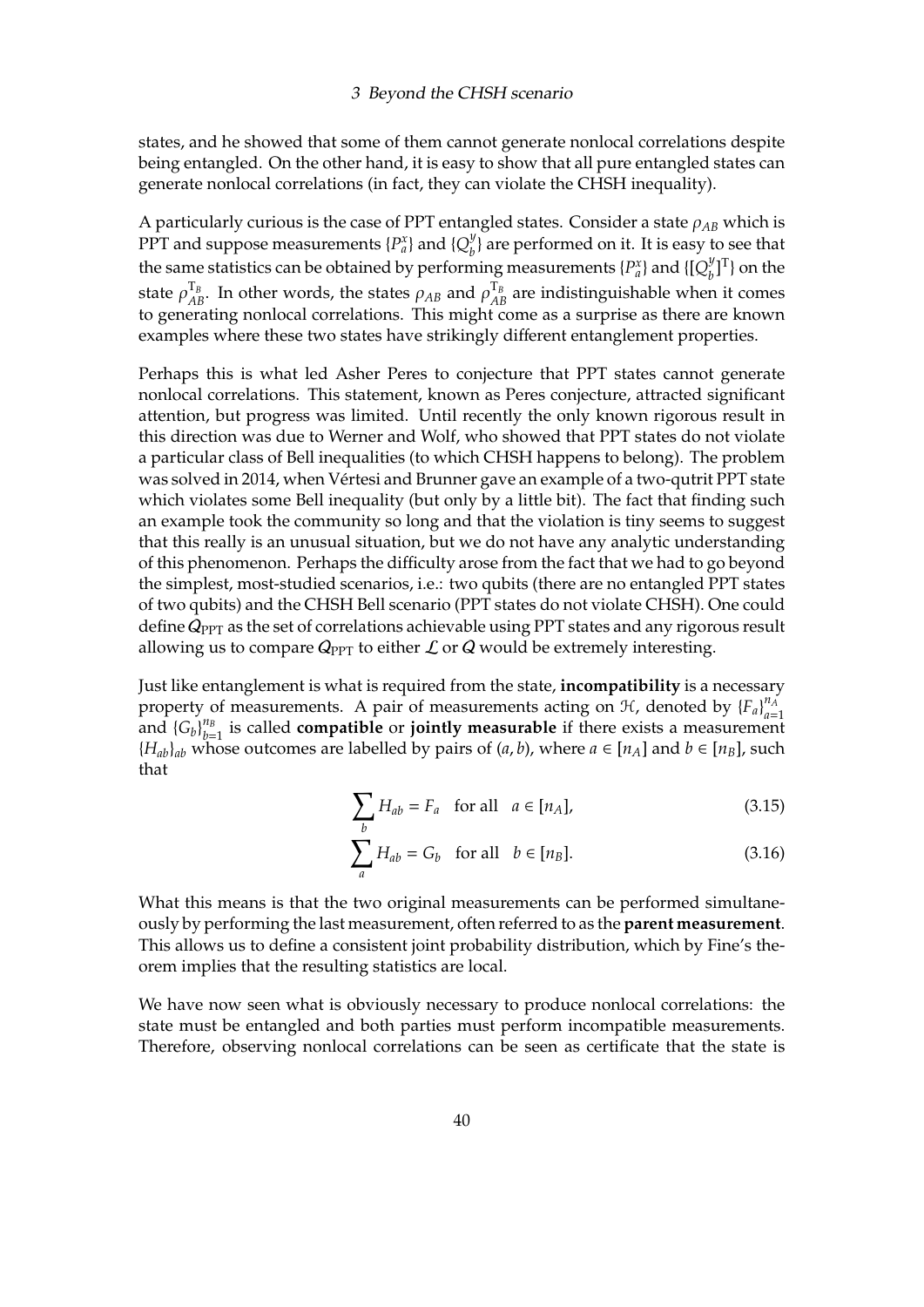entangled and that the measurements are incompatible. The next step would be to make these conclusions stronger, e.g. by deducing how entangled the state is. This is precisely the idea behind **self-testing** or **device-independent certification of quantum devices**, which we will discuss in the last chapter.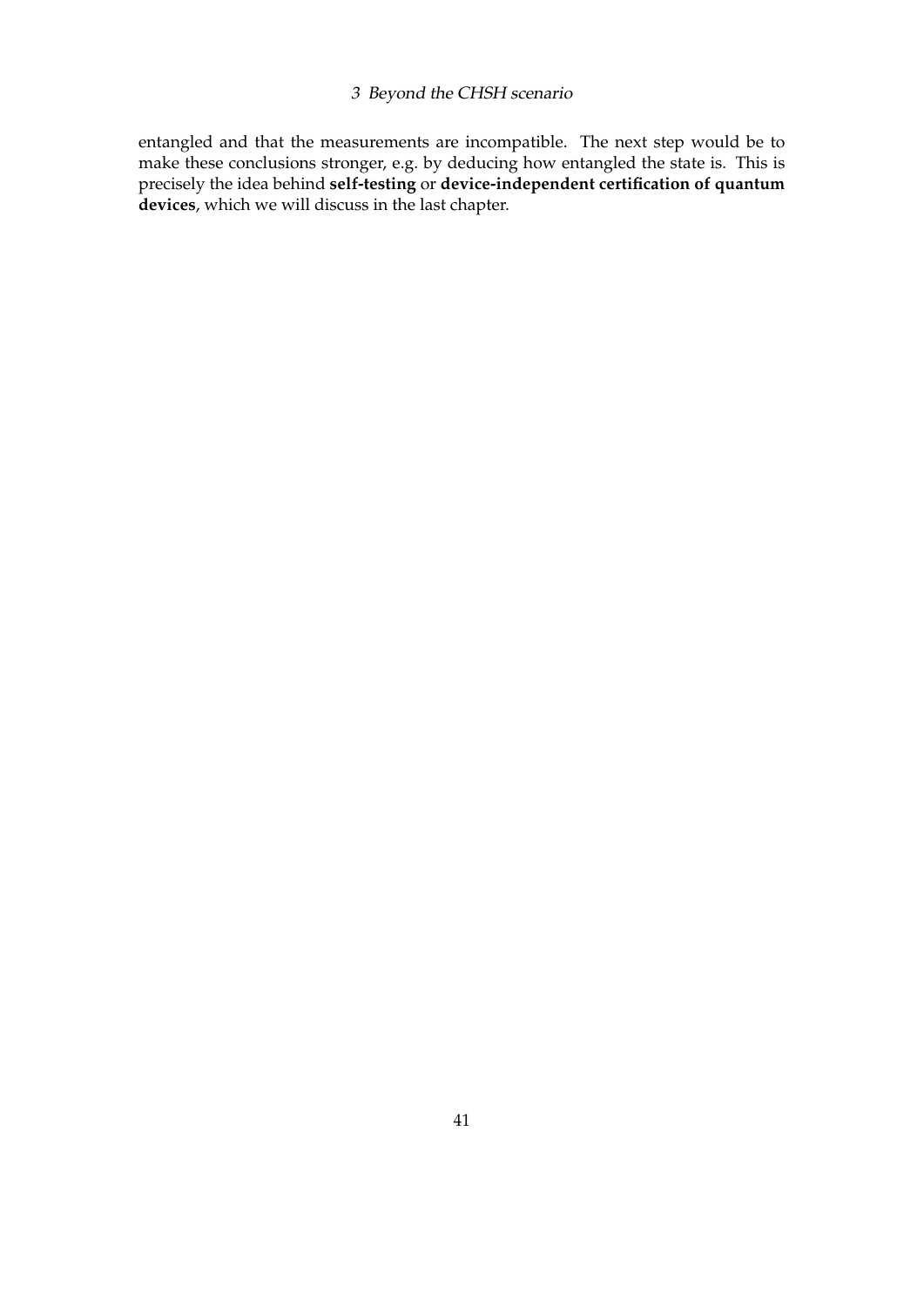## <span id="page-41-0"></span>**4 Self-testing of quantum systems and device-independent cryptography**

We have seen that in order to generate nonlocal correlations one must perform incompatible measurements on an entangled state. These conditions are necessary but they are not sufficient. As mentioned above there exist entangled states which are not capable of generating nonlocal statistics and even for highly entangled state one must carefully choose the measurements. For instance it is easy to check that performing  $A_0 = B_0 = X$  and  $A_1 = B_1 = Z$  on the maximally entangled state  $|\Phi^+\rangle$  does not violate any Bell inequality.

Having realised that nonlocality is a rather special phenomenon which only occurs under particular circumstances, it is natural to ask whether it can be used for certification, we can ask: "given that I have observed certain statistics, what can I deduce about the underlying quantum system?". In most areas of quantum physics we start with a model and try to predict its properties, e.g. quantities that can be measured in an experiment. Here we are dealing with an inverse problem: we start with the observed data and we try to draw conclusions about the physical system.

The term certification is often used in the tomographic setting, e.g. we use trusted measurement devices to certify a source of quantum states or vice versa. We would call such an approach **device-dependent certification** because ultimately we rely on having at least some devices whose functioning we trust. The direction we are pursuing here is rather different.

Recall that the only assumption of the Bell scenario is that there are two devices which are not allowed to communicate. If we observe a Bell violation, we can immediately conclude that these devices do not admit a local-realistic description. Having ruled a local-realistic description it seems natural to assume that our devices are quantum. Since in this approach we only assume that we have two non-communicating quantum devices but we do not rely on a detailed characterisation, we will refer to this approach as **device-independent certification**.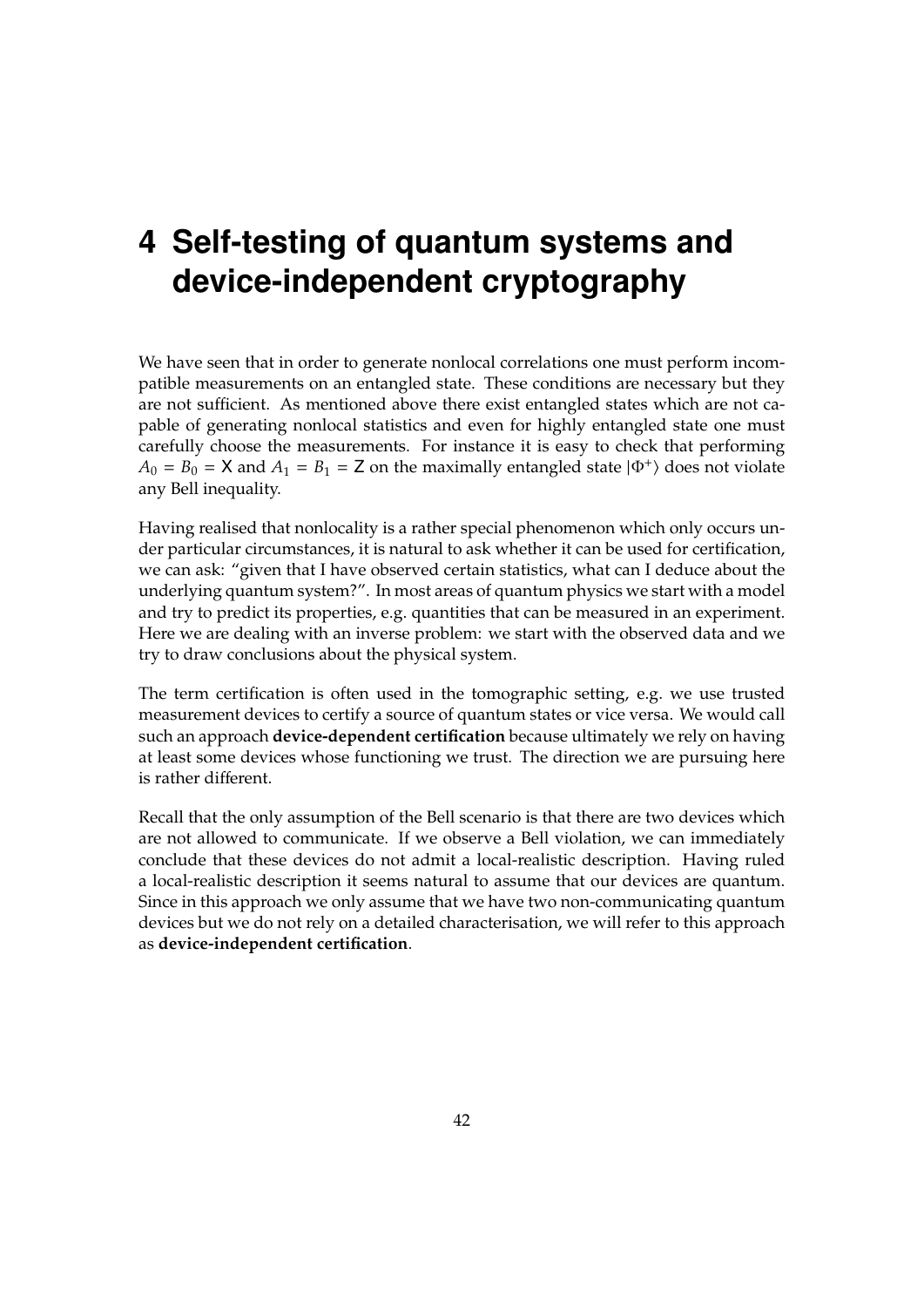## <span id="page-42-0"></span>**4.1 How to maximally violate the CHSH inequality?**

Let us start with the standard example of device-independent certification. Suppose we are given a pair of unknown quantum systems on which we can perform a Bell experiment. In the experiment we see that these two devices produce the maximal violation of the CHSH inequality. What can we say about these devices?

This question boils down to describing all the quantum realisations which achieve the maximal CHSH violation. Perhaps surprisingly, this question has a simple answer: all these realisations are "equivalent" to the quantum realisation given in Eqs. [\(2.28\)](#page-24-2), [\(2.29\)](#page-24-3) and [\(2.30\)](#page-24-4). Let us now go through a proof of this statement which will give us the precise sense in which these realisations are "equivalent".

In Section [2.2](#page-23-0) we have shown that a SOS decomposition for the CHSH operator *W* can be written using the following operators:

$$
L_0 := A_0 \otimes \mathbb{1} - \mathbb{1} \otimes \frac{B_0 + B_1}{\sqrt{2}},\tag{4.1}
$$

$$
L_1 := A_1 \otimes \mathbb{1} - \mathbb{1} \otimes \frac{B_0 - B_1}{\sqrt{2}}.
$$
\n
$$
(4.2)
$$

Previously we were only interested in deriving the quantum value of the CHSH functional and, hence, we could without loss of generality assume that the measurements are projective (recall that observables corresponding to projective measurements satisfy  $A_x^2 = \mathbb{1}$  and  $B_y^2 = \mathbb{1}$ ). Now our goal is to characterise all quantum realisations achieving the maximal violation, so we would like to drop this assumption. Without the projectivity assumption the SOS decomposition reads:

$$
W = \frac{1}{\sqrt{2}} \Big( (A_0^2 + A_1^2) \otimes \mathbb{1} + \mathbb{1} \otimes (B_0^2 + B_1^2) \Big) - \frac{1}{\sqrt{2}} (L_0^2 + L_1^2).
$$

It is now easy to see that  $\langle W, \rho_{AB} \rangle = 2$ 2 implies that the following conditions hold:

<span id="page-42-3"></span><span id="page-42-2"></span><span id="page-42-1"></span>
$$
\langle A_{x}^{2}, \rho_{A} \rangle = 1 \quad \text{for} \quad x \in \{0, 1\},\tag{4.3}
$$

$$
\langle B_{y}^2, \rho_B \rangle = 1 \quad \text{for} \quad y \in \{0, 1\},\tag{4.4}
$$

$$
\langle L_{j'}^2 \rho_{AB} \rangle = 0 \quad \text{for} \quad j \in \{0, 1\}. \tag{4.5}
$$

The first two conditions tell us that the measurements of Alice and Bob are projective on the support of the state. This is a inherent feature of device-independent certification: measurements can only be certified on the support of the state. To simplify the notation it is convenient to take the reduced states  $\rho_A$  and  $\rho_B$  to be full-rank. Note that this is not an assumption, we simply truncate the irrelevant (unoccupied) dimensions of the Hilbert space. Then, Eqs. [\(4.3\)](#page-42-1) and [\(4.4\)](#page-42-2) imply that

<span id="page-42-4"></span>
$$
A_x^2 = \mathbb{1} \quad \text{and} \quad B_y^2 = \mathbb{1}.\tag{4.6}
$$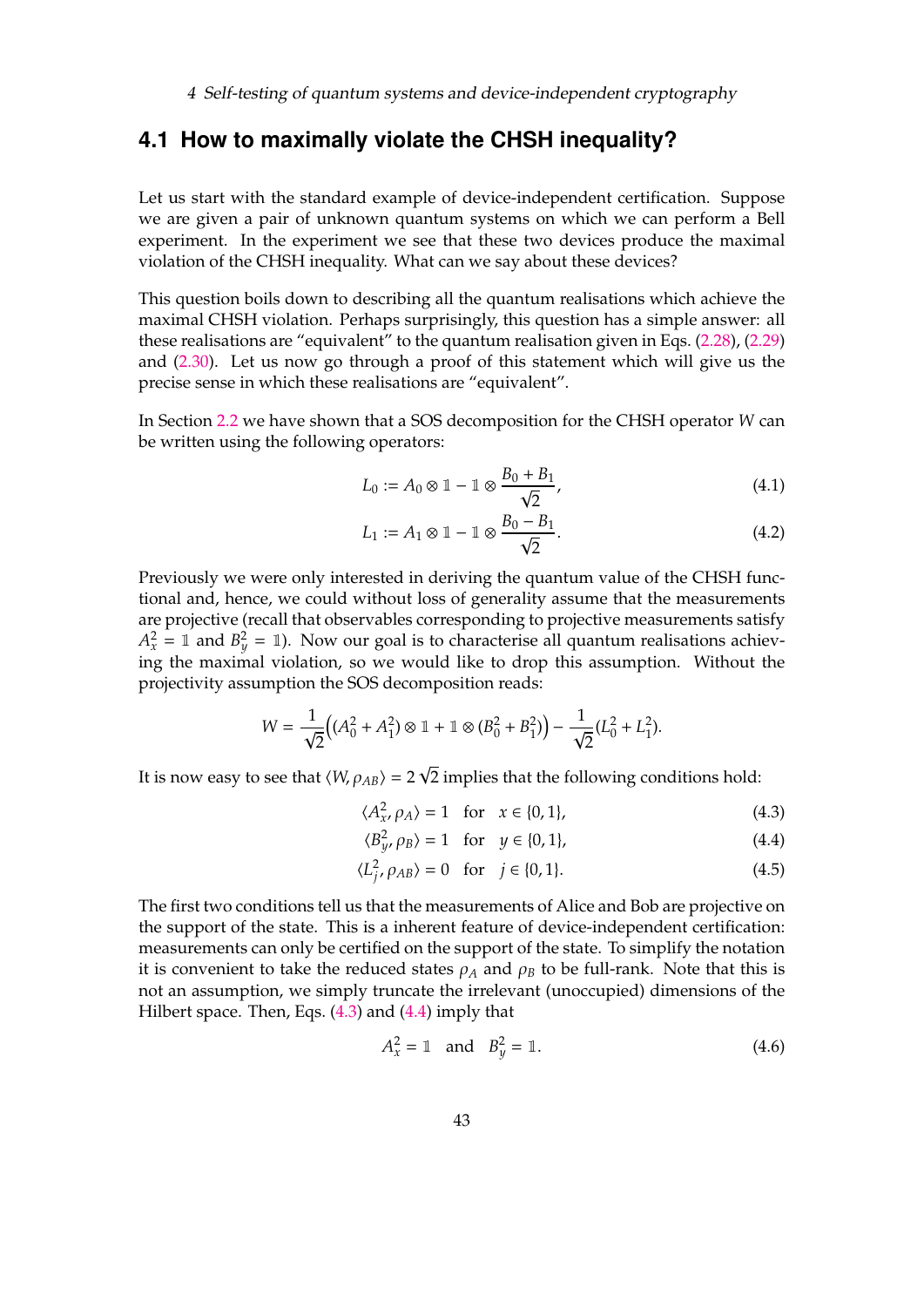#### 4 Self-testing of quantum systems and device-independent cryptography

In other words, we have deduced in a device-independent manner that the measurements are projective. Projectivity is a local property of the measurement, while the last condition allows us to deduce some relations between the operators of Alice and the operators of Bob. Since

$$
\langle L_j^2, \rho_{AB} \rangle = ||L_j \rho_{AB}^{1/2}||_F^2
$$
 (4.7)

where  $\|\cdot\|_F$  is the Frobenius norm, we see that Eq. [\(4.5\)](#page-42-3) implies that  $L_j \rho_{AB}^{1/2} = 0$  and finally  $L_j \rho_{AB} = 0$ . Writing this relation out for  $j = 0$  gives:

$$
(A_0 \otimes \mathbb{1})\rho_{AB} = \frac{1}{\sqrt{2}} \Big[ \mathbb{1} \otimes (B_0 + B_1) \Big] \rho_{AB}.
$$
 (4.8)

Combining this with Eq. [\(4.6\)](#page-42-4) implies that

$$
\rho_{AB} = (A_0^2 \otimes \mathbb{1})\rho_{AB} = \frac{1}{\sqrt{2}} \Big[ A_0 \otimes (B_0 + B_1) \Big] \rho_{AB} = \frac{1}{2} \Big[ \mathbb{1} \otimes (B_0 + B_1)^2 \Big] \rho_{AB} = \rho_{AB} + \frac{1}{2} \Big[ \mathbb{1} \otimes (B_0, B_1) \Big] \rho_{AB}
$$
(4.9)

and finally

$$
[\mathbb{1} \otimes \{B_0, B_1\}] \rho_{AB} = 0. \tag{4.10}
$$

Taking partial trace over Alice's system gives

$$
\{B_0, B_1\}\rho_B = 0.\tag{4.11}
$$

Finally, since  $\rho_B$  is full-rank, we can right-multiply this equation by the inverse  $\rho_B^{-1}$  to obtain

$$
\{B_0, B_1\} = 0. \tag{4.12}
$$

This turns out to be quite a powerful conclusion. One can show that if we are given Hermitian operators  $B_0$  and  $B_1$  acting on  $\mathcal{H}_B$  satisfying  $B_0^2$  $B_0^2 = B_1^2$  $I_1^2 = \mathbb{1}$  and  $\{B_0, B_1\} = 0$ , then the Hilbert space can be written as  $\mathcal{H}_B \equiv \mathbb{C}^2 \otimes \mathcal{H}_{B'}$  and one can choose a basis such that

<span id="page-43-0"></span>
$$
B_0 = \mathsf{X} \otimes \mathbb{1},\tag{4.13}
$$

<span id="page-43-1"></span>
$$
B_1 = \mathbf{Z} \otimes \mathbb{1}.\tag{4.14}
$$

This is a standard result in representation theory, but it can be proven using elementary methods, e.g. using Jordan's lemma.

Since the CHSH functional is symmetric with respect to swapping Alice and Bob, the same conclusions holds for the observables of Alice. More specifically, we deduce that the Hilbert space of Alice decomposes as  $\mathcal{H}_A = \mathbb{C}^2 \otimes \mathcal{H}_{A}$ , but here it is more convenient to choose a local basis such that

<span id="page-43-2"></span>
$$
A_0 = \frac{X + Z}{\sqrt{2}} \otimes \mathbb{1},\tag{4.15}
$$

<span id="page-43-3"></span>
$$
A_1 = \frac{X - Z}{\sqrt{2}} \otimes \mathbb{1}.
$$
 (4.16)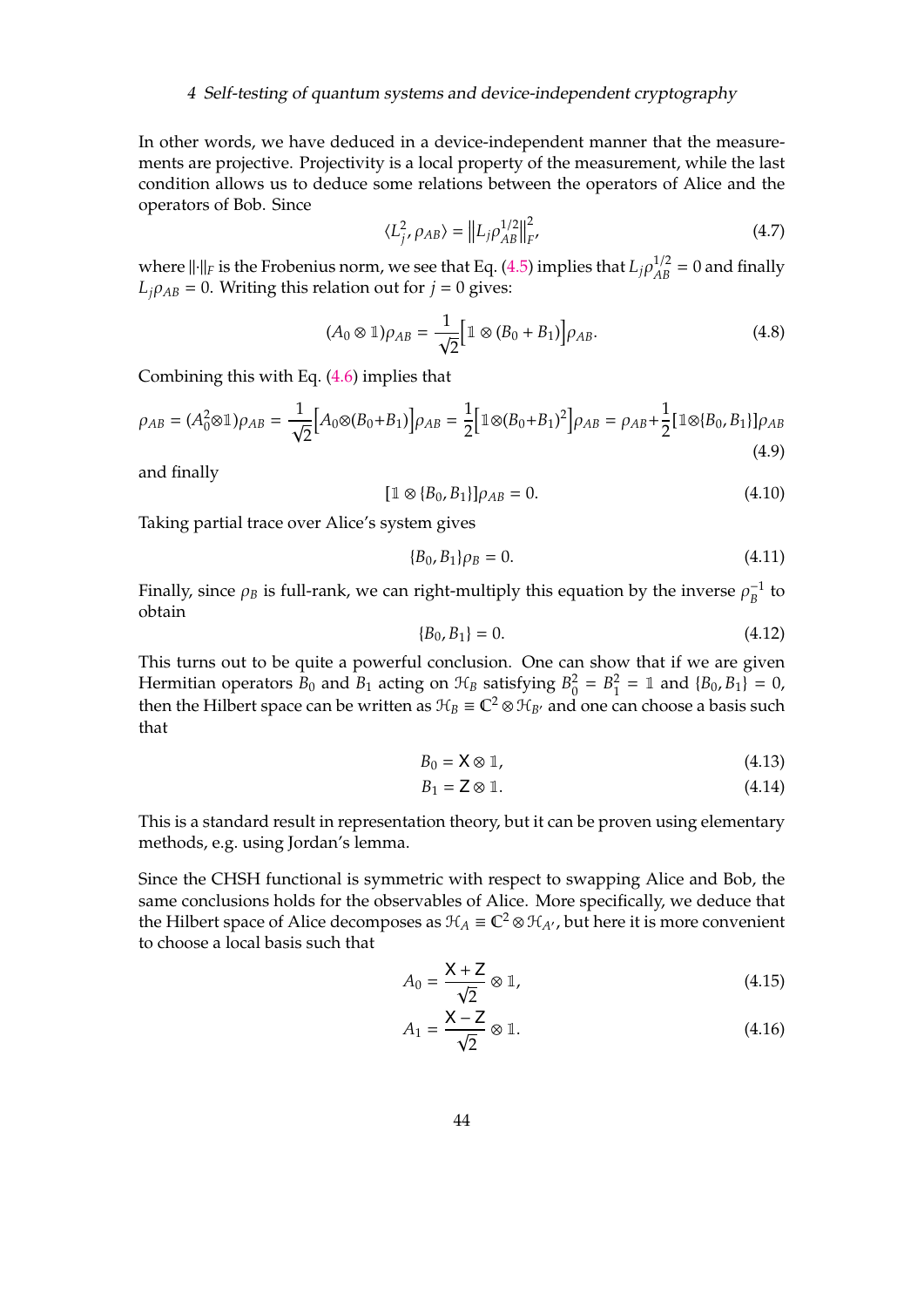#### 4 Self-testing of quantum systems and device-independent cryptography

Having reconstructed the local observables we are ready to write down the Bell operator. A simple calculation shows that:

$$
W = W_{\text{CHSH}} \otimes \mathbb{1}_{A'} \otimes \mathbb{1}_{B'}, \tag{4.17}
$$

where

$$
W_{\text{CHSH}} = \sqrt{2}(\mathsf{X} \otimes \mathsf{X} + \mathsf{Z} \otimes \mathsf{Z}) \tag{4.18}
$$

is a two-qubit operator. Finally, we need to determine for which states  $\rho_{AB}$  the equality  $\langle W, \rho_{AB} \rangle = 2\sqrt{2}$  holds. This reduces to identifying the eigenspace of *W* which corre- $\langle W, \rho_{AB} \rangle = 2$  V2 holds. This reduces to identifying the eigenspace of W which corresponds to the largest eigenvalue of 2  $\sqrt{2}$ . Since all the corresponding eigenstates are of the form

$$
|\Phi^+\rangle \otimes |\psi_{\text{aux}}\rangle_{A'B'},\tag{4.19}
$$

we conclude that  $\rho_{AB}$  must be of the form:

<span id="page-44-1"></span>
$$
\rho_{AB} = \Phi^+ \otimes \sigma_{A'B'}.\tag{4.20}
$$

This is quite remarkable as we have managed to give an almost-complete description of the unknown quantum system based solely on observing the maximal CHSH violation. In fact, there are only two aspects in which this description is different from the previously given ideal realisation: (a) we have to allow for auxiliary degrees on freedom on which the measurements act trivially and (b) we had to choose the local bases appropriately (which corresponds to applying local unitaries to the original realisation). It is easy to see that in the device-independent scenario these two equivalences are always present and we have to accept them.

The characterisation given in Eqs.  $(4.13)$ ,  $(4.14)$ ,  $(4.15)$ ,  $(4.16)$  and  $(4.20)$  is often referred to as a **self-testing statement** for the CHSH inequality. Intuitively, it means that the maximal violation of the CHSH inequality can be achieved in an essentially unique manner.

From the self-testing statement we immediately see that the CHSH inequality is maximally violated only by the probability point given in Eq.  $(3.14)$ , which implies that it is an exposed point of the quantum set.

## <span id="page-44-0"></span>**4.2 Device-independent cryptography**

The fact that Alice and Bob can almost-completely characterise unknown quantum devices (under rather weak assumptions) turns out to have remarkable consequences for cryptographic applications.

Let us start with the task of **randomness generation**. Suppose that Alice wants to buy a random number generator from a potentially untrusted vendor. If she decides to buy